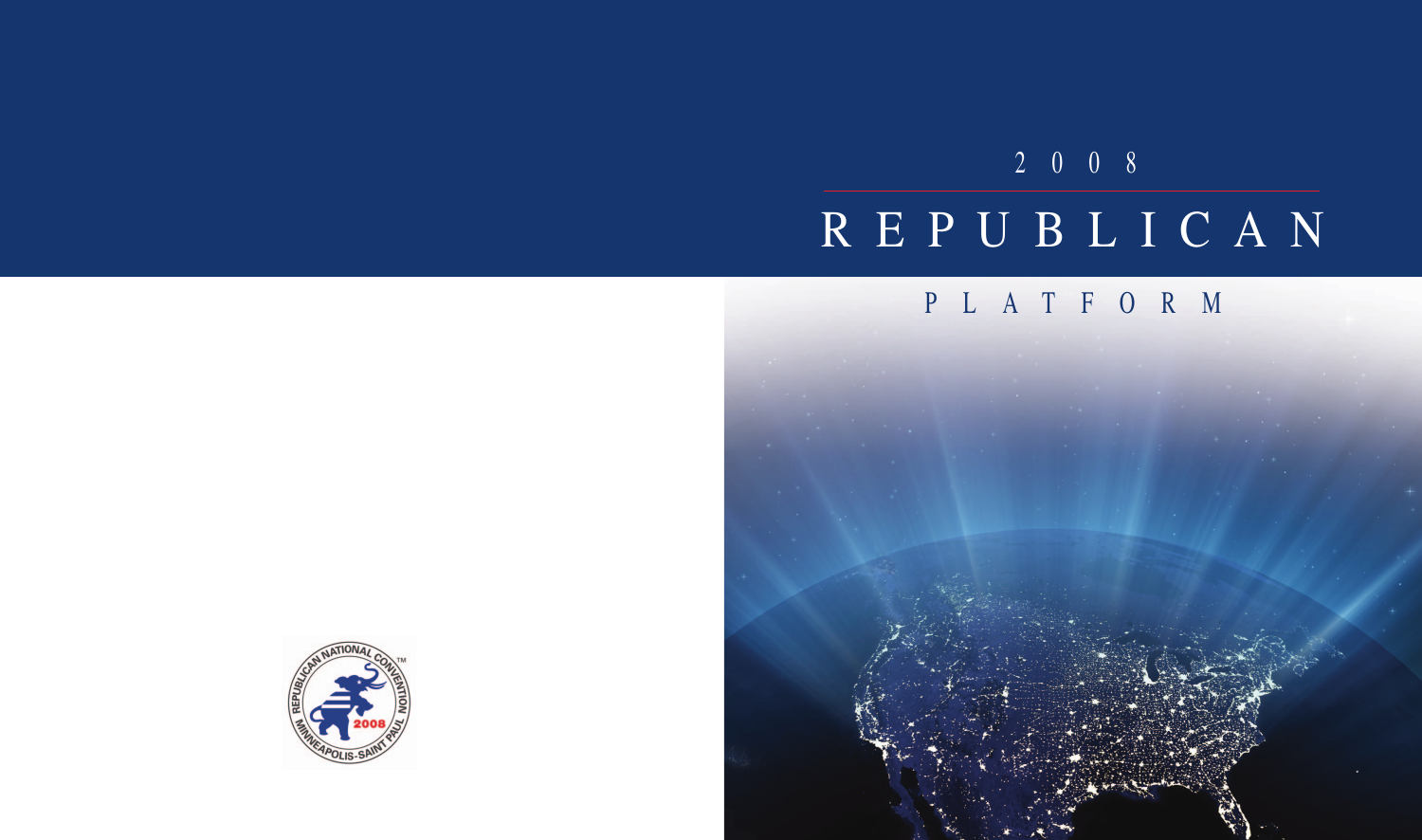*This platform is respectfully dedicated to our*

*ìÖheroes proved*

*In liberating strife,*

*Who more than self their country loved*

*And mercy more than life.î* 

*\_\_\_\_\_\_\_*

*America the Beautiful Katharine Lee Bates*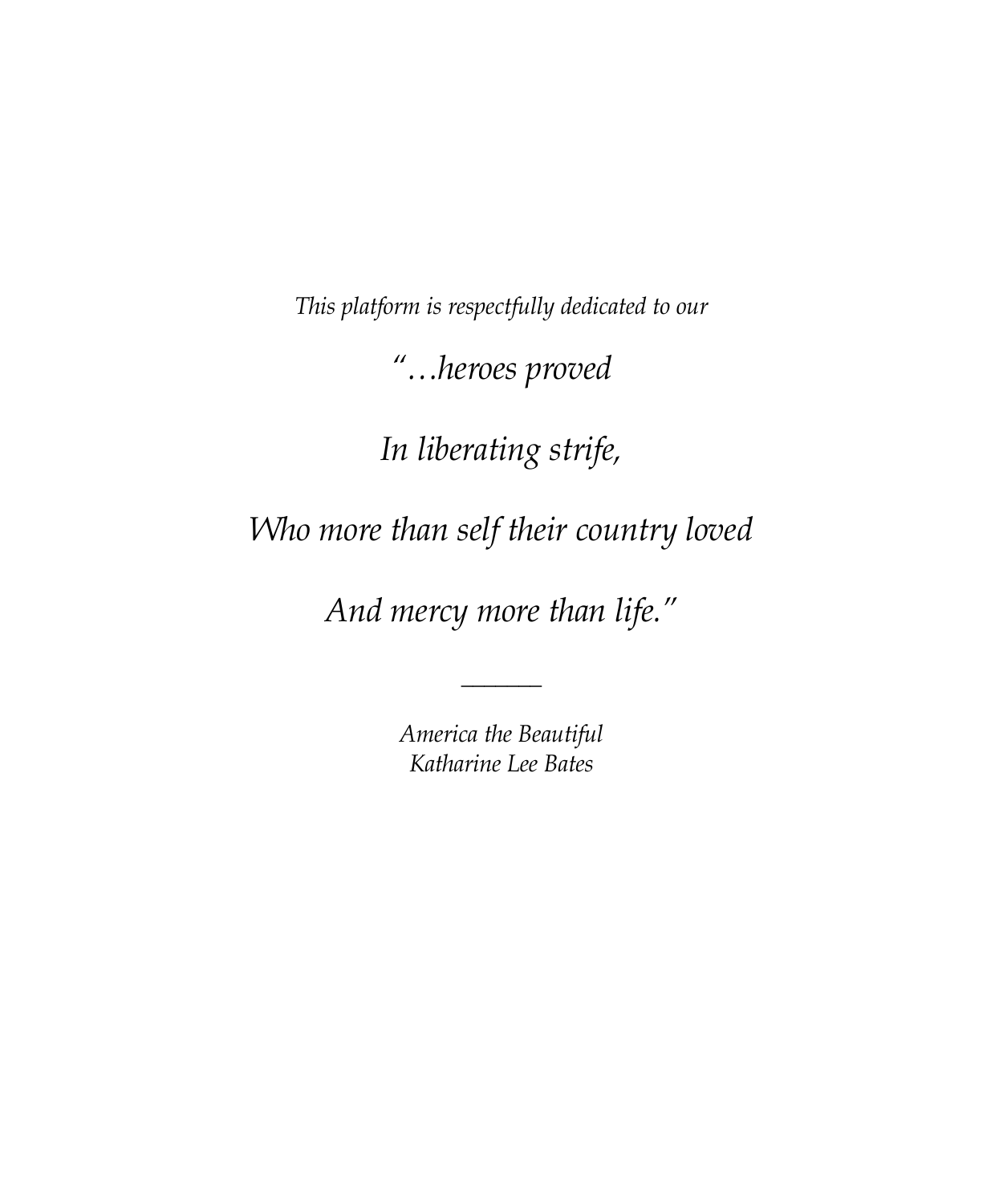# PAID FOR BY THE COMMITTEE ON ARRANGEMENTS FOR THE 2008 REPUBLICAN NATIONAL CONVENTION 651-467-2008 · WWW.GOPCONVENTION2008.COM

NOT AUTHORIZED BY ANY CANDIDATE OR CANDIDATE'S COMMITTEE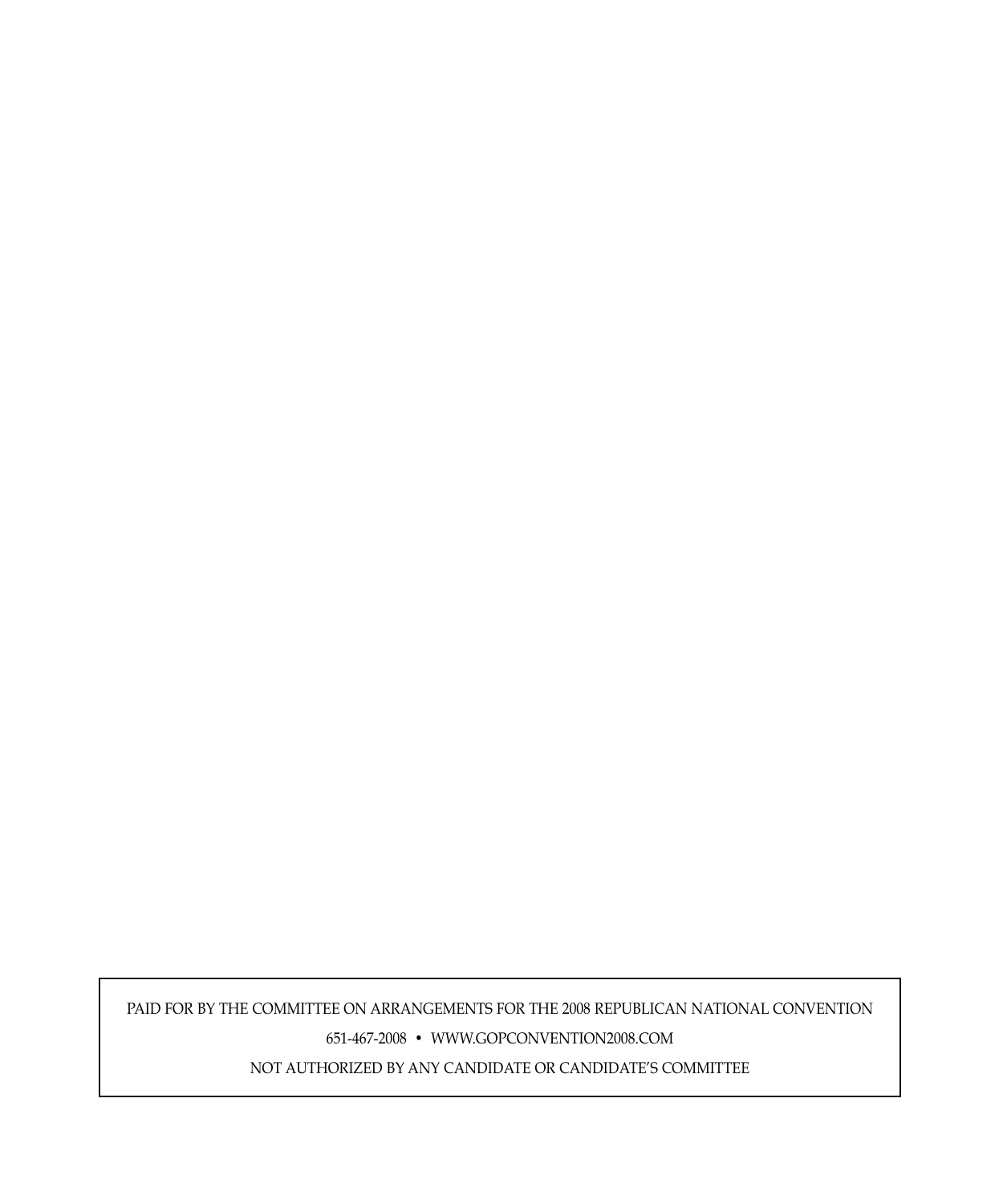# Chairmen's Preamble

This is a platform of enduring principle, not passing convenience  $-$  the product of the most open and transparent process in American political history. We offer it to our fellow Americans in the assurance that our Republican ideals are those that unify our country: Courage in the face of foreign foes. An optimistic patriotism, driven by a passion for freedom. Devotion to the inherent dignity and rights of every person. Faith in the virtues of self-reliance, civic commitment, and concern for one another. Distrust

of government's interference in people's lives. Dedication to a rule of law that both protects and preserves liberty.

We present this platform at an uncertain point in time. Our country remains at war and committed to victory, but reckless political forces would imperil that goal and endanger our nation. In the economy and in society at large, it is As the party of ideas, rather than a mere coalition of interests, we consider vigorous debate a strength, not a weakness. Indeed, we are a party — as we are a nation — of mavericks.

 $\rightarrow$ 

This platform likewise rests on proven truths and tested wisdom as it looks ahead, both to deal with present challenges and to explore possibilities that may sometimes seem beyond our grasp. It shows what the American people can accomplish when government respects their rights, conserves their resources, and calls upon their love of country. It is not a tribute to bigger government.

Our platform is presented with enthusiasm and confidence in a vision for the future, but also

> with genuine humility  $$ humility before God and before a nation of free and independent thinkers. As the party of ideas, rather than a mere coalition of interests, we consider vigorous debate a strength, not a weakness. Indeed, we are a party  $-$  as we are a nation  $-$ of mavericks.

> Yet we stand united today because we are the one

a time of transformation. But the American people will meet these challenges. Even with its uncertainties, they embrace the future, but they are also too wise to rush headlong into it. We are an adventurous, risk-taking people, but we are not gamblers. A sound democracy trusts new leadership but insists that it demonstrate the old virtues: the character and the command that, in times of conflict and crisis, have led the Republic through its trials.

party that speaks to all Americans  $-$  conservatives, moderates, libertarians, independents, and even liberals. We welcome all to our deliberations in the firm belief that the principles embodied in this platform will prove to be as compelling and persuasive as they are vital and enduring. We do not fear disagreement, and we do not demand conformity, but we do fight for our principles with confidence that the best ideas will prevail in the end.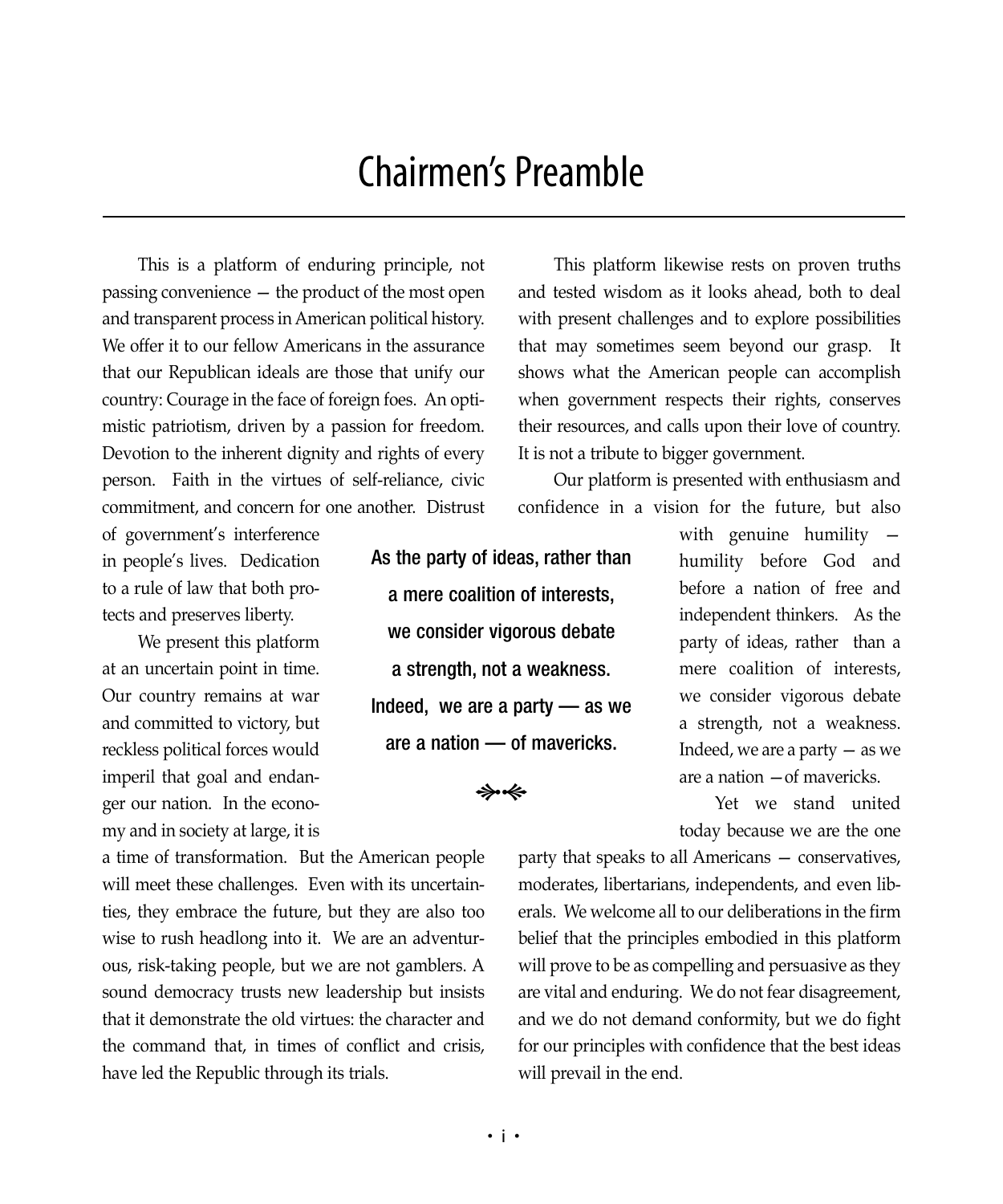Our party embodies a uniquely American spirit. It is the spirit of independent minds, the conviction that open and honest debate is essential to the freedom we enjoy as Americans. This platform is a testament to that freedom and stands as our promise to future generations that we will do whatever it takes to preserve it. It is grounded on our heartfelt belief that our principles, our policies, and our vision will lead our American family, not just through present dangers, but to a horizon of prosperity and liberty mankind has only begun to explore.

With gratitude for eight years of honorable service from President George W. Bush and Dick Cheney, the Republican Party now stands united behind new leadership, an American patriot, John McCain. In support of his candidacy and those of our fellow Republicans across the nation  $-$  and ever grateful to Almighty God for the political, religious, and civil liberties we enjoy  $-$  we, the representatives of the Republican Party in the states and territories of the United States, offer this platform to the American people.

Ken M { and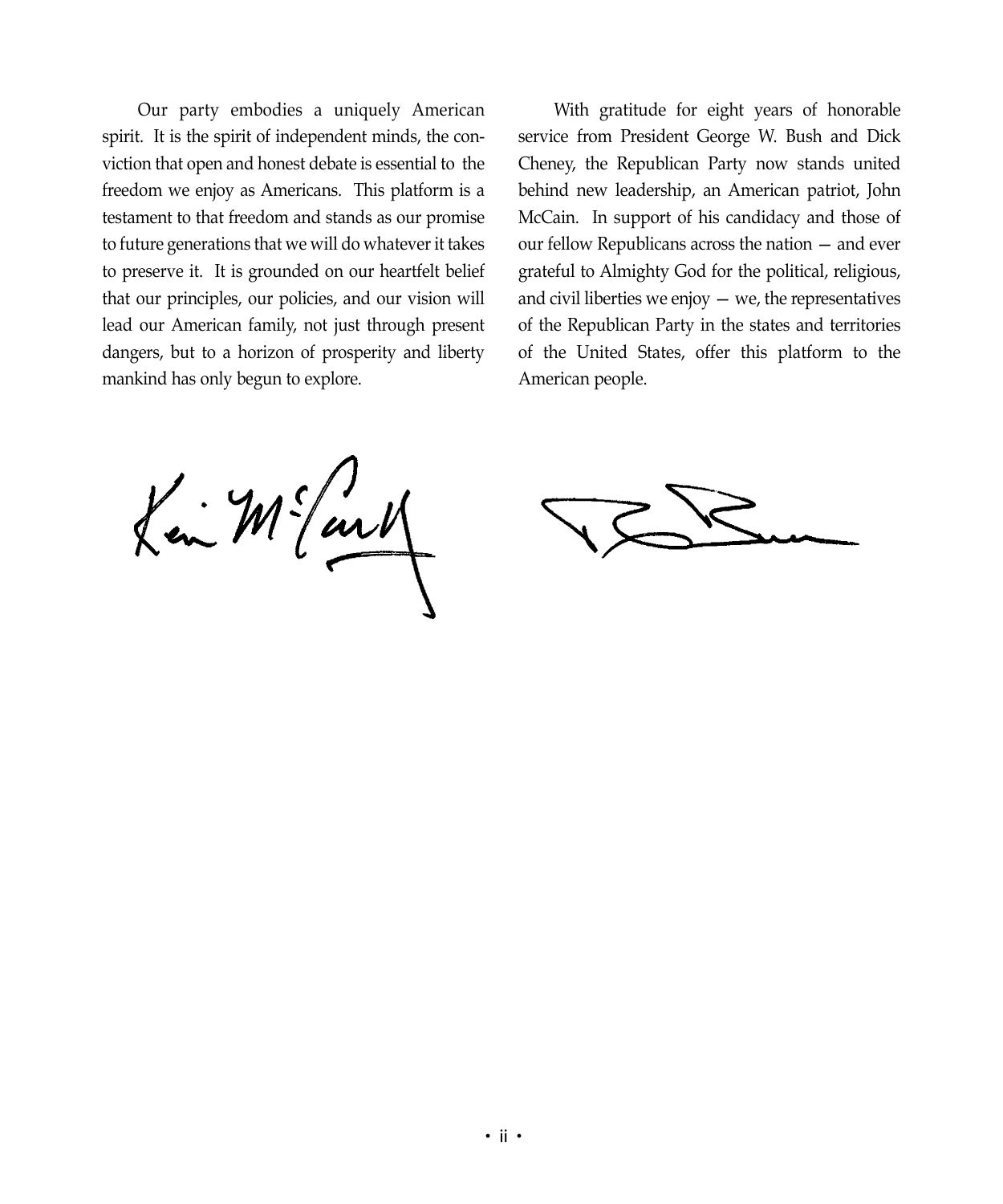# Table of Contents

*Defending Our Nation, Supporting Our Heroes, Securing the Peace* **1**

*Reforming Government to Serve the People* **15**

*Expanding Opportunity to Promote Prosperity* **23**

> *Energy Independence and Security* **31**

> > *Environmental Protection* **35**

*Health Care Reform: Putting Patients First* **37**

*Education Means a More Competitive America* **43**

> *Protecting Our Families* **47**

*Preserving Our Values* **51**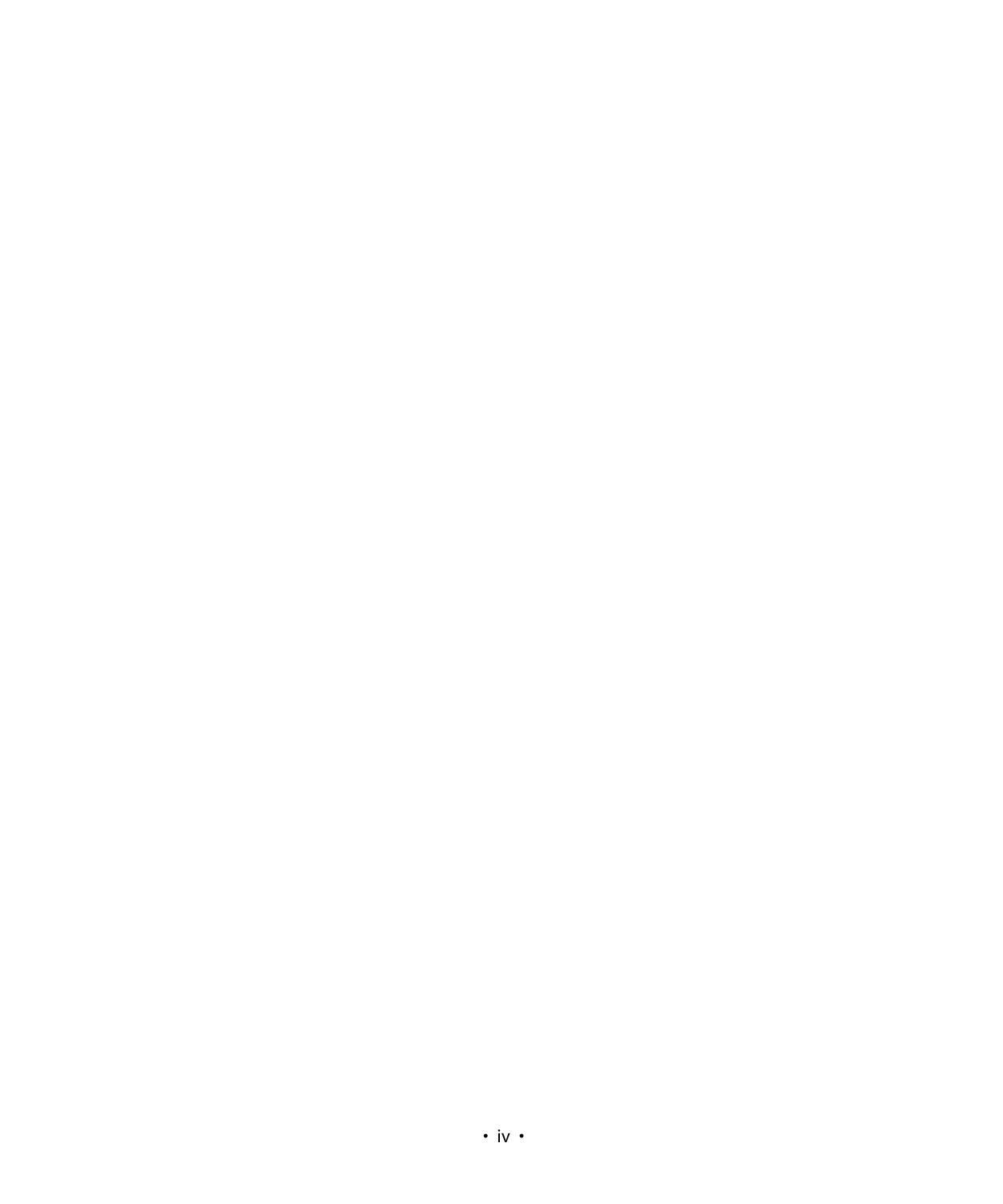# Defending Our Nation, Supporting Our Heroes, Securing the Peace

For seven years, the horror of

September 11, 2001 has not been repeated on our soil. For that, we are prayerfully grateful and salute all

who have played a role in

defending our homeland.

 $\clubsuit$ 

Three decades ago, in a world as dangerous as todayís, Americans of all stripes came together to advance the cause of freedom. They had witnessed the wreckage of inexperienced good intentions at the highest levels of government, the folly of an amateur foreign policy. And so, in defiance of a world-wide Marxist advance, they announced a goal as enduring as the vision of Isaiah, to "proclaim liberty to the captives," and summed up America's strategy for achieving that

end in a timeless slogan: Peace through strength  $-$  an enduring peace, based on freedom and the will to defend it.

That goal still requires the unity of Americans beyond differences of party and conflicts of personality. The rancor of past years must now give way to a common goal of security for our country and safety for our

people. For seven years, the horror of September 11, 2001 has not been repeated on our soil. For that, we are prayerfully grateful and salute all who have played a role in defending our homeland. We pledge to continue their vigilance and to assure they have the authority and resources they need to protect the nation.

# **Defending Our Nation**

#### The Current Conflict Abroad

All Americans should affirm that our first obligation is the security of our country. To all those who defend it, we owe our full support and gratitude.

The waging of war  $-$  and the achieving of peace – should never be micromanaged in a party platform, or on the floor of the Senate and House of Representatives for that matter. In dealing with pres-

> ent conflicts and future crises, our next president must preserve all options. It would be presumptuous to specify them in advance and foolhardy to rule out any action deemed necessary for our security.

#### Homeland Security

We acknowledge and appreciate the significant contributions of all of Americaís

First Responders, who keep us safe and secure and who are ever ready to come to our aid. The security of our country is now everyone's responsibility, from the Department of Homeland Security to state and local first responders, private businesses, and individual families. The fact that eighty percent of our critical infrastructure is in private hands highlights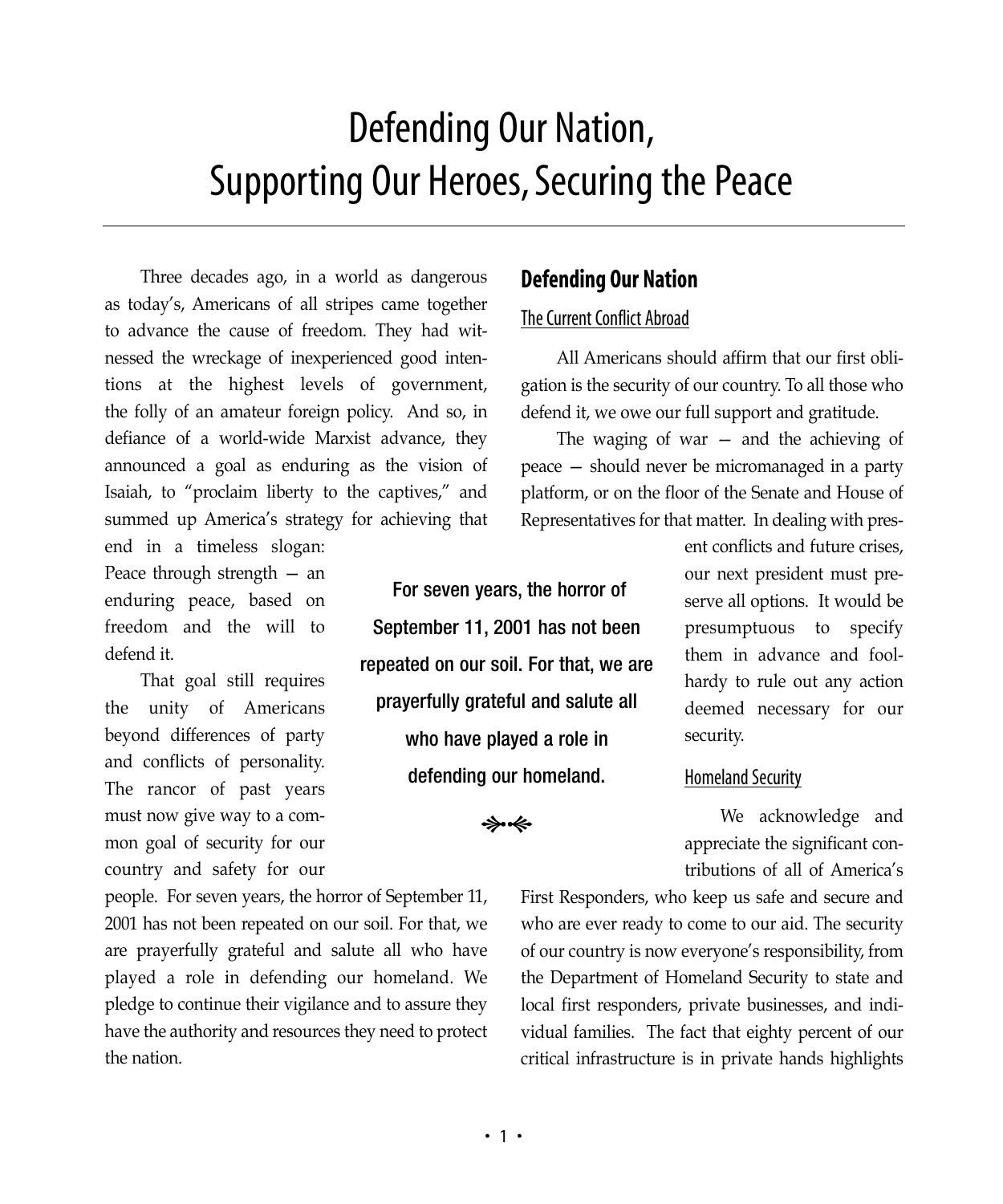the need for public-private partnerships to safeguard it, especially in the energy industry.

Along with unrelenting vigilance to prevent bioterrorism and other WMD-related attacks, we must regularly exercise our ability to quickly respond if one were to occur. We must continue to remove barriers to cooperation and information sharing. Modernized 9-1-1 services must be made universally available and be adequately funded. We must be able to thwart cyber attacks that could cripple our economy, monitor terrorist activities while respecting Americans' civil liberties, and protect against military and industrial espionage and sabotage. All this requires experienced leadership.

#### Terrorism and Nuclear Proliferation

The attacks of September 11, 2001 were a pivot point in our national experience. They highlighted the failure of national policy to recognize and respond to the growth of a global terror network. They should have put an end to the Democrats' naive thinking that international terrorists could be dealt with within the normal criminal justice system, but that misconception persists.

The gravest threat we face  $-$  nuclear terror $ism -$  demands a comprehensive strategy for reducing the world's nuclear stockpiles and preventing proliferation. The U.S. should lead that effort by reducing the size of our nuclear arsenal to the lowest number consistent with our security requirements and working with other nuclear powers to do the same. In cooperation with other nations, we should end the production of weapons-grade fissile material, improve our collective ability to interdict the spread of weapons of mass destruction and related materials, and ensure the highest possible security standards for existing nuclear materials wherever they may be located.

But that is not enough. We must develop and deploy both national and theater missile defenses to protect the American homeland, our people, our Armed Forces abroad, and our allies. Effective, layered missile defenses are critical to guard against the unpredictable actions of rogue regimes and outlaw states, reduce the possibility of strategic blackmail, and avoid the disastrous consequences of an accidental or unauthorized launch by a foreign power.

#### Better Intelligence — the Key to Prevention

Intelligence is America's first line of defense. We must increase the ranks and resources of our human intelligence capabilities, integrate technical and human sources, and get that information more quickly to the warfighter and the policy maker. The multi-jurisdictional arrangements that now prevail on Capitol Hill should be replaced by a single Joint Committee on Intelligence.

#### *Intelligence is Key to Fighting Bioterrorism and Cyberterrorism*

Bioterrorism and cyberterrorism, once the stuff of science fiction films, are immediate threats to our nation's health and safety. Our food and water distribution systems require special vigilance. By the same token, a well-placed cyber-attack could cripple our economy, shut down our energy and transportation systems, wreck our health care delivery systems, and put millions of lives at risk. Although our country has thwarted new terrorist attacks since 2001, those threats do persist. That is why our reform of the Foreign Intelligence Surveillance Act was so vital, and why the Democrats' opposition to it was so wrong.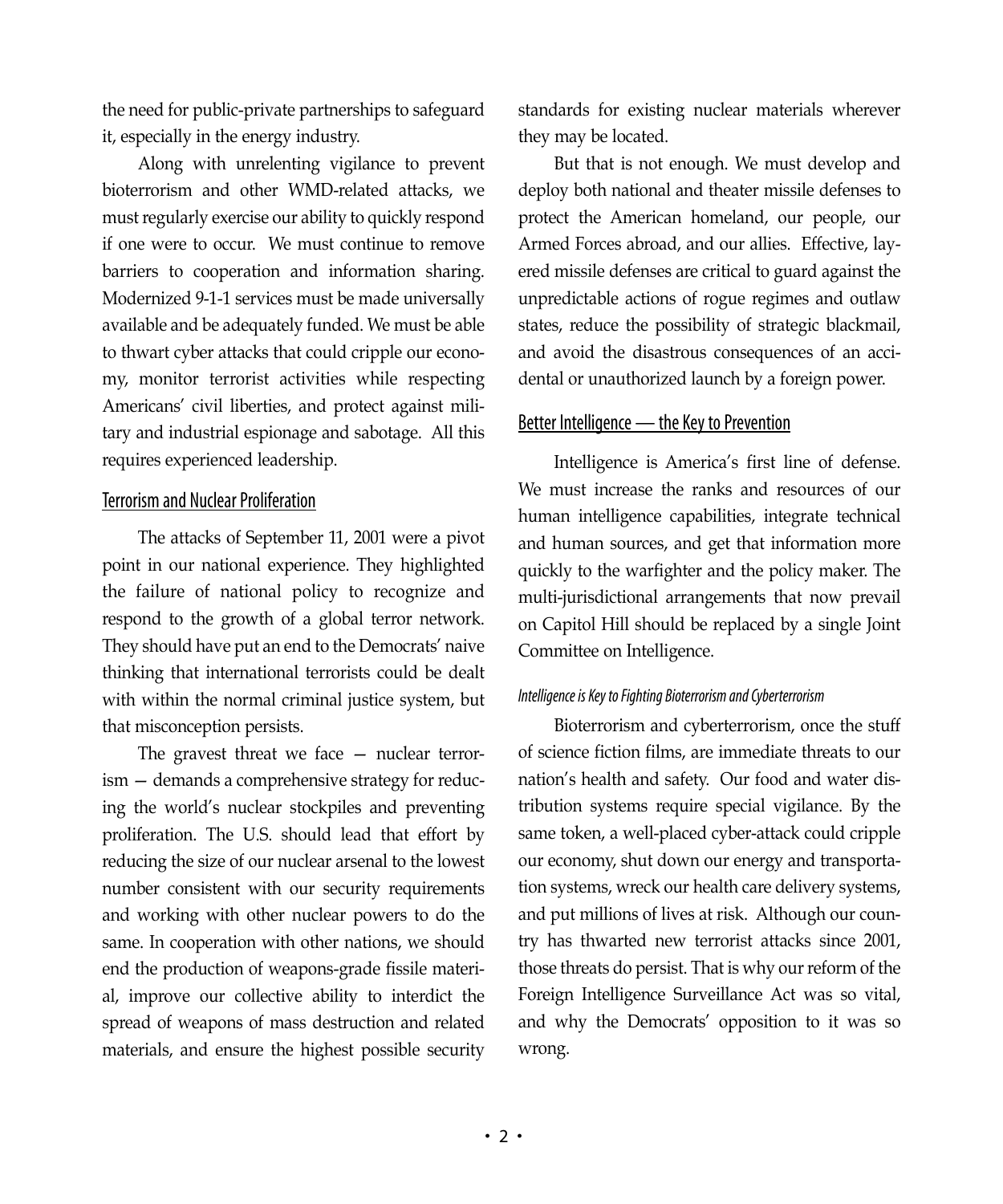#### Immigration, National Security, and the Rule of Law

Immigration policy is a national security issue, for which we have one test: Does it serve the national interest? By that standard, Republicans know America can have a strong immigration system without sacrificing the rule of law.

#### *Enforcing the Rule of Law at the Border and Throughout the Nation*

Border security is essential to national security. In an age of terrorism, drug cartels, and criminal gangs, allowing millions of unidentified persons to enter and remain in this country poses grave risks to

the sovereignty of the United States and the security of its people. We simply must be able to track who is entering and leaving our country.

Our determination to uphold the rule of law begins with more effective enforcement, giving our agents the tools and resources they need to protect our sovereignty, completing the border fence quickly and securing the bor-

ders, and employing complementary strategies to secure our ports of entry. Experience shows that enforcement of existing laws is effective in reducing and reversing illegal immigration.

Our commitment to the rule of law means smarter enforcement at the workplace, against illegal workers and lawbreaking employers alike, along with those who practice identity theft and traffic in fraudulent documents. As long as jobs are available in the United States, economic incentives to enter illegally will persist. But we must empower employers so they can know with confidence that those they

hire are permitted to work. That means that the E-Verify system-which is an internet-based system that verifies the employment authorization and identity of employees—must be reauthorized. A phasedin requirement that employers use the E-Verify system must be enacted.

The rule of law means guaranteeing to law enforcement the tools and coordination to deport criminal aliens without delay  $-$  and correcting court decisions that have made deportation so difficult. It means enforcing the law against those who overstay their visas, rather than letting millions flout the gen-

In our multiethnic nation, everyone — immigrants and nativeborn alike — must embrace our core values of liberty, equality, meritocracy, and respect for human dignity and the rights of women.

\*\*

erosity that gave them temporary entry. It means imposing maximum penalties on those who smuggle illegal aliens into the U.S., both for their lawbreaking and for their cruel exploitation. It means requiring cooperation among federal, state and local law enforcement and real consequences, including the denial of federal funds, for selfdescribed sanctuary cities,

which stand in open defiance of the federal and state statutes that expressly prohibit such sanctuary policies, and which endanger the lives of U.S. citizens. It does not mean driver's licenses for illegal aliens, nor does it mean that states should be allowed to flout the federal law barring them from giving in-state tuition rates to illegal aliens, nor does it mean that illegal aliens should receive social security benefits, or other public benefits, except as provided by federal law.

We oppose amnesty. The rule of law suffers if government policies encourage or reward illegal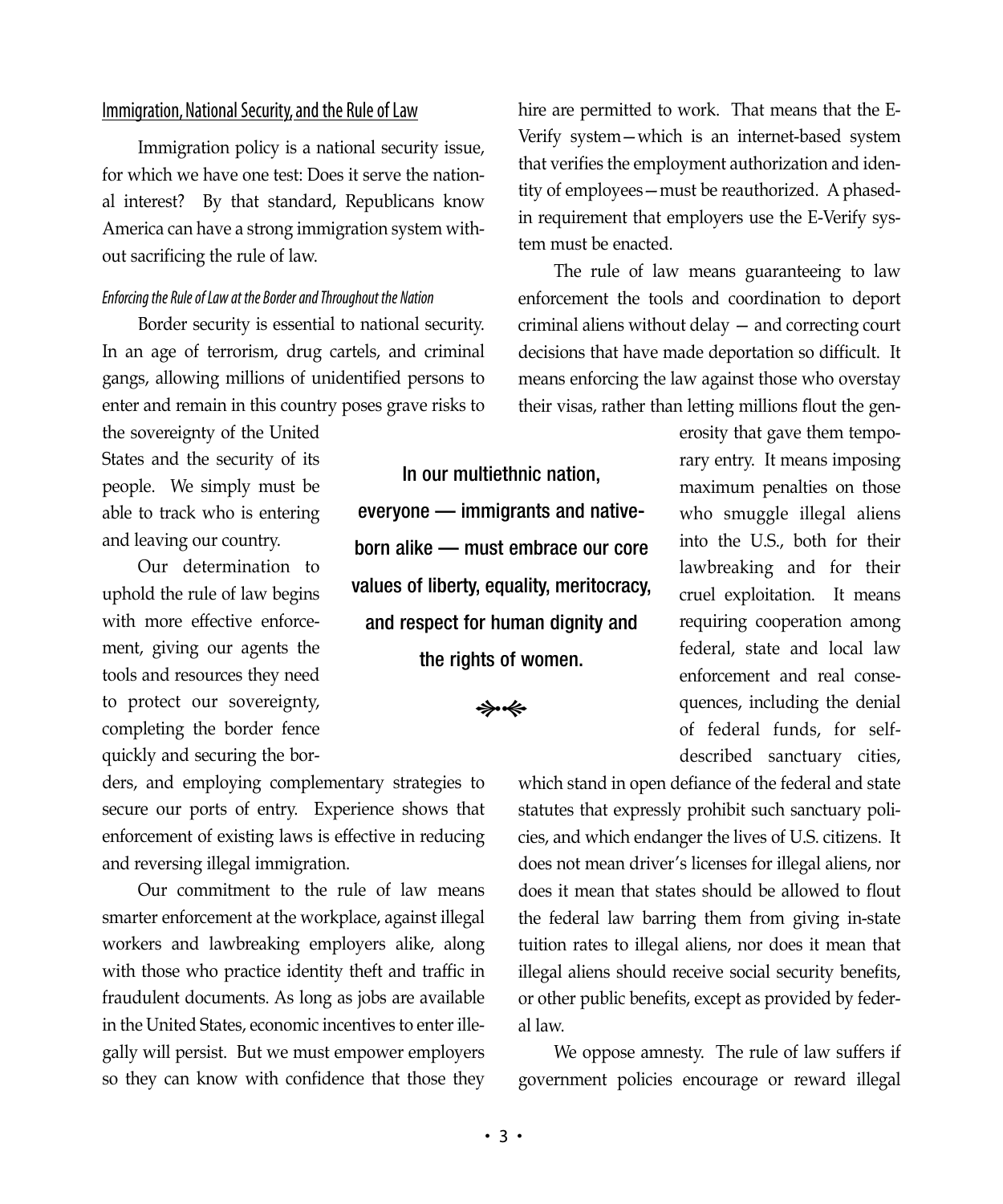activity. The American people's rejection of en masse legalizations is especially appropriate given the federal government's past failures to enforce the law.

#### *Embracing Immigrant Communities*

Todayís immigrants are walking in the steps of most other Americans' ancestors, seeking the American dream and contributing culturally and economically to our nation. We celebrate the industry and love of liberty of these fellow Americans.

Both government and the private sector must do more to foster legally present immigrants' integration into American life to advance respect for the rule of law and a common American identity. It is a national disgrace that the first experience most new Americans have is with a dysfunctional immigration bureaucracy defined by delay and confusion; we will no longer tolerate those failures.

In our multiethnic nation, everyone  $-$  immigrants and native-born alike  $-$  must embrace our core values of liberty, equality, meritocracy, and respect for human dignity and the rights of women.

One sign of our unity is our English language. For newcomers, it has always been the fastest route to prosperity in America. English empowers. We support English as the official language in our nation, while welcoming the ethnic diversity in the United States and the territories, including language. Immigrants should be encouraged to learn English. English is the accepted language of business, commerce, and legal proceedings, and it is essential as a unifying cultural force. It is also important, as part of cultural integration, that our schools provide better education in U.S. history and civics for all children, thereby fostering a commitment to our national motto, *E Pluribus Unum*.

We are grateful to the thousands of new immi-

grants, many of them not yet citizens, who are serving in the Armed Forces. Their patriotism is inspiring; it should remind the institutions of civil society of the need to embrace newcomers, assist their journey to full citizenship, and help their communities avoid patterns of isolation.

#### *Welcoming Refugees*

Our country continues to accept refugees from troubled lands all over the world. In some cases, these are people who stood with America in dangerous times, and they have first call on our hospitality. We oppose, however, the granting of refugee status on the basis of lifestyle or other non-political factors

# **Supporting Our Heroes**

Republican leadership, from the presidency to the Congress, has given America the best-manned, best-trained, best-equipped, and best-led military in the world. That is a radical change from the late 1990's, when national defense was neglected and under-funded by the Clinton Administration. Our Armed Forces today are modern, agile, and adaptable to the unpredictable range of challenges in the years ahead. We pledge to keep them that way.

#### Providing for the Armed Forces

The men and women who wear our country's uniform  $-$  whether on active duty or in the Reserves or National Guard  $-$  are the most important assets in our military arsenal. They and their families must have the pay, health care, housing, education, and overall support they need. We must significantly increase the size of our Armed Forces; crucial to that goal will be retention of combat veterans.

Injured military personnel deserve the best medical care our country has to offer. The special cir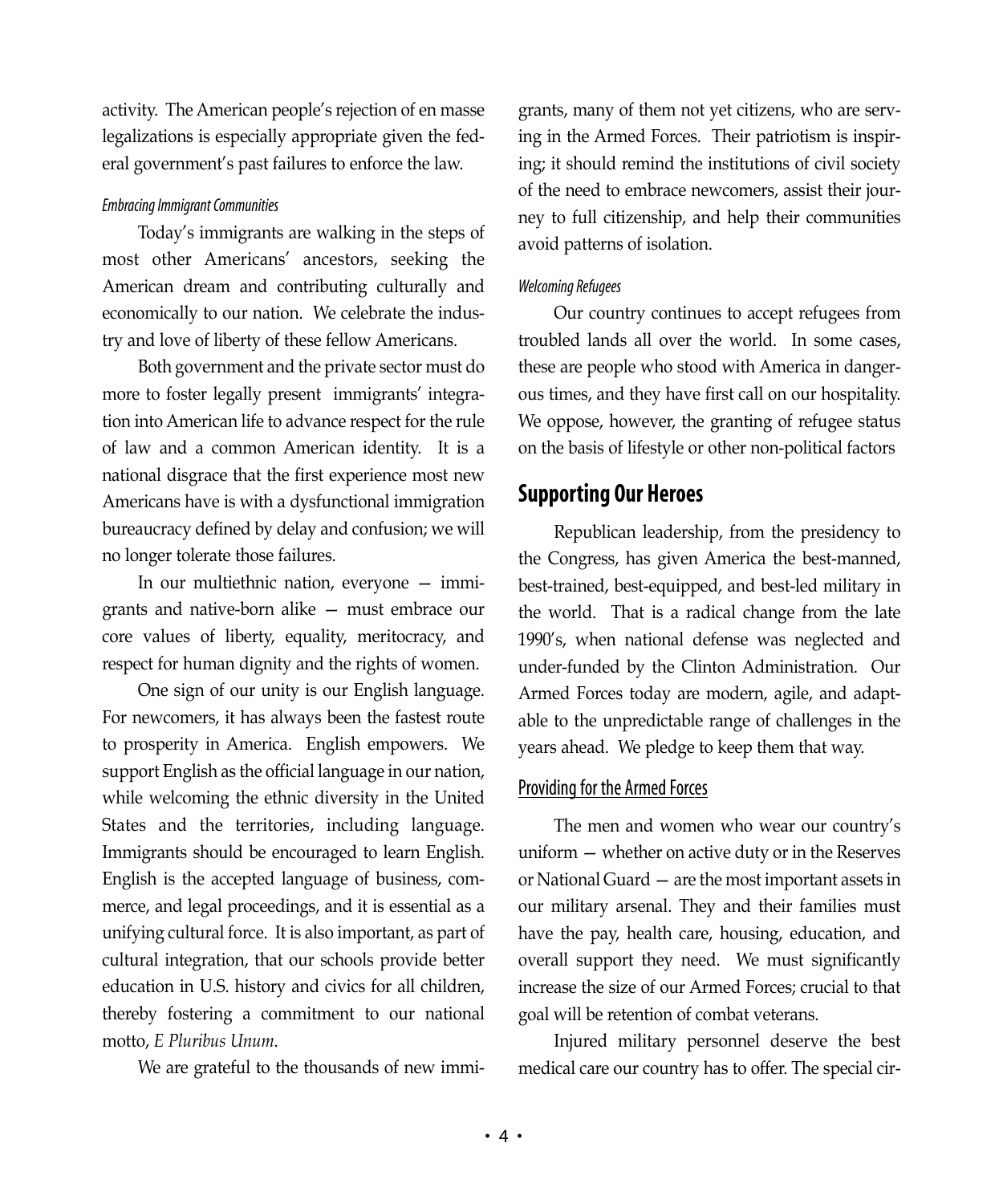cumstances of the conflict in Iraq have resulted in an unprecedented incidence of traumatic brain injury, which calls for a new commitment of resources and personnel for its care and treatment. We must make military medicine the gold standard for advances in prosthetics and the treatment of trauma and eye injuries.

We must always remember those who have given the ultimate sacrifice; their families must be assured meaningful financial assistance. It is the solemn duty we owe and honor we give to those who bravely don the uniform of freedom.

#### *National Guard and Reserves*

We pledge to maintain the strength of the National Guard and Reserves and to ensure they receive pay, benefits, and resources befitting their service. Their historic role as citizen-soldiers is a proud tradition linking every community with the cause of national security. We affirm service membersí legal right to return to their civilian jobs, whether in government or in the private sector, when their active duty is completed, and we call for greater transition assistance from employers across the nation to smooth their return to the work force.

#### *Personnel policies*

The all-volunteer force has been a success. We oppose reinstituting the draft, whether directly or through compulsory national service. We support the advancement of women in the military and their exemption from ground combat units. Military priorities and mission must determine personnel policies. Esprit and cohesion are necessary for military effectiveness and success on the battlefield. To protect our servicemen and women and ensure that America's Armed Forces remain the best in the world, we affirm the timelessness of those values, the benefits of traditional military culture, and the incompatibility of homosexuality with military service.

#### Fulfilling our Commitment to our Veterans

To military personnel who have served honorably and then retire or leave active duty, we owe a smooth transition to civilian life. Funding for the programs that assist them should be sufficient, timely, and predictable and never be subject to political gamesmanship.

#### *Economic Opportunity for Veterans*

Returning veterans must have access to education benefits, job training, and a wide variety of employment options. We want to build on the bipartisan expansion of the GI Bill by encouraging private colleges to bridge the gap between GI Bill education benefits and tuition costs. We will strongly enforce the Uniformed Services Employment and Reemployment Rights Act so that returning veterans can promptly return to their former jobs. Our existing "veteran preference" regulations must lead to real action, not hollow promises. We encourage private businesses to expand their outreach to the veterans community, especially disabled veterans.

#### *Veterans' Health Care and Disability System*

We will hold the VA accountable for tangible results and steady improvement of its services. The VA must become more responsive and more efficient by eliminating its disability backlog and reducing waiting times for treatment. To ensure that the VA provides veterans with world class medical care, both at its own facilities and through partnerships with community providers, we must recruit the next generation of highly qualified medical professionals. Where distance or crowding is an obstacle to traditional VA facility-based care, our veterans should be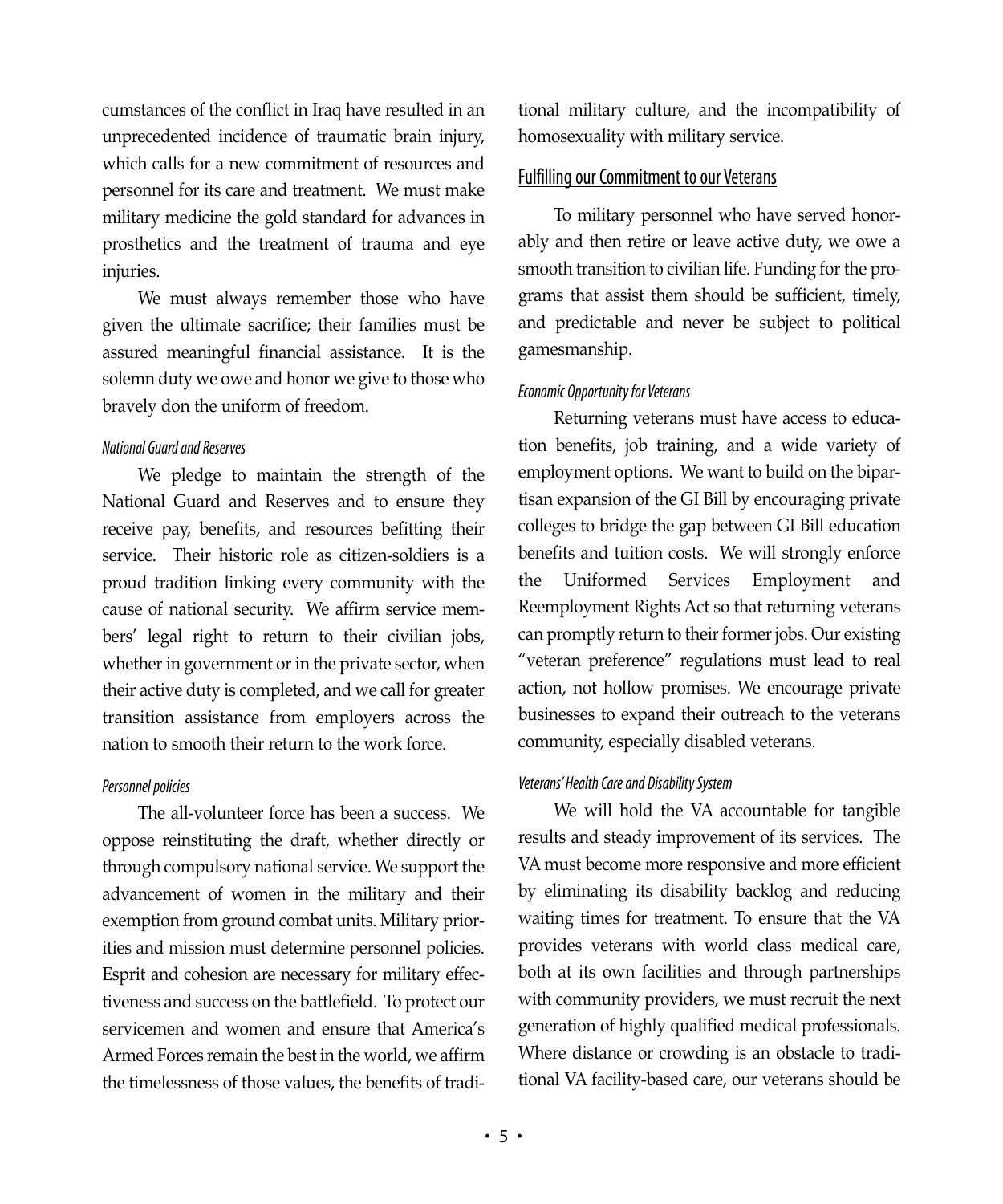provided access to qualified out-of-network providers. We call for greater attention by the VA to the special health care needs of women veterans, who will comprise an even larger percentage of VA patients in the future.

The VAís current disability compensation formulas need to be restructured and modernized. Those who have borne the burden of war must have access to training, rehabilitation, and education. Their families and caregivers deserve our concern and support.

We pledge special attention to combat stress injuries. There must be adequate counseling when veterans return home  $-$  for them and their families. They should have ongoing professional care, whether in a VA facility or closer to home, so that the natural and usually temporary responses to the horrors of war do not become permanent conditions. We recognize the need for more mental health professionals who can give the highest quality treatment to our veterans.

We applaud the non-profit organizations which assist veterans and their families materially and in other ways. They represent the best of the American spirit and merit our support.

#### Procurement Reform

The military's partners are the men and women who work in the defense industry and civilian sector, supplying the Armed Forces with weapons and equipment vital to the success of their mission. To ensure that our troops receive the best material at the best value, we must reform the defense budgeting and acquisition process to control costs and ensure vigorous and fair competition. We will not allow congressional pork to take the place of sound, sustained investment in the nation's security.

### **Securing the Peace**

The Republican vision of peace through strength requires a sustained international effort, which complements our military activities, to develop and maintain alliances and relationships that will lead to greater peace and stability.

#### Promoting Human Rights and American Values

The international promotion of human rights reflects our heritage, our values, and our national interest. Societies that enjoy political and economic freedom and the rule of law are not given to aggression or fanaticism. They become our natural allies.

Republican leadership has made religious liberty a central element of U.S. foreign policy. Asserting religious freedom should be a priority in all Americaís international dealings. We salute the work of the U.S. Commission on International Religious Freedom and urge special training in religious liberty issues for all U.S. diplomatic personnel.

To be successful international leaders, we must uphold international law, including the laws of war, and update them when necessary. Our moral standing requires that we respect what are essentially American principles of justice. In any war of ideas, our values will triumph.

#### *State Department Reform*

Advancing Americaís values should be the core mission of every part of the federal government, including the Department of State. America's diplomatic establishment must energetically represent our country's agenda to the world. We propose a thorough reform of its structure to ensure that promotions and appointments are based on performance in supporting the nation's agenda. Our diplomats must be the best our country has to offer, and America's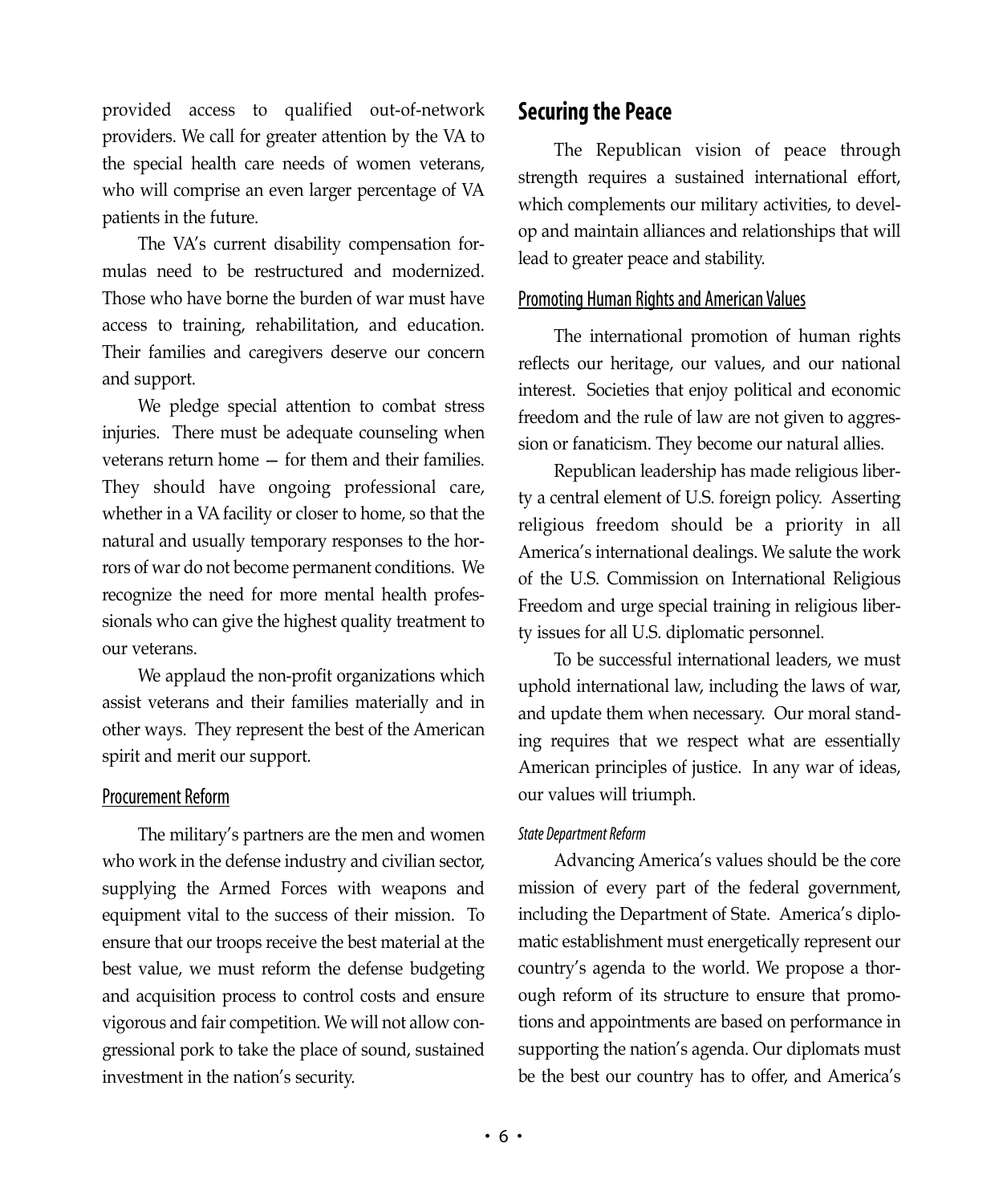diplomatic abilities must be an integral part of America's national security system.

#### *Public Diplomacy*

Throughout the Cold War, our international broadcasting of free and impartial information promoted American values to combat tyranny. It still does, through Radio Free Europe/Radio Liberty and Radio/TV Marti, and it remains an important instrument in promoting a modernizing alternative to the culture of radical terror. Getting Americaís message out to the world is a critical element in the struggle against extremism, and our

government must wage a much more effective battle in the war of ideas.

#### *Human Trafficking*

Generations after the end of slavery in America, new forms of bondage have emerged to exploit men, women and children. We salute those across the political spectrum who have come

together to end the commerce in our fellow human beings. We advocate the establishment of an Inter-Agency Task Force on Human Trafficking, reporting directly to the President, and call for increased diplomatic efforts with foreign governments that have been negligent toward this evil. The principle underlying our Megan's Law  $-$  publicizing the identities of known offenders  $-$  should be extended to international travel in order to protect innocent children everywhere.

#### Sovereign American Leadership in International Organizations

The United States participates in various inter-

national organizations which can, at times, serve the cause of peace and prosperity, but those organizations must never serve as a substitute for principled American leadership. Nor should our participation in them prevent our joining with other democracies to protect our vital national interests.

At the United Nations, our country will pay a fair, but not disproportionate, share of dues, but we will never support a UN-imposed tax. The UN must reform its scandal-ridden and corrupt management and become more accountable and transparent in its operations and expenses. As a matter of U.S. sover-

> eignty, American forces must remain under American command.

> Discrimination against Israel at the UN is unacceptable. We welcome Israel's membership in the Western European and Others Group at the UN headquarters and demand its full acceptance and participation at all UN venues. We likewise oppose

the ideological campaign against Vatican participation in UN conferences and other activities.

Because the UN has no mandate to promote radical social engineering, any effort to address global social problems must respect the fundamental institutions of marriage and family. We assert the rights of families in all international programs and will not fund organizations involved in abortion. We strongly support the long-held policy of the Republican Party known as the "Mexico City policy," which prohibits federal monies from being given to non-governmental organizations that provide abortions or actively promote abortion as a method of

 $\rightarrow$ 

international travel in order to protect

innocent children everywhere.

The principle underlying our

Megan's Law — publicizing the identities of known human trafficking offenders — should be extended to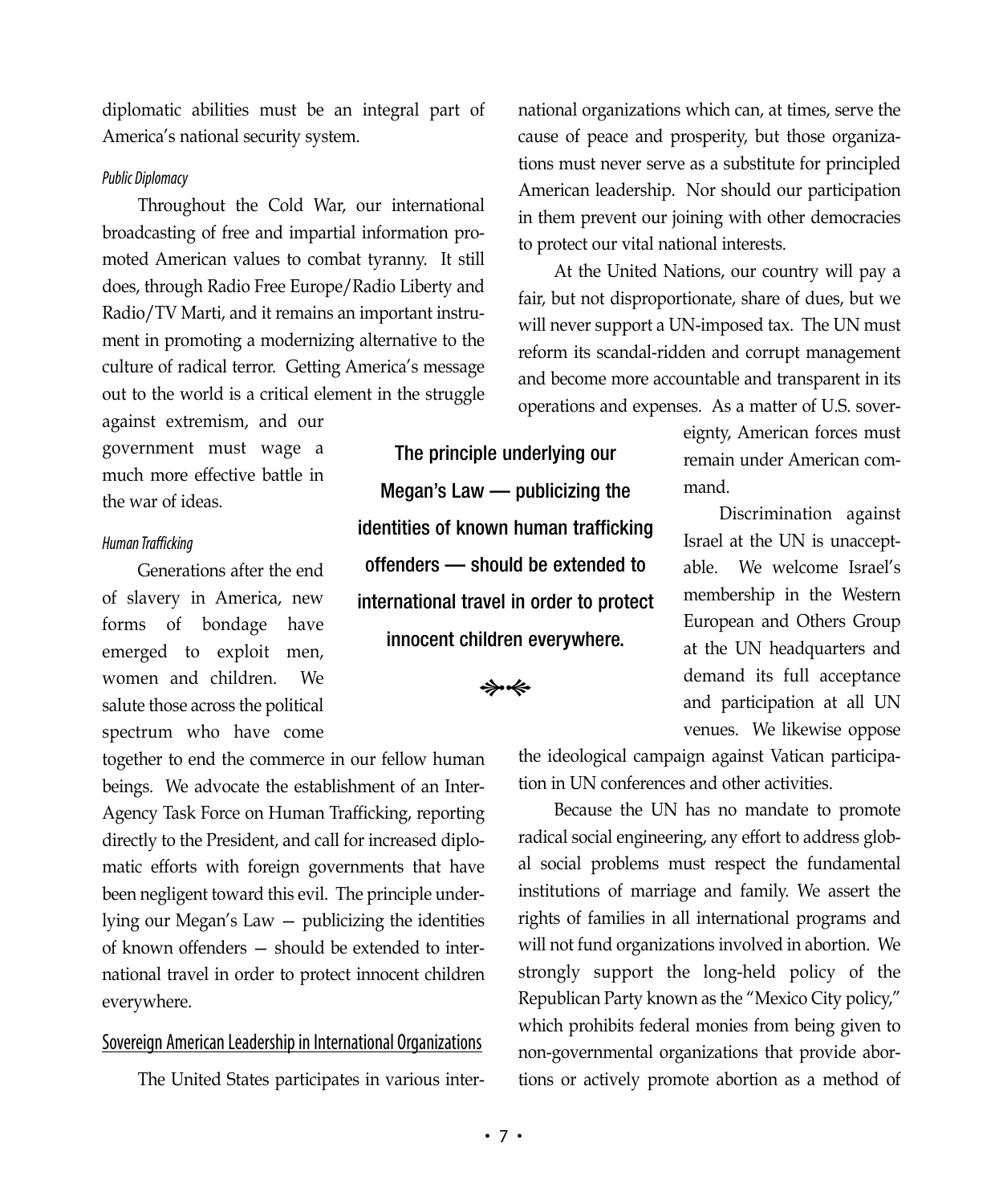family planning in other countries. We reject any treaty or agreement that would violate those values. That includes the UN convention on women's rights, signed in the last months of the Carter Administration, and the UN convention on the rights of the child. For several reasons, particularly our concern for US sovereignty and Americaís long-term energy needs, we have deep reservations about the regulatory, legal, and tax regimes inherent in the Law of the Sea Treaty.

To shield the members of our Armed Forces and others in service to America from ideological prosecutions, the Republican Party does not accept the jurisdiction of the International Criminal Court over Americans. We support the American Servicemembers Protection Act, to shield U.S. personnel and officials as they act abroad to meet global security requirements.

#### Helping Others Abroad

Americans are the most generous people in the world. No nation spends more in combined public and private efforts to combat disease and poverty around the world, and no nation works harder to ensure the continued vitality of the global economy. Our reasons for doing so are both moral and practical, for a world where half of the human race lives on a few dollars a day is neither just nor stable.

Including the world's poor in an expanding circle of development is part and parcel of the Republican approach to world trade through open markets and fair competition. It must also be a top priority of our foreign policy. Decades of massive aid have failed to spur economic growth in the poorest countries, where it has often propped up failed policies and corrupt rulers. We will target foreign assistance to high-impact goals: fostering the rule of law

through democratic government; emphasizing literacy and learning; and, concentrating on the foundations for economic development  $-$  clean water, agricultural improvement, and microcredit funding for small enterprises. Maternal and child health, especially safer childbirthing and nutrition, must be priorities, especially in countries affected by epidemics of HIV/AIDS, malaria, and tuberculosis.

Further, we call for the development of a strategy for foreign assistance that serves our national interest. Specifically we call for a review and improvement of the Foreign Assistance Act of 1961 oriented toward: alignment of foreign assistance policies, operations, budgets and statutory authorities; development of a consensus on what needs to be done to strengthen the non-military tools to further our national security goals; greater attention to core development programs - education, child survival, and agricultural development; and greater accountability by recipient countries so as to ensure against malfeasance, self-dealing, and corruption, and to ensure continued assistance is conditioned on performance.

#### Strengthening Ties in the Americas

Faith and family, culture and commerce, are enduring bonds among all the peoples of the Americas. Republicans envision a western hemisphere of sovereign nations with secure borders, working together to advance liberty and mutuallybeneficial trade based on sound and proven free enterprise principles. Our relations with our immediate neighbors, Canada and Mexico, are grounded on our shared values and common purpose, as well as our steadily increasing trade. We pledge to continue this close association and to advance mutually beneficial trade agreements throughout Latin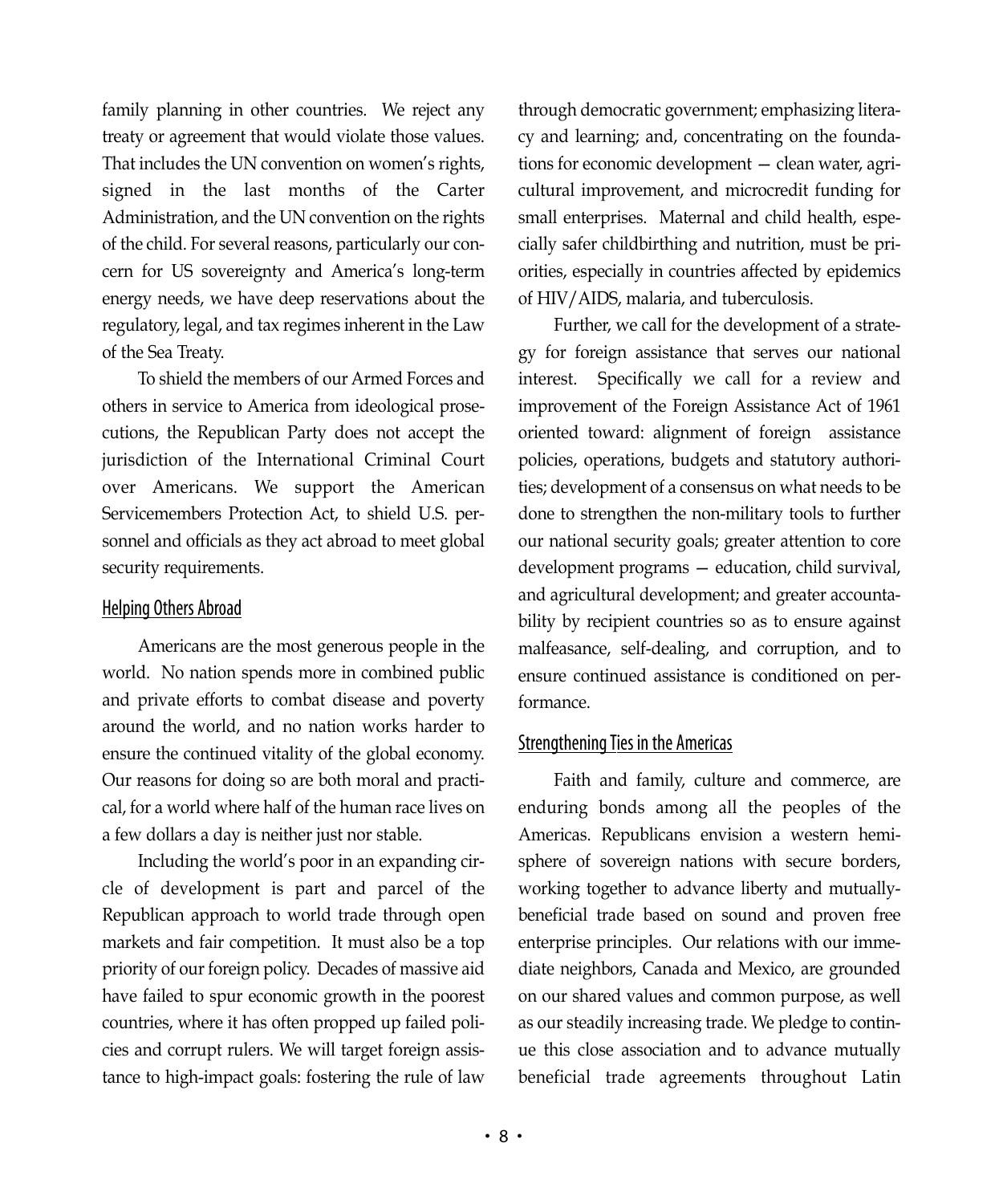America, promoting economic development and social stability there while opening markets to our goods and services. Our strong ties with Canada and Mexico should not lead to a North American union or a unified currency.

Two factors distort this hemispheric progress. One is narco-terrorism, with its ability to destabilize societies and corrupt the political process. In an era of porous borders, the war on drugs and the war on terror have become a single enterprise. We salute our allies in the fight against this evil, especially the people of Mexico and Colombia, who have set an example for their neighbors. We support approval of the free trade agreement with Colombia, currently blocked by Capitol Hill Democrats and their union boss supporters, as an overdue gesture of solidarity for this courageous ally of the United States.

The other malignant element in hemispheric affairs is the anachronistic regime in Havana, a mummified relic from the age of totalitarianism, and its buffoonish imitators. We call on the nations of Latin America and the Caribbean to join us in laying the groundwork for a democratic Cuba. Looking to the inevitable day of liberation, we support restrictions on trade with, and travel to, Cuba as a measure of solidarity with the political prisoners and all the oppressed Cuban people. We call for a dedicated platform for transmission of Radio and Television Marti into Cuba and, to prepare for the day when Cuba is free, we support the work of the Commission for Assistance to a Free Cuba. We affirm the principles of the Cuban Adjustment Act of 1966, recognizing the rights of Cubans fleeing Communist tyranny, and support efforts to admit more of them through a safe, legal, orderly process.

#### Advancing Hope and Prosperity in Africa

The great promise of Africa has been dimmed by disease, hunger, and violence. Republicans have faced up to each of those challenges because, in addition to humanitarian concerns, the U.S. has important security interests in the stability and progress of African nations. The devastating toll of HIV/AIDS threatens to destabilize entire societies through large numbers of orphaned youths. In response, the U.S. has become the unrivaled leader in fighting the diseases that are the scourge of much of the continent. Republican-sponsored legislation has brought jobs and investment to sub-Saharan Africa. To continue that progress, we advocate continued expansion of trade with African nations.

Genocide must end. The horrendous suffering of the people in the Darfur region of Sudan, as well as less publicized human tragedies elsewhere, calls for a far more energetic and determined response from Africaís elected leaders. The United States stands ready to assist them with materiel, transportation, and humanitarian supplies. We will continue Americaís diplomatic efforts to secure a comprehensive and humane settlement for the people of the southern and western Sudan.

The promise of democracy and freedom in Africa is diminished by the government of Zimbabwe, which has seized lands without compensation, debased the currency, murdered and tortured its people, and so intimidated voters that free and fair elections are impossible. We support sanctions against this government, free elections, and the restoration of civil government in Zimbabwe.

#### Partnerships across the Asia-Pacific Region

The U.S. is a Pacific nation, and our historic ties to Asia will grow stronger in the years ahead.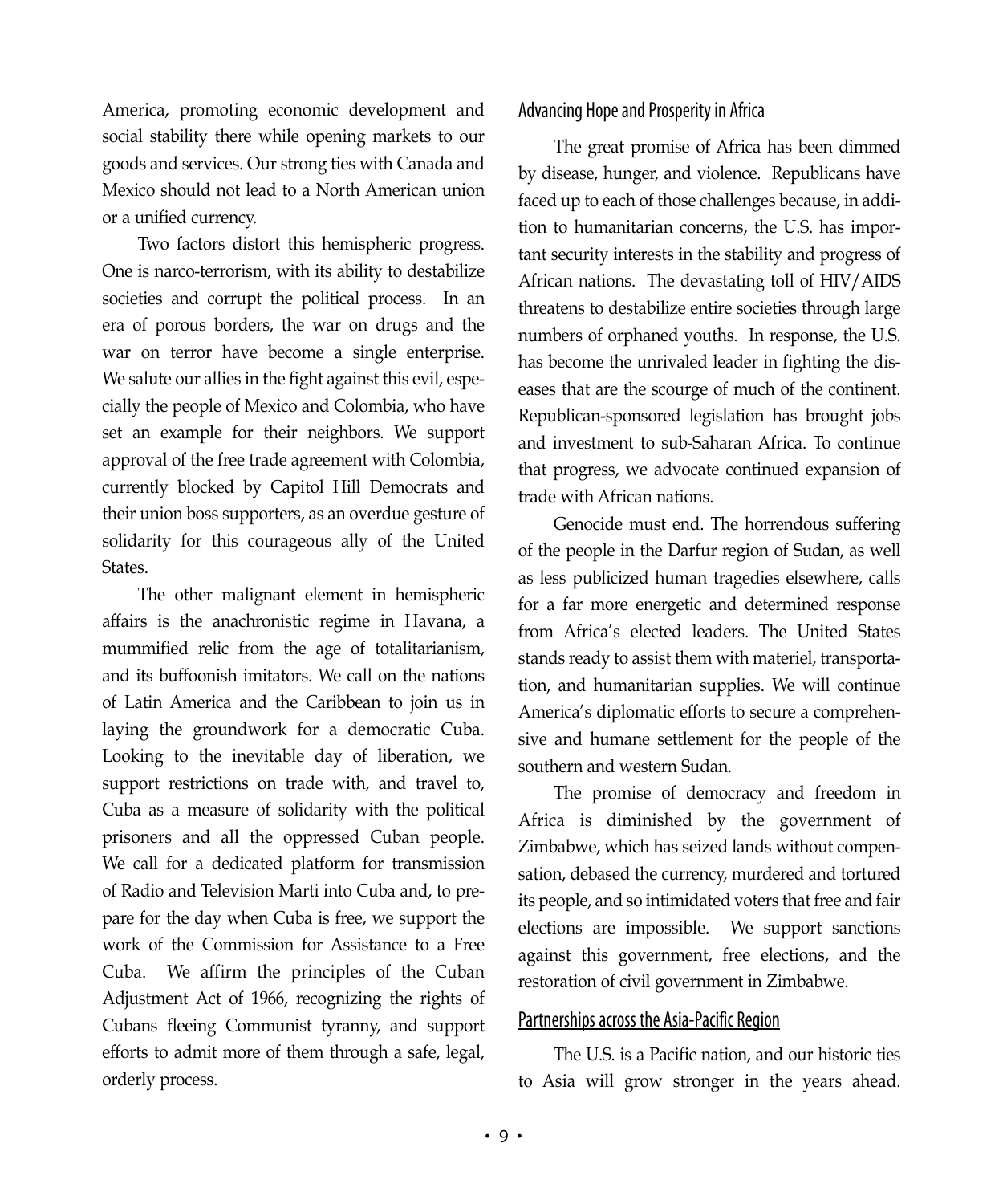Australia has stood shoulder to shoulder with us in every major conflict. The ties between our peoples, our economies, and our governments are extraordinary. We cherish our bonds with our Freely Associated States in the Pacific Islands. Our longstanding alliance with Japan has been the foundation for peace and prosperity in Asia, and we look for Japan to forge a leadership role in regional and global affairs. Another valued ally, the Republic of Korea remains vigilant with us against the tyranny and international ambitions of the maniacal state on its border. The U.S. will not waver in its demand for the complete, verifiable, and irreversible dismantlement of North Korea's nuclear weapons programs, with a full accounting of its proliferation activities. We look toward the restoration of human rights to the suffering people of North Korea and the fulfillment of the wish of the Korean people to be one in peace and freedom.

#### *India*

We welcome America's new relationship with India, including the U.S.-India Civil Nuclear Accord. Our common security concerns and shared commitment to political freedom and representative government can be the foundation for an enduring partnership.

#### *Pakistan*

We must expand our ties with the government and the people of Pakistan. We support their efforts to improve democratic governance and strengthen civil society, and we appreciate the difficult but essential role Pakistan plays in the fight against terror.

#### *Taiwan*

Our policy toward Taiwan, a sound democracy and economic model for mainland China, must continue to be based upon the provisions of the Taiwan Relations Act. We oppose any unilateral steps by either side to alter the status quo in the Taiwan straits on the principle that all issues regarding the island's future must be resolved peacefully, through dialogue, and be agreeable to the people of Taiwan. If China were to violate these principles, the U.S., in accord with the Taiwan Relations Act, will help Taiwan defend itself. As a loyal friend of America, the democracy of Taiwan has merited our strong support, including the timely sale of defensive arms and full participation in the World Health Organization and other multilateral institutions.

#### *China*

We will welcome the emergence of a peaceful and prosperous China, and we will welcome even more the development of a democratic China. Its rulers have already discovered that economic freedom leads to national wealth; the next lesson is that political and religious freedom leads to national greatness. That is not likely to be learned while the government in Beijing pursues advanced military capabilities without any apparent need, imposes a "one-child" policy on its people, suppresses basic human rights in Tibet and elsewhere, and erodes democracy in Hong Kong. China must honor its obligations regarding free speech and a free press as announced prior to the Olympics.

Our bilateral trade with China has created export opportunities for American farmers and workers, while both the requirements of the World Trade Organization and the realities of the marketplace have increased openness and the rule of law in China. We must yet ensure that China fulfills its WTO obligations, especially those related to protecting intellectual property rights, elimination of subsi-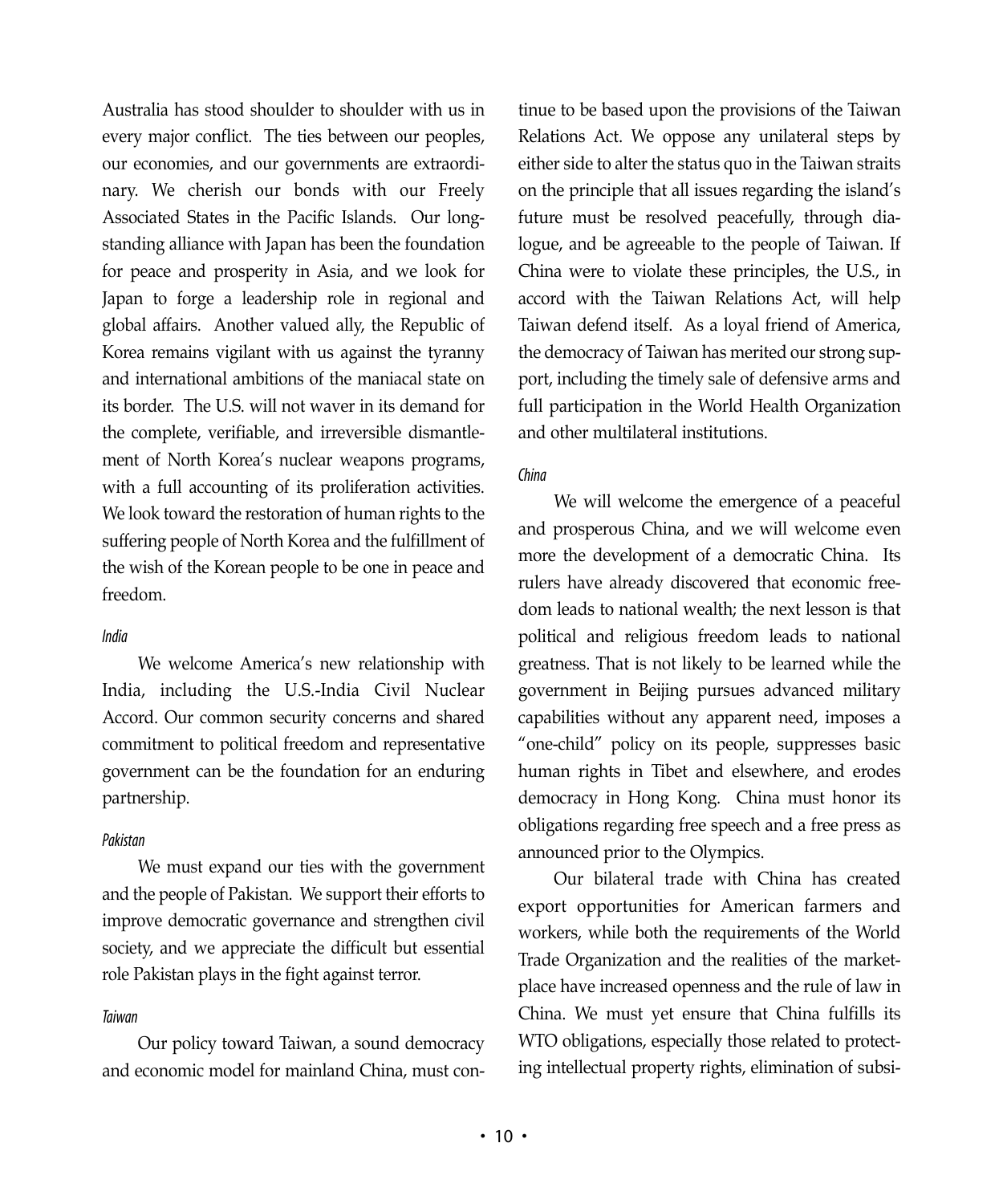dies, and repeal of import restrictions. Chinaís full integration into the global economy requires that it adopt a flexible monetary exchange rate and allow free movement of capital. China's economic growth brings with it the responsibility for environmental improvement, both for its own people and for the world community.

#### *Vietnam*

Our relations with Vietnam have improved, but two grave matters remain. The first is the need for unceasing efforts to obtain an accounting for, and repatriation of the remains of, Americans who gave their lives in the cause of freedom. The second is continued repression of human rights and religious freedom, and the retribution by the government of

Vietnam against its ethnic minorities and others who assisted U.S. forces there. We owe them a debt of honor and will do all we can to relieve their suffering.

#### *Burma*

We urge all the nations of East Asia to join the worldwide effort to restore the suffering people of Burma to the

democratic family of nations. The military dictatorship in Burma is among the worst on the planet. Its savagery demands a strong response from the world community, including economic and financial sanctions and isolation of the illegitimate regime.

#### Strengthening Our Relations with Europe

Our countryís ties to the peoples of Europe are based on shared culture and values, common interests and goals. We particularly appreciate our close friendship with the United Kingdom, a relationship that has led the forces of freedom for generations. The enduring truth  $-$  that America's security is inseparable from Europe's  $-$  was reaffirmed by our European allies after September 11, 2001. NATO, the most successful military alliance in history, has been greatly strengthened by the addition of new members in Central and Eastern Europe. We believe the door to NATO membership should remain open to all democratic nations who share our values and meet the requirements for NATO membership. We strongly support NATO-endorsed efforts to deploy missile defenses to protect our European allies from the threat of Iranian missiles, and we appreciate the willingness of the governments of Poland and the Czech Republic to host these needed defensive systems. We

The enduring truth that America's security is inseparable from Europe's was reaffirmed by our European allies after September 11, 2001.

 $\clubsuit$ 

condemn the Russian Federation's attempts to intimidate states, formerly under Soviet domination, in order to prevent their deploying missile defenses. The decision on this question is for each sovereign nation to decide.

We support the ongoing reconciliation efforts in

Cyprus and Northern Ireland, including the appointment of a U.S. Special Envoy for Northern Ireland. We condemn the escalation of anti-Semitic violence, arson, and desecration in Europe and other areas of the world.

#### *Russia*

Americans and the Russian people have common imperatives: ending terrorism, combating nuclear proliferation, promoting bilateral trade, and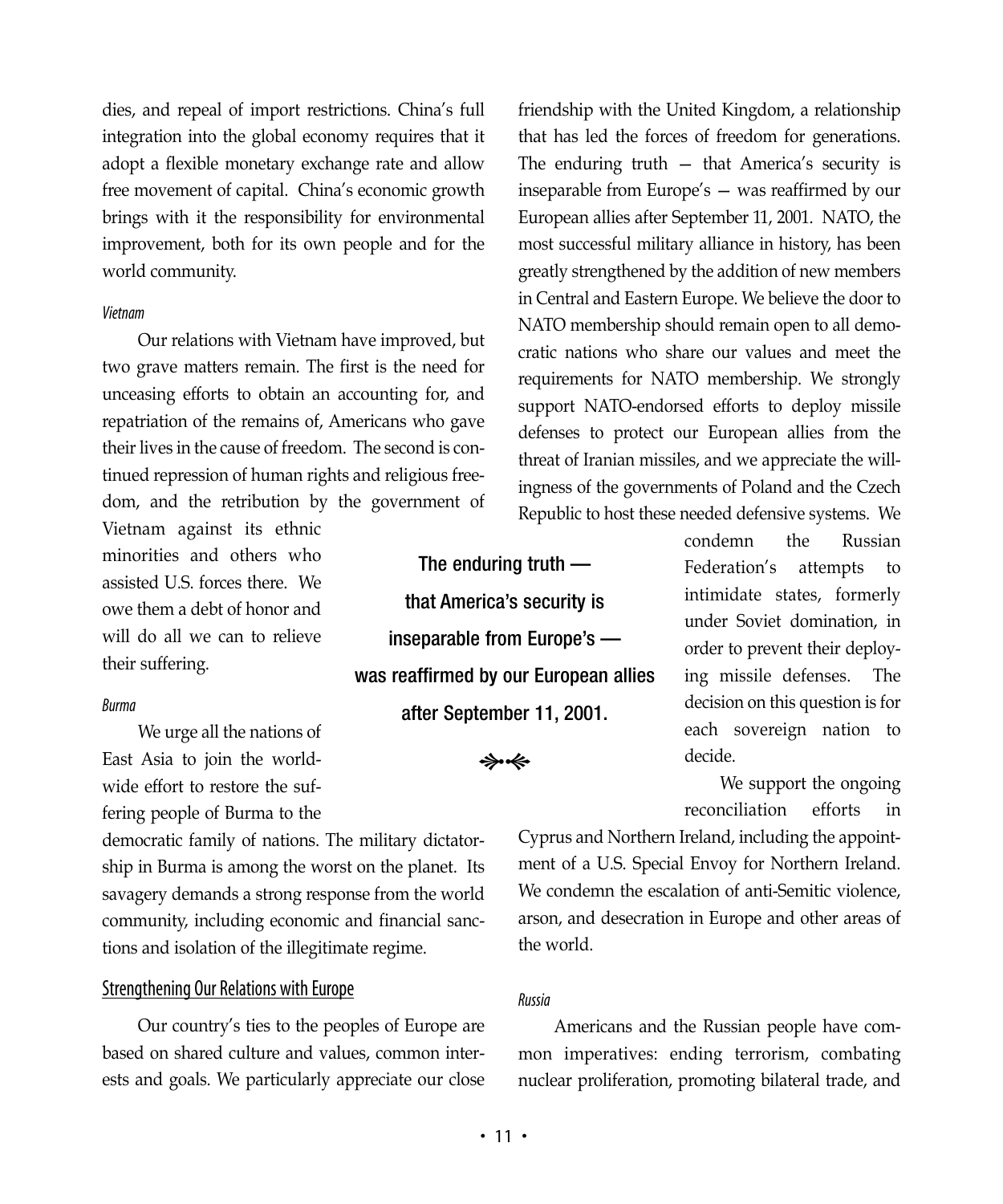more. But matters of serious concern remain, particularly the Russian government's treatment of the press, opposition parties, and institutions of civil society. It continues its aggressive confrontations with its neighbors, from economic intimidation to outright warfare, and has aligned with dangerous anti-democratic forces in the Middle East. As a condition for its continued acceptance in world organizations, Russia must respect the independence and territorial integrity of all the nations of the former Soviet Union, beginning with the republic of Georgia, and move toward a free and democratic society.

#### The Middle East

The momentum of change in the Middle East has been in the right direction. From Morocco to the Gulf States, the overall trend has been toward cooperation and social and economic development, especially with regard to the rights of women. We acknowledge the substantial assistance the U.S. has received from most governments in the region in the war on terror. Those countries that have made peace with Israel, whether officially or in fact, deserve our appreciation and assistance.

We urge the continued isolation of groups like Hamas and Hezbollah because they do not meet the standards of the international community. We call for the restoration of Lebanon's independence and sovereignty and the full implementation of all UN resolutions concerning that country.

The struggle in which we are engaged is ideological, not ethnic or religious. The extremists we face are abusers of faith, not its champions. We appreciate the loyalty of all Americans whose family roots lie in the Middle East, and we gratefully

acknowledge the contributions of American Arabs and Muslims, especially those in the Armed Forces and the intelligence community.

#### *Israel*

Israel is a vigorous democracy, unique in the Middle East. We reaffirm Americaís commitment to Israel's security and will ensure that Israel maintains a qualitative edge in military technology over any potential adversaries. Israel must have secure, defensible borders and we support its right to exist as a Jewish state able to defend itself against homicide bombings, rocket and mortar fire, and other attacks against its people. We support the vision of two democratic states living in peace and security: Israel, with Jerusalem as its capital, and Palestine. For that to become a reality, the Palestinian people must support leaders who reject terror, embrace the institutions and ethos of democracy, and respect the rule of law. We call on Arab governments throughout the region to help advance that goal. We support Jerusalem as the undivided capital of Israel and moving the American embassy to that undivided capital of Israel.

The U.S. seeks a comprehensive and lasting peace in the Middle East, negotiated between the parties themselves, without the imposition of an artificial timetable, and without the demand that Israel deal with entities which continue to pledge her destruction. At the heart of any peace process must be a mutual commitment to resolve all issues through negotiation. Part of that process must be a just, fair, and realistic framework for dealing with the Palestinian refugee issue. Like all other elements in a meaningful agreement, this matter can be settled only on the basis of mutually agreed changes that reflect today's realities as well as tomorrow's hopes.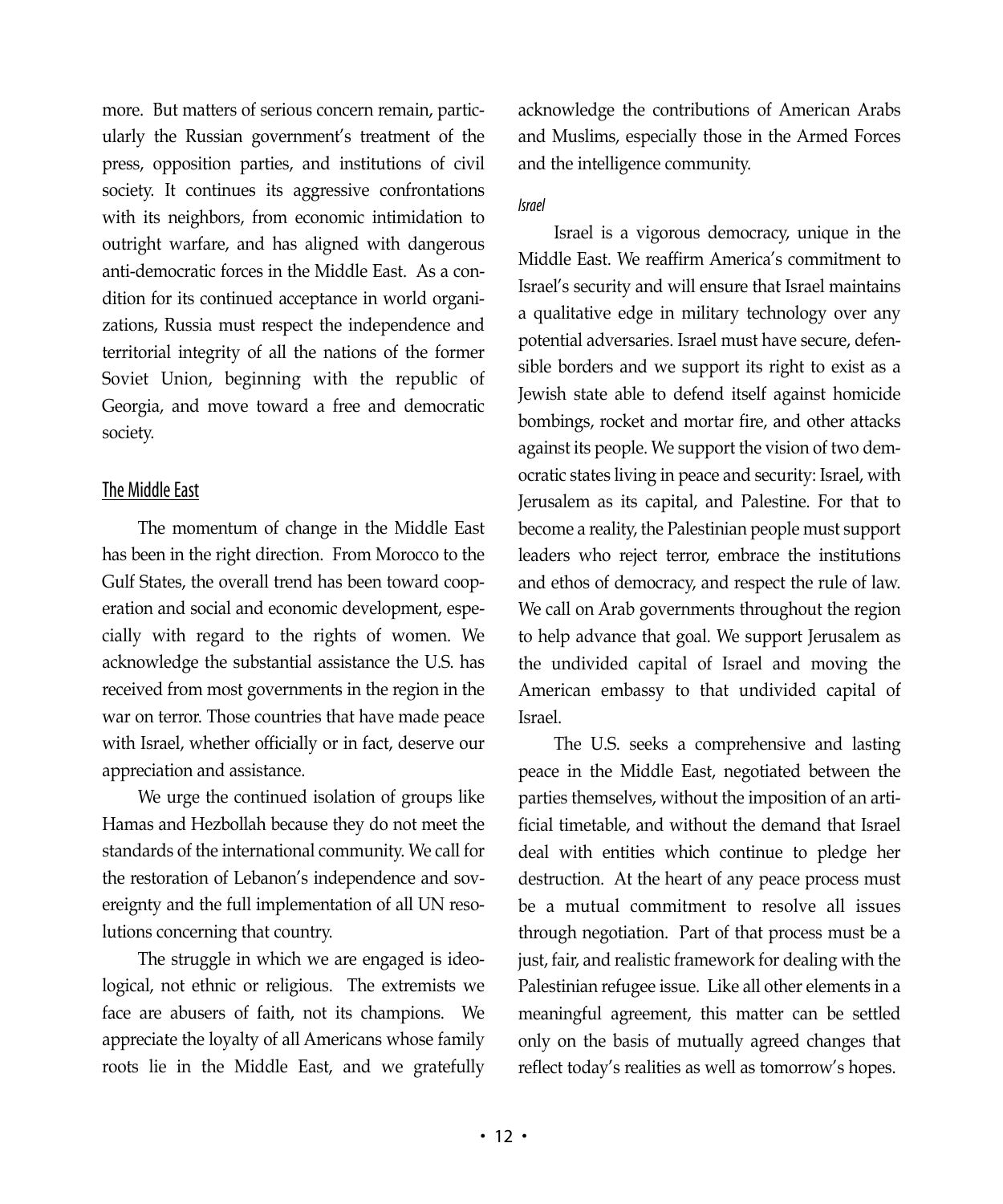*Iraq*

A stable, unified, and democratic Iraqi nation is within reach. Our success in Iraq will deny al Qaeda a safe haven, limit Iranian influence in the Middle East, strengthen moderate forces there, and give us a strategic ally in the struggle against extremism. To those who have sacrificed so much, we owe the commitment that American forces will leave that country in victory and with honor. That outcome is too critical to our own national security to be jeopardized by artificial or politically inspired timetables that neither

reflect conditions on the ground nor respect the essential advice of our military commanders. As the people of Iraq assume their rightful place in the ranks of free and open societies, we offer them a continuing partnership.

#### *Afghanistan*

In the seven years since U.S. troops helped topple the Taliban, there has been great  $progress - but much remains$ to be done. We must prevail in

Afghanistan to prevent the reemergence of the Taliban or an al Qaeda sanctuary in that country. A nationwide counterinsurgency strategy led by a unified commander is an essential prerequisite to success. Additional forces are also necessary, both from NATO countries and through a doubling in size of the Afghan army. The international community must work with the Afghan government to better address the problems of illegal drugs, governance, and corruption. We flatly reject the Democratic Party's idea

Israel is a vigorous democracy, unique in the Middle East. We reaffirm America's commitment to Israel's security and will ensure that Israel maintains a qualitative edge in military technology over any potential adversaries.

 $\rightarrowtail$ 

that America can succeed in Afghanistan only by failure in Iraq.

*Iran*

We express our respect for the people of Iran who seek peace and aspire to freedom. Their current regime, aggressive and repressive, is unworthy of them. The Iranian people, many of whom risk persecution to speak out for democracy, have a right to choose their own government.

As a rogue state, Iran's leadership supports terror, threatens its neighbors, and provides weapons

> that are killing our troops in Iraq. We affirm, in the plainest words we can use, that the U.S. government, in solidarity with the international community, will not allow the current regime in Tehran to develop nuclear weapons.

> We call for a significant increase in political, economic, and diplomatic pressure to persuade Iran's rulers to halt their drive for a nuclear

weapons capability, and we support tighter sanctions against Iran and the companies with business operations in or with Iran. We oppose entering into a presidential-level, unconditional dialogue with the regime in Iran until it takes steps to improve its behavior, particularly with respect to support of terrorism and suspension of its efforts to enrich uranium. At the same time, the U.S. must retain all options in dealing with a situation that gravely threatens our security, our interests, and the safety of our friends.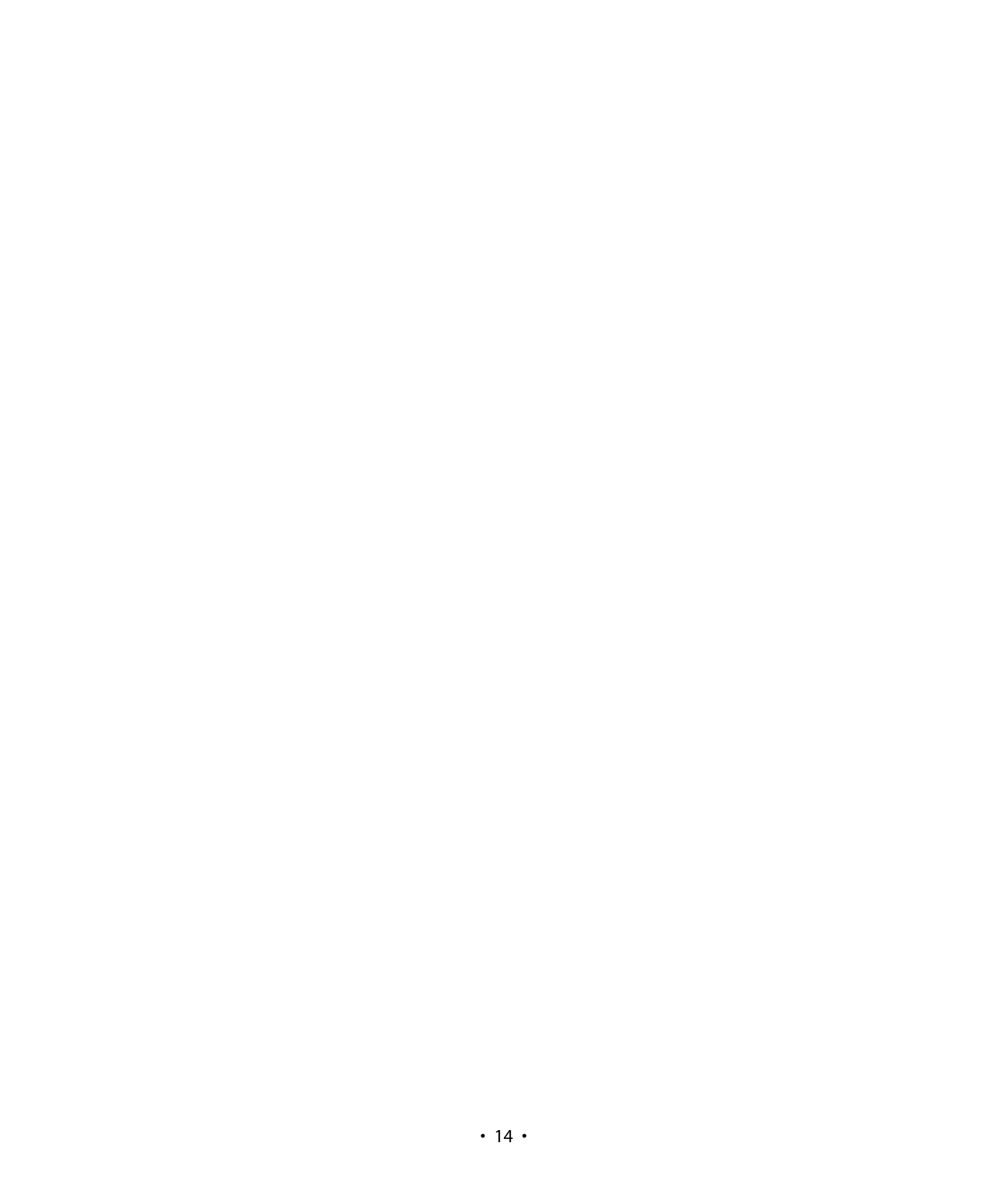# Reforming Government to Serve the People

Republicans will uphold and

defend our party's core principles: Constrain the federal government to

its legitimate constitutional functions. Unleash the power of enterprise, innovation, civic energy,

and the American spirit — and

never pretend that government is a substitute for family or community.

 $\clubsuit$ 

The American people believe Washington is broken ... and for good reason. Short-term politics overshadow the long-term interests of the nation. Our national legislature uses a budget process devised long before the Internet and seems unable to deal in realistic ways with the most pressing problems of families, businesses, and communities.

Members of Congress have been indicted for violating the public trust. Public disgust with Washington is entirely warranted.

Republicans will uphold and defend our party's core principles: Constrain the federal government to its legitimate constitutional functions. Let it empower people, while limiting its reach into their lives. Spend only what is necessary, and tax only to raise revenue for essential government functions. Unleash the power of enterprise, innovation, civic

energy, and the American spirit  $-$  and never pretend that government is a substitute for family or community.

The other party wants more government control over people's lives and earnings; Republicans do not. The other party wants to continue pork barrel politics; we are disgusted by it, no matter who practices it. The other party wants to ignore fiscal problems while squandering billions on ineffective programs; we are determined to end that waste. The entrenched culture of official Washington  $-$  an intrusive tax-and-spend liberalism  $-$  remains a formidable foe, but we will confront and ultimately defeat it.

# **Washington's Failure: the Scope of the Problem**

The federal government collects \$2.7 trillion a year from American families and businesses. That's \$7.4 billion a day. Even worse, it spends over \$3 trillion a year: \$8.2 billion a day. Why? Largely because those who created this bloated government will not admit a single mistake or abolish a single program. Here are some staggering examples of the overall problem:

Recent audits show that 22% of all federal programs are ineffective or incapable of demonstrating results.

- 69 separate programs, administered by 10 different agencies, provide education or care to children under the age of 5.
- Nine separate agencies administer 44 different programs for job training.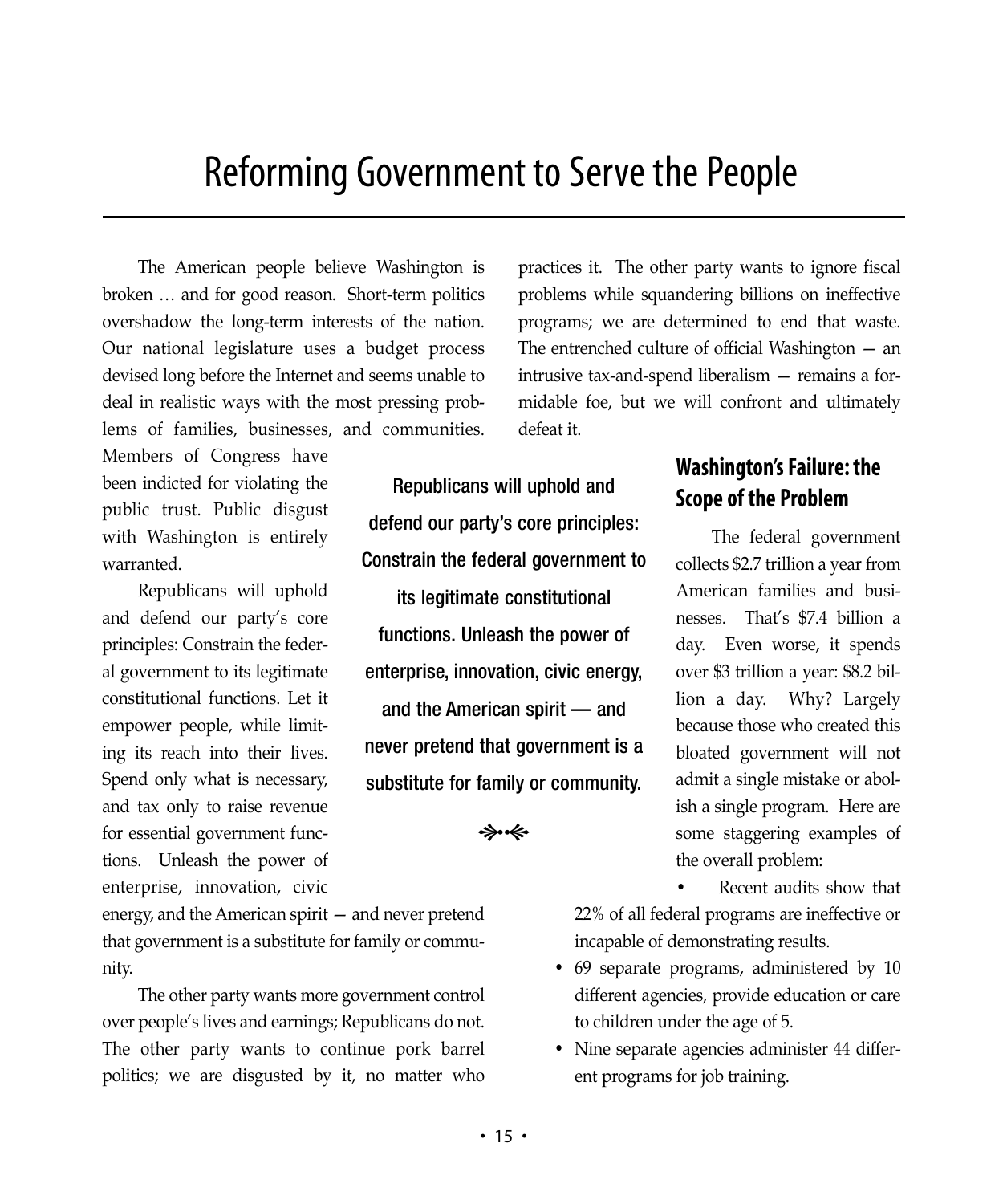• 23 separate programs, each with its own overhead, provide housing assistance to the elderly.

With so many redundant, inefficient, and ineffective federal programs, it is no wonder that the American people have so little confidence in Washington to act effectively when federal action is really needed.

# **The Budget Process — A Fraud that Guarantees Runaway Spending**

For more than three decades  $-$  since enactment of the Budget Act of 1974 by a Democrat-controlled Congress  $-$  the federal government has operated within a rigged system notable for its lack of transparency. The earlier approach  $-$  annual passage of the appropriation bills, amended and voted up or down, with the numbers there for all to see  $-$  had its flaws and generated much red ink. But its replacement, the current budget process, only worsened the money flow and came to rely on monstrous omnibus spending bills. The results are adverse to all seeking to limit government's growth. For example:

- The budget process assumes every spending project will be on the books forever, even if the law says the spending will expire  $-$  but it assumes tax relief will be temporary.
- It treats well-deserved tax cuts as a kind of spending, so that letting Americans keep more of their earnings is considered the same as more spending on pork projects.
- It fails to recognize the positive impact that lowering tax rates has on economic growth.
- In its deceptive and irresponsible accounting, an increase in a program's funding is actually a decrease if it is less than the rate of inflation.

• Once a budget is produced under that system, the budget law itself limits the time Congress can consider it before voting.

Moreover, the budget's review process is a sham. Of the \$3 trillion spent annually, only onethird is reviewed each year during the budget and appropriations process. The remaining \$2 trillion automatically goes to interest on the national debt or entitlements. And because the budget process assumes an automatic increase in spending, the debate on the remaining one-third is only over how much more spending to approve.

Finally, while government requires corporations to budget for future pension and health care costs, our government ignores those requirements. No family or private sector business could keep its books the way Washington keeps ours.

#### A Plan to Control Spending

Republicans will attack wasteful Washington spending immediately. Current procedures should be replaced with simplicity and transparency. For example:

- We favor adoption of the Balanced Budget Amendment to require a balanced federal budget except in time of war.
- Earmarking must stop. To eliminate wasteful projects and pay-offs to special interests, we will impose an immediate moratorium on the earmarking system and reform the appropriations process through full transparency. Tax dollars must be distributed on the basis of clear national priorities, not a politician's seniority or party position.
- Government waste must be taken off autopilot. We call for a one-year pause in nondefense, non-veterans discretionary spend-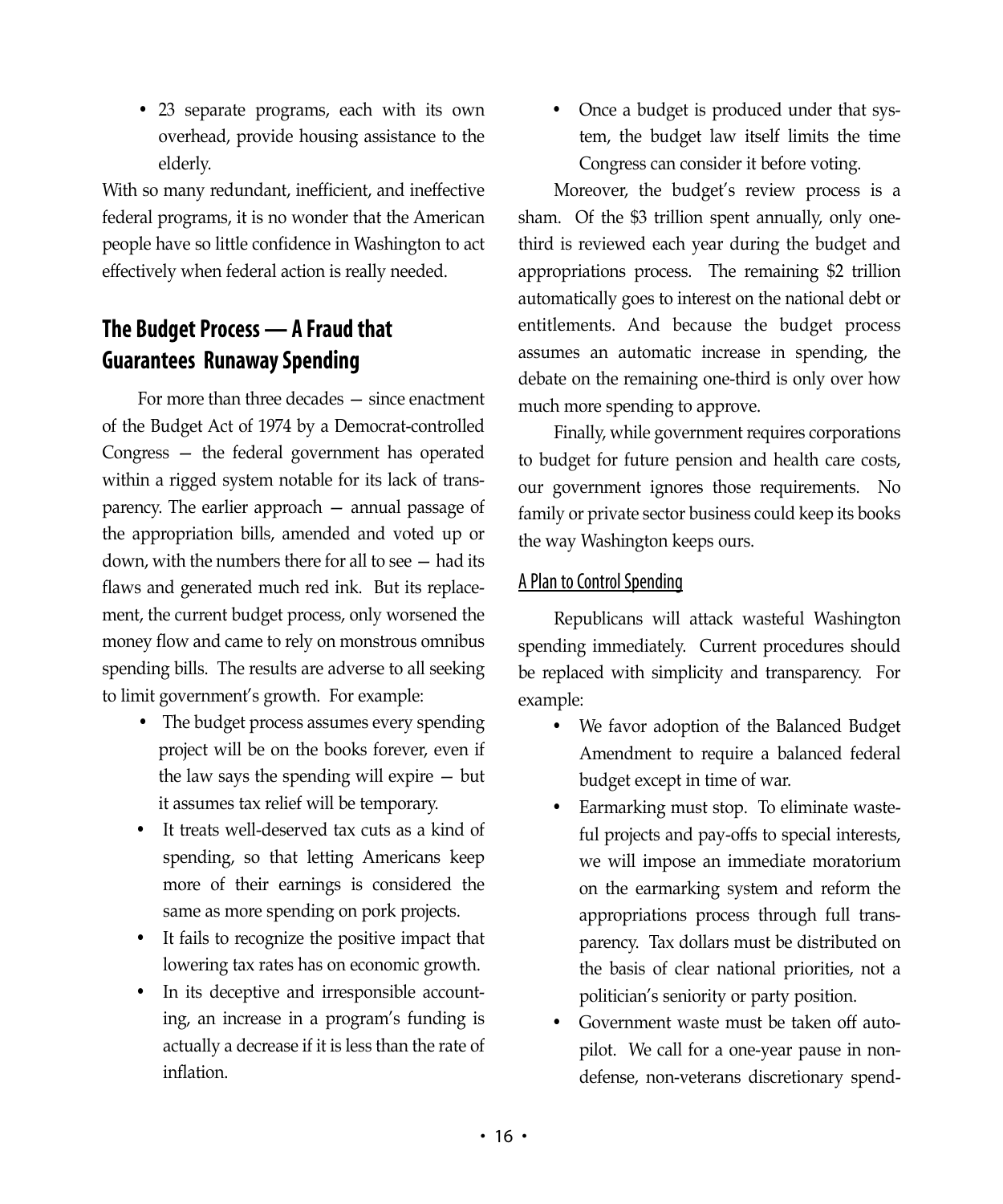ing to force a critical, cost-benefit review of all current programs.

- We call for a constitutionally sound presidential line-item veto.
- If billions are worth spending, they should be spent in the light of day. We will insist that, before either the House or Senate considers a spending bill, every item in it should be presented in advance to the taxpayers on the Internet.
- Because the problem is too much spending, not too few taxes, we support a supermajority requirement in both the House and Senate to guard against tax hikes.
- New authorizations should be offset by reducing another program, and no appropriation should be permitted without a current authorization.
- Congressional ethics rules governing special interests should apply across the board, without the special exemptions now granted to favored institutions.
- We support the Government Shutdown Protection Act to ensure the continuance of essential federal functions when advocates of pork threaten to shut down the government unless their wasteful spending is accepted.
- We will insist that the budget reasonably plan for the long-term costs of pension and health care programs and urge the conversion of such programs to defined contribution programs.

# **Empowering the States, Improving Public Services**

The long term solution for many of Washington's problems is structural. Congress must

respect the limits imposed upon it by the Tenth Amendment: "The powers not delegated to the United States by the Constitution, nor prohibited by it to the States, are reserved to the States respectively, or to the people."

We look to the model of Republican welfare reform, which, since its enactment in 1996, has accomplished a major transfer of resources and responsibility from the federal government back to the states  $-$  with an accompanying improvement in the program itself. Applying that approach to other programs will steer Congress back into line with the Constitution, reversing both its intrusion into state matters and its neglect of its central duties.

To aid in the fulfillment of those duties, we propose a National Sunset Commission to review all federal programs and recommend which of them should be terminated due to redundancy, waste, or intrusion into the American family. The Congress would then be required by law to schedule one yea or nay vote on the entire sunset list with no amendments.

Additionally, as important as returning power to the states is returning power to the people. As the Declaration of Independence states, our rights are endowed to us by our Creator and are inalienable: rights to life, liberty, and property. Government does not confer these rights but is instituted by men to protect the rights that man already possesses. The Republican Party strongly affirms these rights and demands that government respect them.

# **Congress Must Improve Oversight of Government Programs**

Congress has a fundamental duty to conduct meaningful oversight on the effectiveness of government programs, not use every hearing as an opportunity for political grandstanding. To that end: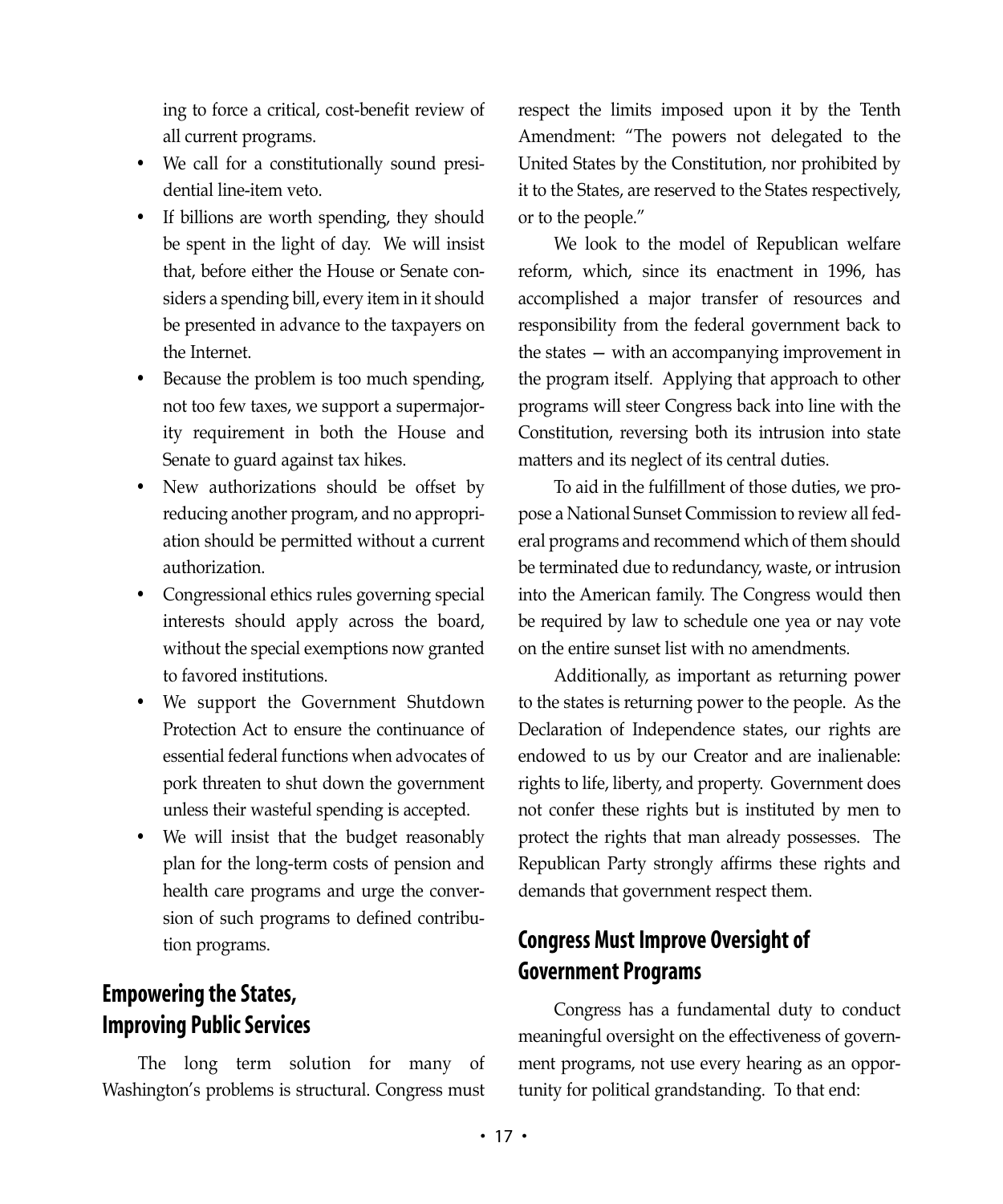- We urge every congressional committee to reserve at least one week every month to conduct oversight of the nearly 1,700 separate grant and loan programs of the federal government.
- To prevent conflicts of interest, a Truth in Testimony mandate should require all committee witnesses to detail the amount of federal funding they and their employer currently receive and, in the case of associations, how much federal money their members would receive from the proposed legislation.
- Because official Washington does not even know how much land it owns, we call for a national audit of all federally-owned properties as a first step toward returning unnecessary properties to the American people or to state and local government for public use.

### **Improving the Work of Government**

Modern management of the federal government is long overdue. The expected retirement over the next ten years of more than 40 percent of the federal workforce, and 60 percent of its managers, presents a rare opportunity: a chance to gradually shrink the size of government while using technology to increase its effectiveness and reshape the way agencies do business.

Each agency must be able to pass a financial audit and set annual targets for improving efficiency with fewer resources. Civil service managers should be given incentives for more effective leadership, including protection against the current guilty-untilproven-innocent grievance procedures which disgruntled employees use against them to thwart reform. Due process cannot excuse bad behavior.

We will provide Internet transparency in all fed-

eral contracting as a necessary step in combating cost overruns. We will draw on the expertise of today's successful managers and entrepreneurs in the private sector, like the "dollar-a-year" businesspeople who answered their countryís call during the Second World War, to build real-world competence and accountability into government procurement and operations.

### **Domestic Disaster Response**

Americans hit by disaster must never again feel abandoned by their government. The Katrina disaster taught a painful lesson: The federal government's system for responding to a natural calamity needs a radical overhaul. We recognize the need for a natural disaster insurance policy.

State and local cooperation is crucial, as are private relief efforts, but Washington must take the lead in forging a partnership with Americaís best run businesses to ensure that FEMA's Emergency Operations Centers run as well as any Fortune 500 Company. We must make it easier for both businesses and non-profits to act as force-multipliers in relief situations. We believe it is critical to support those impacted by natural disasters and to complete the rebuilding of devastated areas, including the Gulf Coast.

# **Restoring Our Infrastructure**

The American people can have safer roads and bridges, better airports and more efficient harbors, as long as we straighten out the government's spending priorities. The politics of pork distorts the allocation of resources for modernizing the nation's infrastructure. That can leave entire communities vulnerable to natural disasters and deprive others of the improvements necessary for economic growth and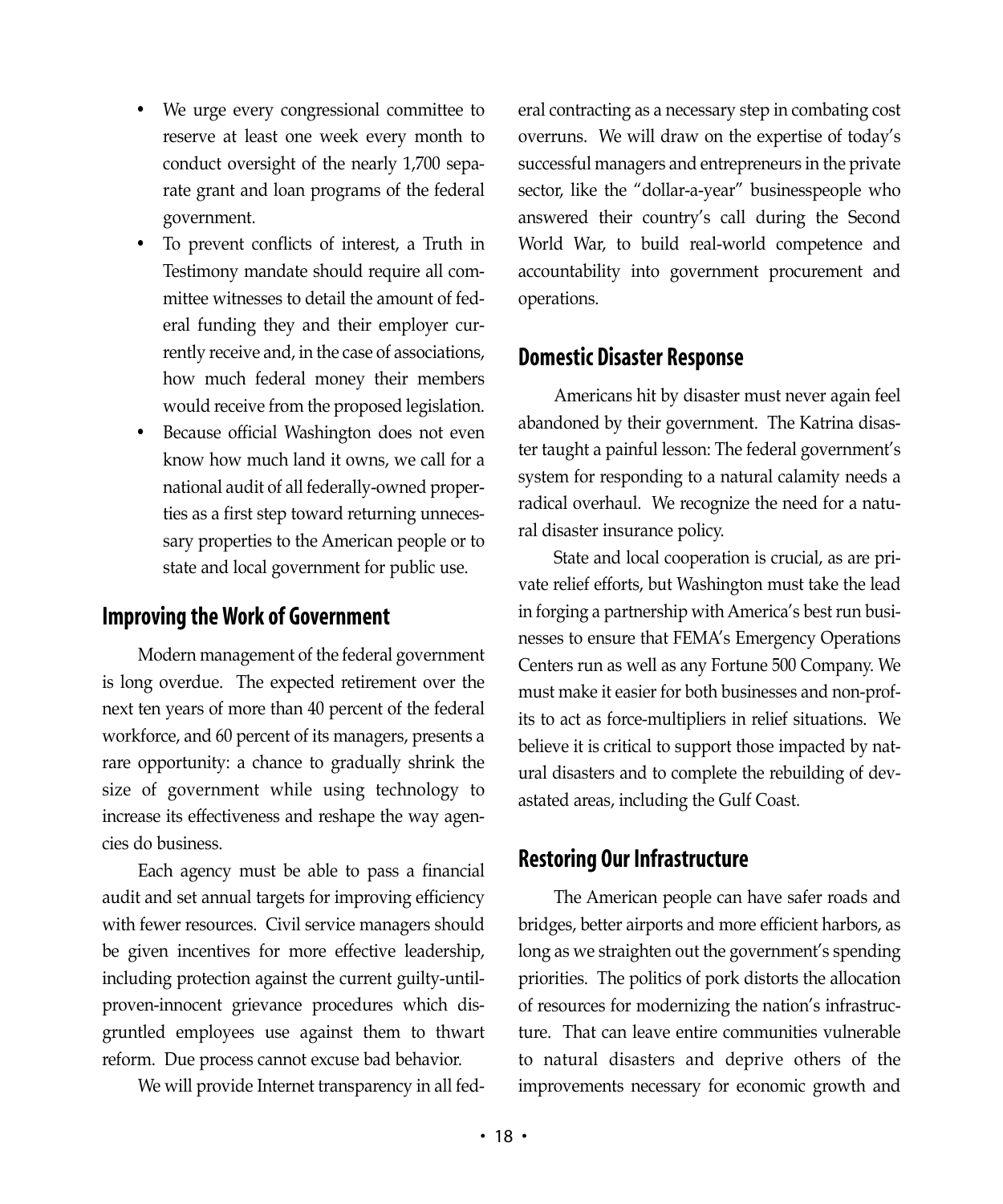job creation. We pledge a business-like, cost-effective approach for infrastructure spending, always mindful of the special needs of both rural and urban communities.

We support a level of investment in the nation's transportation system that will promote a healthy economy, sustain jobs, and keep America globally competitive. We need to improve the system's performance and capacity to deal with congestion, move a massive amount of freight, reduce traffic fatalities, and ensure mobility across both rural and urban areas. We urgently need to preserve the highway, transit, and air facilities built over the last century so they can serve generations to come. At the same time, we are committed to minimizing transportation's impact on climate change, our local environments, and the nation's energy use. Careful reforms of environmental reviews and the permitting process should speed projects to completion.

Safeguarding our transportation infrastructure is critical to our homeland security. An integrated, flex $ible$  system  $-$  developed and sustained in partnership between state and local governments and the federal government – must also share responsibilities with the private sector. We call for more prudent stewardship of the nation's Highway Trust Fund to restore the programís purchasing power and ensure that it will meet the changing needs of a mobile nation.

### **Entitlement Reform**

The job of modernizing Social Security, Medicare, and Medicaid calls for bipartisanship, not political posturing. Through the last four presidential terms, we have sought that cooperation, but it has not been forthcoming. The public demands constructive action, and we will provide it.

#### Social Security

We are committed to putting Social Security on a sound fiscal basis. Our society faces a profound demographic shift over the next twenty-five years, from todayís ratio of 3.3 workers for every retiree to only 2.1 workers by 2034. Under the current system, younger workers will not be able to depend on Social Security as part of their retirement plan. We believe the solution should give workers control over, and a fair return on, their contributions. No changes in the system should adversely affect any current or nearretiree. Comprehensive reform should include the opportunity to freely choose to create your own personal investment accounts which are distinct from and supplemental to the overall Social Security system.

#### Medicare and Medicaid

As discussed in the health care section of this document, we commit to revive Medicare by rewarding quality care, promoting competition, eliminating waste, fraud, and abuse, and giving patients and providers control over treatment options. We envision a new Medicaid partnership with the states, improving public health through flexibility and innovation.

# **Appointing Constitutionalist Judges for the Nation's Courts**

Judicial activism is a grave threat to the rule of law because unaccountable federal judges are usurping democracy, ignoring the Constitution and its separation of powers, and imposing their personal opinions upon the public. This must stop.

We condemn the Supreme Court's disregard of homeownersí property rights in its *Kelo* decision and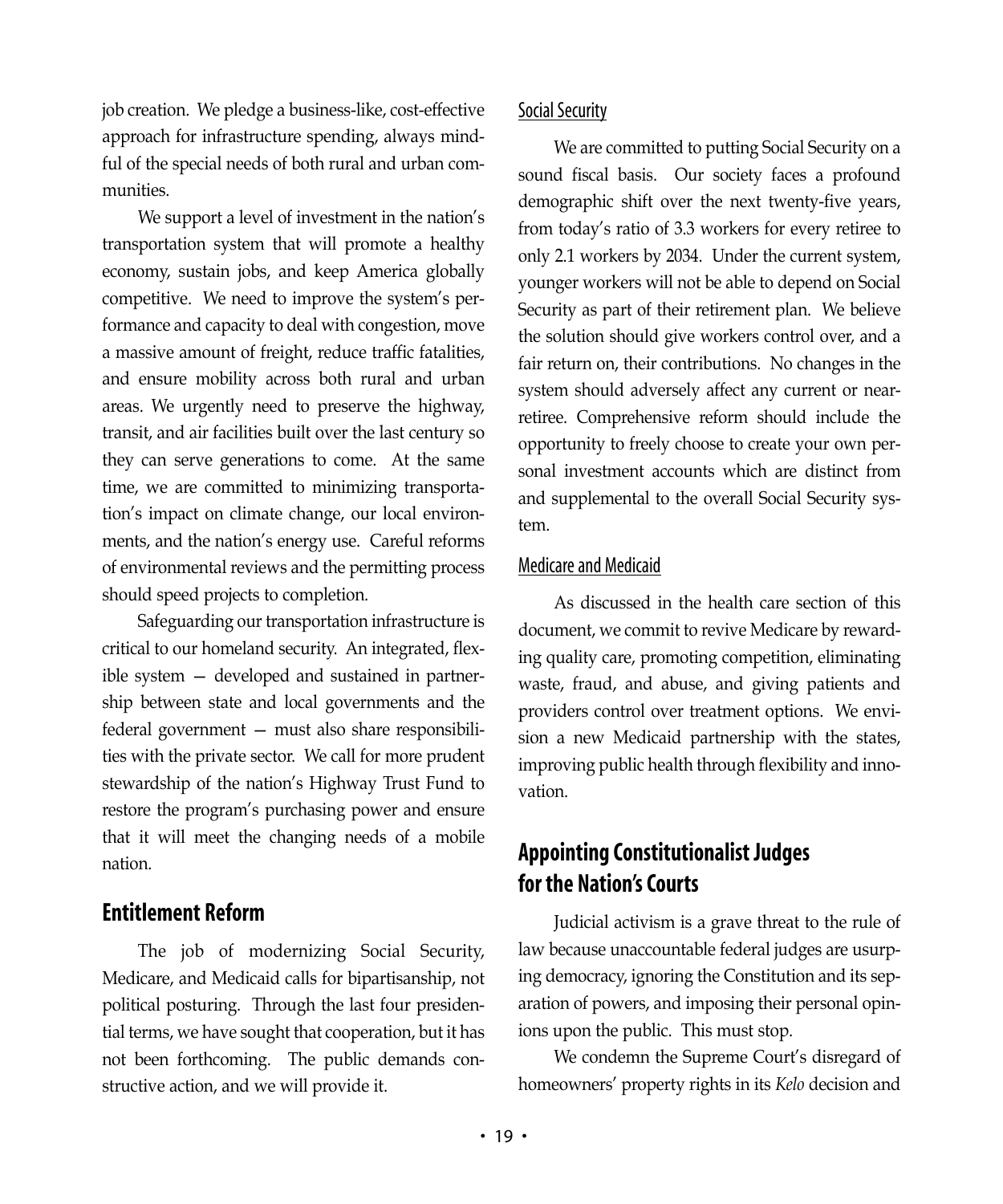deplore the Court's arbitrary extension of Americans' habeas corpus rights to enemy combatants held abroad. We object to the Court's unwarranted interference in the administration of the death penalty in this country for the benefit of savage criminals whose guilt is not at issue. We lament that judges have denied the people their right to set abortion policies in the states and are undermining traditional marriage laws from coast to coast. We are astounded that four justices of the Supreme Court believe that individual Americans have no individual right to bear arms to protect themselves and their families.

Republicans will insist on the appointment of constitutionalist judges, men and women who will

not distort our founding documents to deny the people's right to self-government, sanction federal powers that violate our liberties, or inject foreign law into American jurisprudence.

We oppose stealth nominations to the federal bench, and especially to the Supreme Court, whose lack of a clear and distinguished record leaves doubt about their respect for the Constitution or

their intellectual fortitude. Nominees must have a record of fidelity to the U.S. Constitution and the rule of law.

We reject the Democrats' view that judicial nominees should guarantee particular results even before the case is filed. Judges should not be politicians. Jurists nominated by a Republican president will be thoughtful and open-minded, always prepared to view past error in light of stare decisis, including

Judicial activism is a grave threat to the rule of law because unaccountable federal judges are usurping democracy, ignoring the Constitution and its separation of powers, and imposing their personal opinions upon the public.

 $\rightarrow$ 

judicial fiats that disenfranchised the American people.

No qualified person should be denied the opportunity to serve on the federal bench due to race, ethnicity, religion or sex. In affirming Article VI of the Constitution  $-$  that no religious test shall ever be required for any office  $-$  we insist that the Senate should never inquire into a nominee's religious convictions and we condemn the opposition, by some members of the Democratic Party, to recent judicial nominees because of their ethnicity or religion.

#### **Protecting the Right to Vote in Fair Elections**

Many members of the Armed Services will find

it difficult to participate in this year's elections because of the government's reliance on outdated and inadequate voting, notification, and ballot delivery systems. The mishandling and delaying of registration forms and absentee ballots disenfranchises thousands of our servicemen and servicewomen. The Commander-in-Chief, the Department of Defense, and state and local election officials must do more to protect the

voting rights of those on the front lines of freedom. That means using expedited mail delivery to bring ballots to and from our troops abroad, including those serving in areas of conflict, while completing work on an electronic ballot delivery system that will enable our military personnel to receive and cast their ballots in a secure and convenient manner.

We oppose attempts to distort the electoral process by wholesale restoration of the franchise to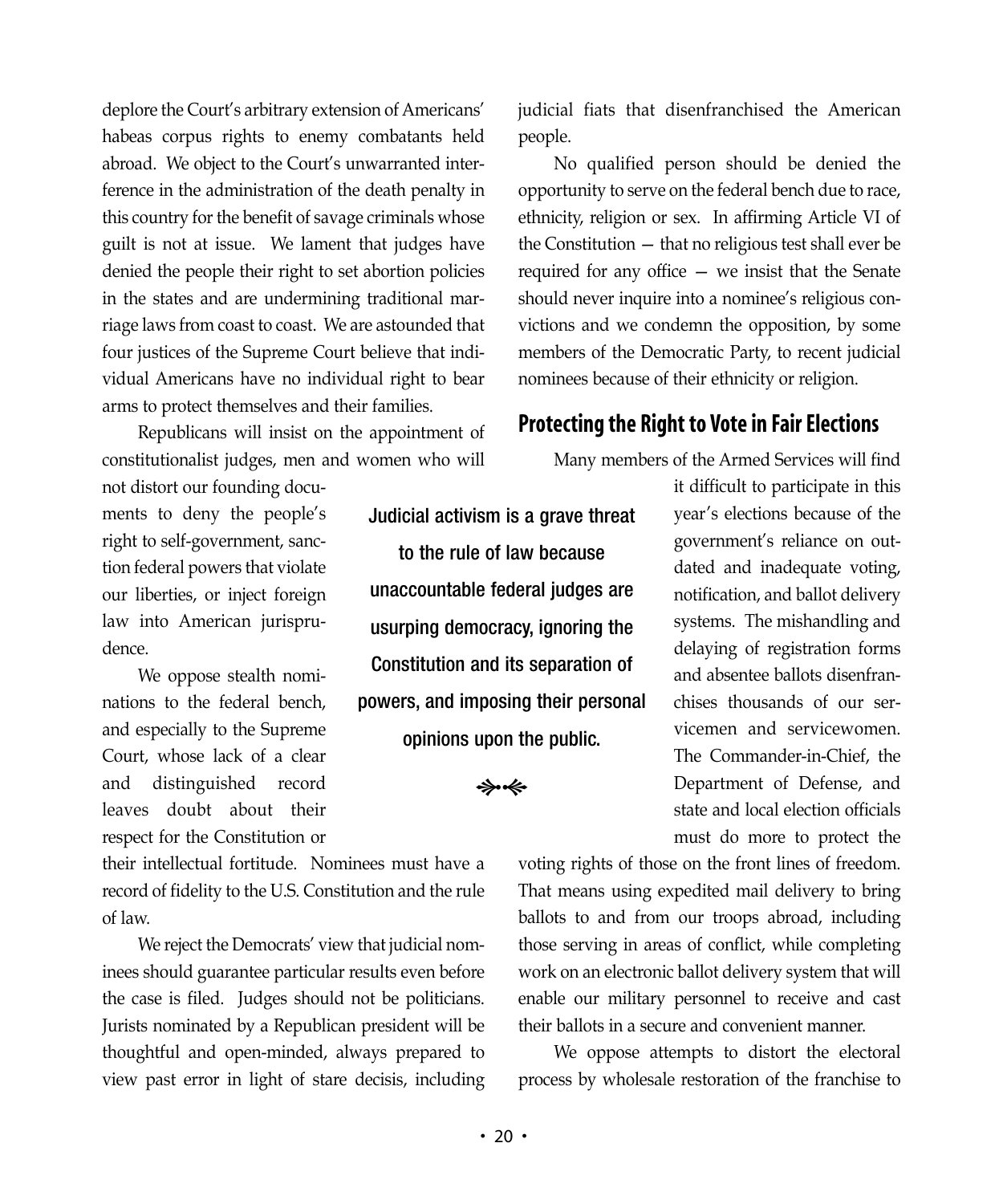convicted felons, by makeshift or hurried naturalization procedures, or by discretionary ballot-reading by election boards.

Preventing voting fraud is a civil rights issue. We support the right of states to require an official government-issued photo identification for voting and call upon the Department of Justice to deploy its resources to prevent ballot tampering in the November elections. We support efforts by state and local election officials to ensure integrity in the voting process and to prevent voter fraud and abuse, particularly as it relates to voter registration and absentee ballots.

The rights of citizenship do not stop at the ballot box. They include the free-speech right to devote oneís resources to whatever cause or candidate one supports. We oppose any restrictions or conditions upon those activities that would discourage Americans from exercising their constitutional right to enter the political fray or limit their commitment to their ideals.

### **Guaranteeing a Constitutional Census in 2010**

The integrity of the 2010 census, proportioning congressional representation among the states, must be preserved. The census should count every person legally abiding in the United States in an actual enumeration. We urge all who are legally eligible to participate in the census count to do so; at the same time, we urge Congress to specify  $-$  and to constitutionally justify  $-$  which census questions require a response.

# **Working with Americans in the Territories**

We appreciate the extraordinary sacrifices the men and women of the territories are making to pro-

tect our freedom through their service in the U.S. Armed Forces. We welcome greater participation in all aspects of the political process by Americans residing in Guam, the Virgin Islands, American Samoa, the Northern Marianas, and Puerto Rico. We affirm their right to seek the full extension of the Constitution, with all the political rights and responsibilities it entails.

We recognize the valuable contributions made by the people of the United States Virgin Islands to the common welfare of the nation, including national defense, and their contributions to the federal treasury in the form of federal excise taxes paid on products produced in the territory.

We support the Native American Samoans' efforts to protect their right to self-government and to preserve their culture and land-tenure system, which fosters self-reliance and strong extended-family values. We support increased local self-government for the United States citizens of the Virgin Islands, and closer cooperation between the local and federal governments to promote private sector-led development and self-sufficiency. We recognize that Guam is a strategically vital U.S. territory, an American fortress in the western Pacific. We affirm our support for the patriotic U.S. citizens of Guam and the Commonwealth of the Northern Mariana Islands to achieve greater self-government, an improved federal territorial relationship, new economic development strategies, a strong health care system that meets their needs, and continued political self-determination. We support a review to determine the appropriate eligibility of territories as well as states for Supplemental Security Income and other federal programs.

We support the right of the United States citizens of Puerto Rico to be admitted to the Union as a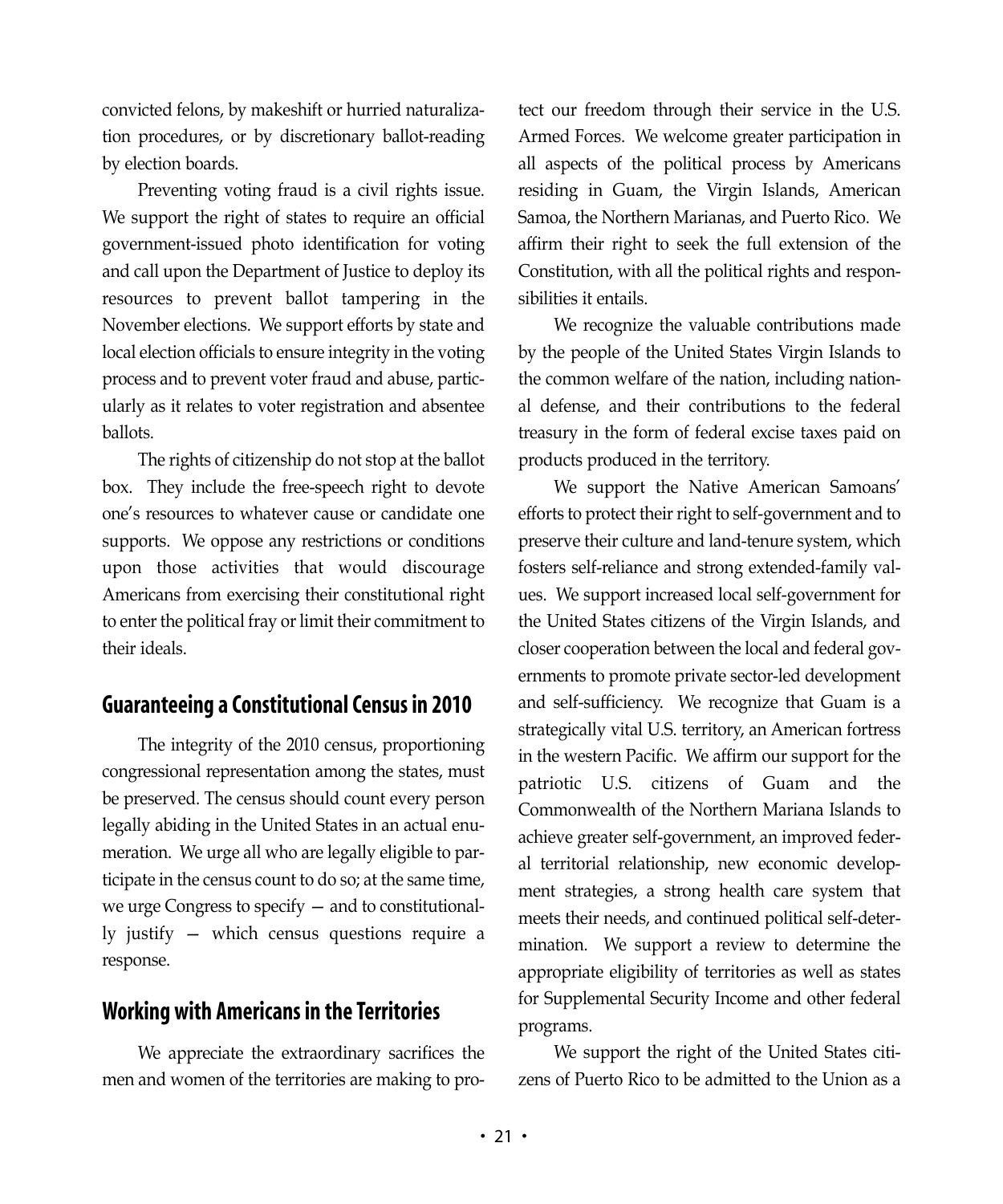fully sovereign state after they freely so determine. We recognize that Congress has the final authority to define the constitutionally valid options for Puerto Rico to achieve a permanent non-territorial status with government by consent and full enfranchisement. As long as Puerto Rico is not a state, however, the will of its people regarding their political status should be ascertained by means of a general right of referendum or specific referenda sponsored by the U.S. government.

# **Preserving the District of Columbia**

The nation's capital is a special responsibility of the federal government. Yet some of the worst performing schools in the country are mere blocks from the Department of Education, and some of the most crime-ridden neighborhoods in the country are

blocks from the Department of Justice. Washington should be made a model city. Two major Republican initiatives  $-$  a first-time D.C. homebuyers credit and a landmark school choice initiative  $-$  have pointed the way toward a civic resurgence, and a third piece of GOP legislation now guarantees young D.C. residents significant assistance in affording higher education. Because Washington's buildings and monuments may be top targets of terrorist groups, the federal government must work closely with local officials to improve security without burdening local residents. We call on the District of Columbia city council to pass laws consistent with the Supreme Court's decision in the *Heller* case. We honor the contributions of the residents of the District of Columbia, especially those who are serving honorably, or have served, in our Armed Forces.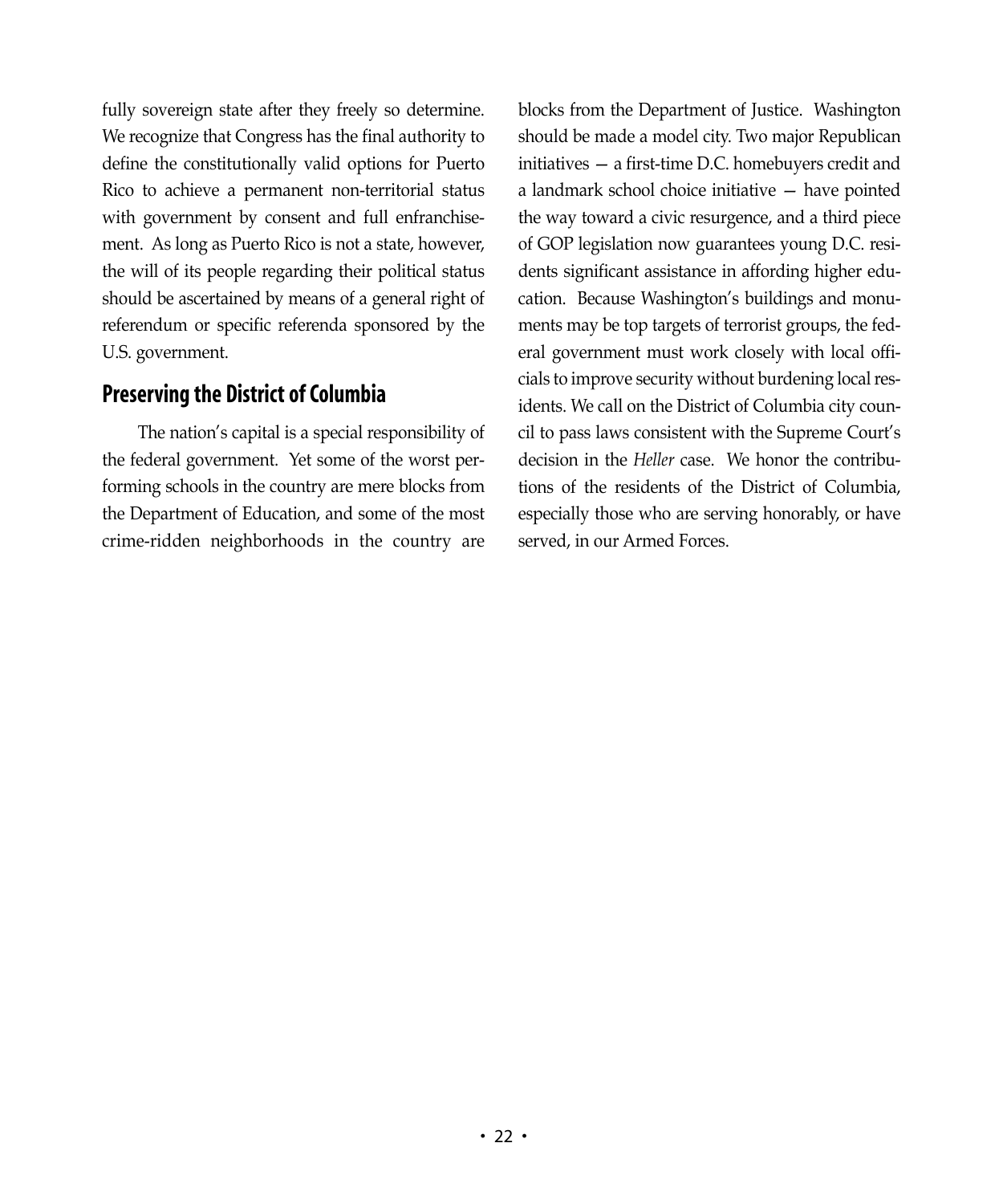# Expanding Opportunity to Promote Prosperity

Americaís free economy has given our country the world's highest standard of living and allows us to share our prosperity with the rest of humanity. It is an engine of charity, empowering everything from Sabbath collection plate to great endowments. It creates opportunity, rewards self-reliance and hard work, and unleashes productive energies that other societies can only imagine.

Today, our economy faces challenges due to high energy costs. Our task is to strengthen our economy and build a greater degree of securi $ty - in availability of jobs,$ in accessibility of health care, in portability of pensions, and in affordability of energy. That is an urgent task because economic  $freedom$  – and the prosperity it makes possible  $$ are not ends in themselves.

Economic freedom expands the prosperity pie; government can only divide it up. That is why Republicans advocate lower taxes, reasonable regulation, and smaller, smarter government. That agenda translates to more opportunity for more people.

\*\*

translates to more opportunity for more people. It represents the economics of inclusion, the path by which hopes become achievements. It is the way we will reach our goal of enabling everyone to have a chance to own, invest, and build.

# **Republican Tax Policy: Protecting Hardworking Americans**

The most important distinction between Republicans and the leadership of todayís Democratic Party concerning taxes is not just that we believe you should keep more of what you earn. That's true, but there is a more fundamental distinction. It concerns the purpose of taxation. We believe government should tax only to raise money for its essential functions.

Todayís Democratic

Party views the tax code as a tool for social engineering. They use it to control our behavior, steer our choices, and change the way we live our lives. The Republican Party will put a stop to both social engineering and corporate handouts by simplifying tax policy, eliminating special deals, and putting those saved dollars back into the taxpayers' pockets.

They are means by which families and individuals can maintain their independence from government, raise their children by their own values, and build communities of self-reliant neighbors.

Economic freedom expands the prosperity pie; government can only divide it up. That is why Republicans advocate lower taxes, reasonable regulation, and smaller, smarter government. That agenda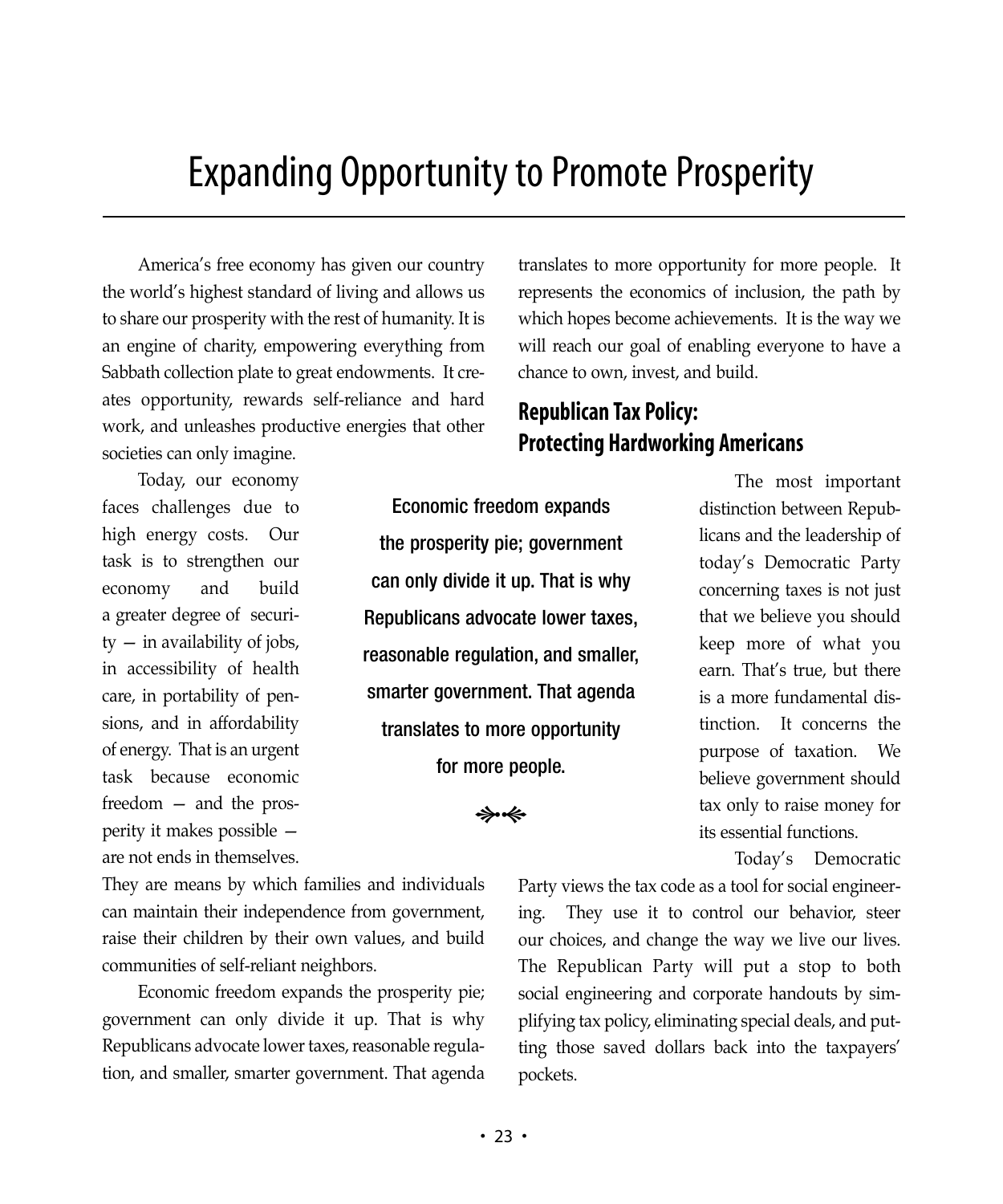#### The Republican Agenda:Using Tax Relief to Grow the Economy

Sound tax policy alone may not ensure economic success, but terrible tax policy does guarantee economic failure. Along with making the 2001 and 2003 tax cuts permanent so American families will not face a large tax hike, Republicans will advance tax policies to support American families, promote savings and innovation, and put us on a path to fundamental tax reform.

#### *Lower Taxes on Families and Individuals*

- American families with children are the hardest hit during any economic downturn. Republicans will lower their tax burden by doubling the exemption for dependents.
- New technology should not occasion more taxation. We will permanently ban internet access taxes and stop all new cell phone taxes.
- For the sake of family farms and small businesses, we will continue our fight against the federal death tax.
- The Alternative Minimum Tax, a stealth levy on the middle-class that unduly targets large families, must be repealed.
- ï Republicans support tax credits for health care and medical expenses.

#### *Keeping Good Jobs in America*

Americaís producers can compete successfully in the international arena  $-$  as long as they have a level playing field. Today's tax code is tilted against them, with one of the highest corporate tax rates of all developed countries. That not only hurts American investors, managers, and the U.S. balance of trade; it also sends American jobs overseas. We support a major reduction in the corporate tax rate so

that American companies stay competitive with their foreign counterparts and American jobs can remain in this country.

#### *Promoting Savings through the Tax Code*

We support a tax code that encourages personal savings. High tax rates discourage thrift by penalizing the return on savings and should be replaced with incentives to save. We support a plan to encourage employers to offer automatic enrollment in taxdeferred savings programs. The current limits on taxfree savings accounts should be removed.

#### *Fundamental Tax Reform*

Over the long run, the mammoth IRS tax code must be replaced with a system that is simple, transparent, and fair while maximizing economic growth and job creation. As a transition, we support giving all taxpayers the option of filing under current rules or under a two-rate flat tax with generous deductions for families. This gradual approach is the taxpayers' best hope of overcoming the lobbyist legions that have thwarted past simplification efforts.

As a matter of principle, we oppose retroactive taxation, and we condemn attempts by judges, at any level of government, to seize the power of the purse by ordering higher taxes.

Because of the vital role of religious organizations, charities and fraternal benevolent societies in fostering charity and patriotism, they should not be subject to taxation.

In any fundamental restructuring of federal taxation, to guard against the possibility of hypertaxation of the American people, any value added tax or national sales tax must be tied to simultaneous repeal of the Sixteenth Amendment, which established the federal income tax.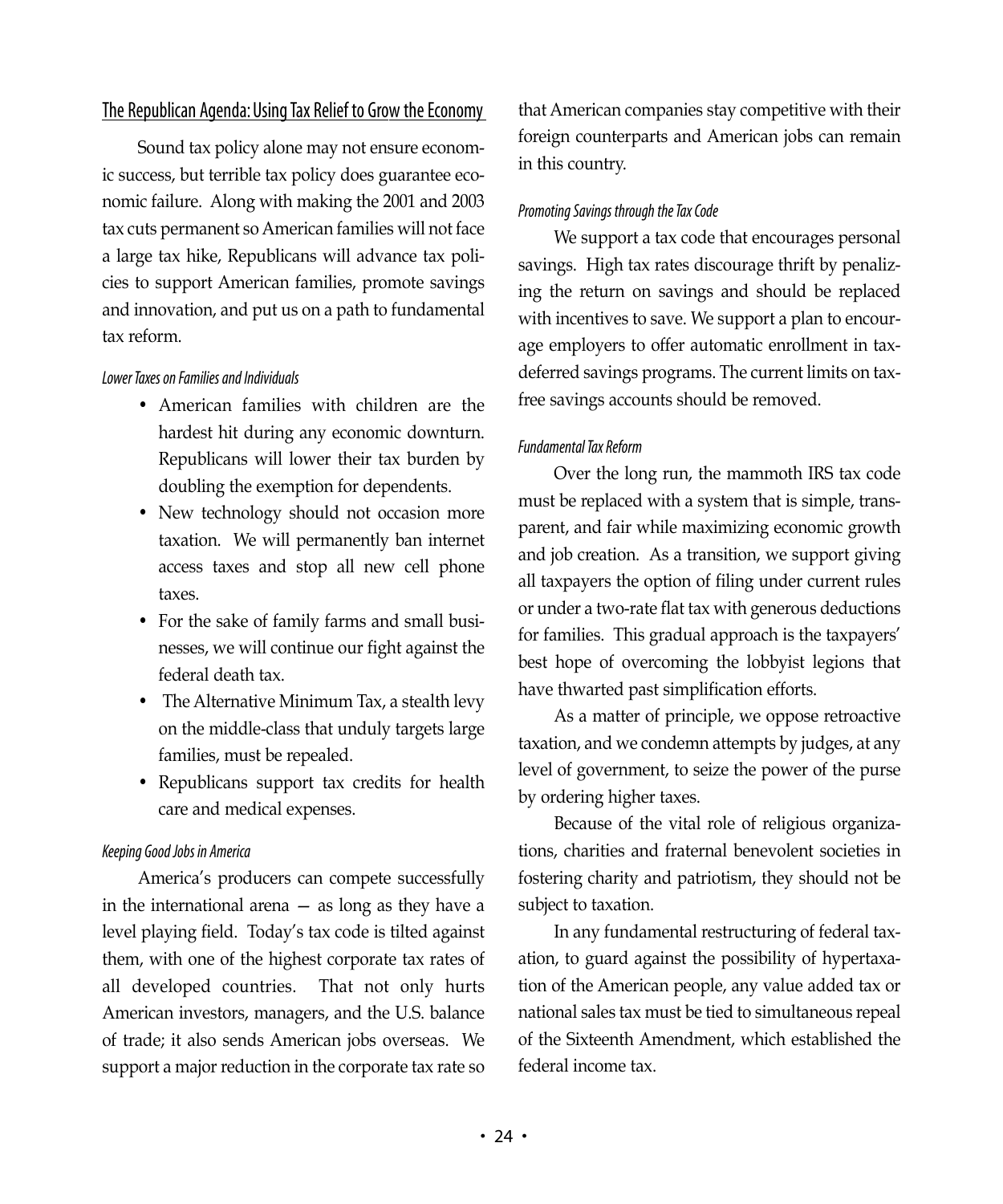#### The Democrats Plan to Raise Your Taxes

The last thing Americans need right now is tax hikes. On the federal level, Republicans lowered taxes in 2001 and 2003 in order to encourage economic growth, put more money in the pockets of every taxpayer, and make the system fairer. It worked. If Congress had then controlled its spending, we could have done even more.

Ever since those tax cuts were enacted, the Democratic Party has been clear about its goals: It wants to raise taxes by eliminating those Republican tax reductions. The impact on American families would be disastrous:

- Marginal tax rates would rise. This is in addition to their proposal to target millions of taxpayers with even higher rates.
- The "marriage penalty" would return for two-earner couples.
- The child tax credit would fall to half its current value.
- Small businesses would lose their tax relief.
- The federal death tax would be enormously increased.
- Investment income the seed money for new jobs  $-$  would be eaten away by higher rates for dividend and capital gain income.

All that and more would amount to an annual tax hike upwards of \$250 billion  $-$  almost \$700 per taxpayer every year, for a total of \$1.1 trillion in additional taxes over the next decade. That is what today's Democratic Party calls "tax fairness." We call it an unconscionable assault on the paychecks and pocketbooks of every hard-working American household. Their promises to aim their tax hikes at families with high incomes is a smokescreen; history shows that when Democrats want more money, they raise taxes on everyone.

# **Small Business: the Engine of Job Growth**

We proudly call ourselves the party of small business because small businesses are where national prosperity begins. Small businesses such as Main Street retailers, entrepreneurs, independent contractors, and direct sellers create most of the countryís new jobs and have been the primary means of economic advancement by women and minorities.

Eight years ago, when Democrats controlled the Executive Branch, small business faced a hostile regulatory agenda, from OSHAís ergonomics standards and attempts to intrude into the homes of telecommuting employees to IRS discrimination against independent contractors. Republicans turned back those threats, along with much of the onerous taxation that limited the growth of small businesses. We reduced their marginal tax rates, quadrupled the limit on their expensing of investments, and phased out the death tax on family owned small businesses and family farms. We enacted Health Savings Accounts to help small business owners secure health insurance for themselves and their employees. All those gains are jeopardized if Democrats gain unfettered power once again.

Republicans will advance a multi-pronged plan to support small business and grow good-paying jobs:

- Through the energy agenda laid out elsewhere in this platform, we will attack the rise in energy costs that is making it so difficult for entrepreneurs to compete.
- Our tax reduction and tax simplification agenda will allow businesses to focus on producing and selling their products and  $s$ ervices  $-$  not on paying taxes.
- Our plan to return control of health care to patients and providers will benefit small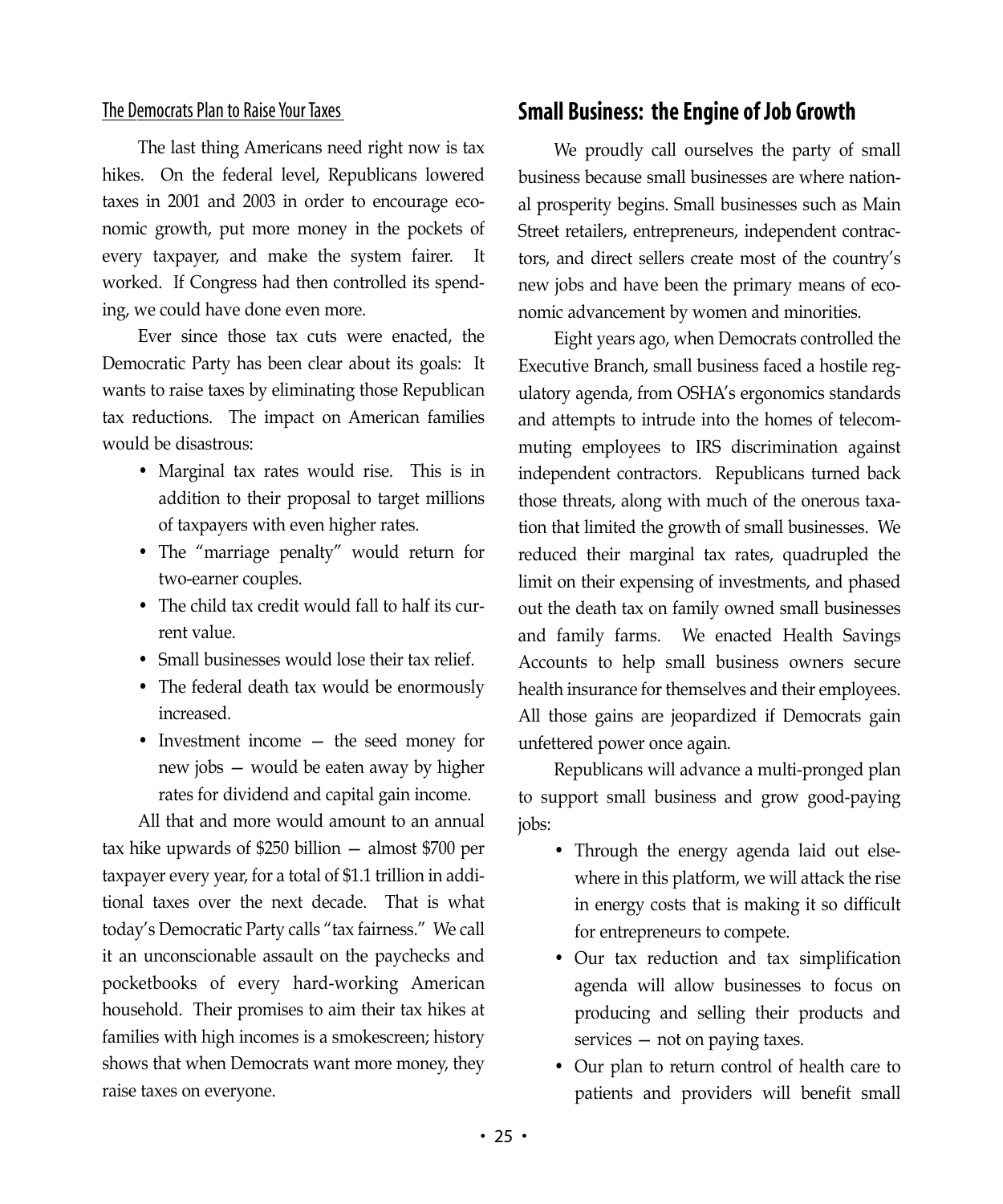business employers and employees alike.

- Our determination to vigorously open foreign markets to American products is an opportunity for many small businesses to grow larger in the global economy.
- $\bullet$  Our approach to regulation  $-$  basing it on sound science to achieve goals that are technically feasible  $-$  will protect against jobkilling intrusions into small businesses.
- Our commitment to legal reform means protecting small businesses from the effects of frivolous lawsuits.

Using history as our guide, we look to innovative entrepreneurs for the ingenuity and daring that can give us the next generation of technological progress. The advances our country needs, in everything from health care to energy to environmental protection, are most likely to come from the men and women of small business.

# **Technology and Innovation**

American innovation has twin engines: technology and small business, employing over half the private-sector work force. The synergy of our technology and small business drove a world-wide economic transformation of the last quarter-century. To maintain our global leadership, we need to encourage innovators by reforming and making permanent the Research and Development Tax Credit as part of the overall agenda outlined in this platform.

Innovation is our future  $-$  in our approach to energy, to education, to health care, and especially to government. As a symbol of that commitment, we share the vision of returning Americans to the moon as a step toward a mission to Mars. In advancing our country's space and aeronautics program, NASA will remain one of the world's most important pioneers in

technology, and from its explorations can come tremendous benefits for mankind.

# **Developing a Flexible and Innovative Workforce**

To master the global economy, our work force must be creative, independent, and able to adapt to rapid change. That challenge calls for better education and training and new approaches to employeremployee relations. It means investing in people, not institutions.

#### The Failed Model of Employer-Employee Relations

The Democrats' approach to employment policy is a retreat to failed models of the past: new regulatory burdens on employers that make it more difficult for businesses, big and small, to hire and keep employees. That failed model empowers union bosses at the expense of their members, trial lawyers at the expense of small businesses, and government bureaucrats at the expense of employer-employee partnerships. Its goal is not to create jobs but to control the workplace and the work force.

#### The Republican Model: Investing in People

Republicans believe that the employer-employee relationship of the future will be built upon employee empowerment and workplace flexibility.

• The Industrial Revolution treated people like machines; today's economy must treat them as individuals. We recognize that work schedules should be more flexible when employers and employees are not negatively affected such as removing outdated distinctions between full time and part time, clockpunching and overtime. The federal government should set an example in that regard.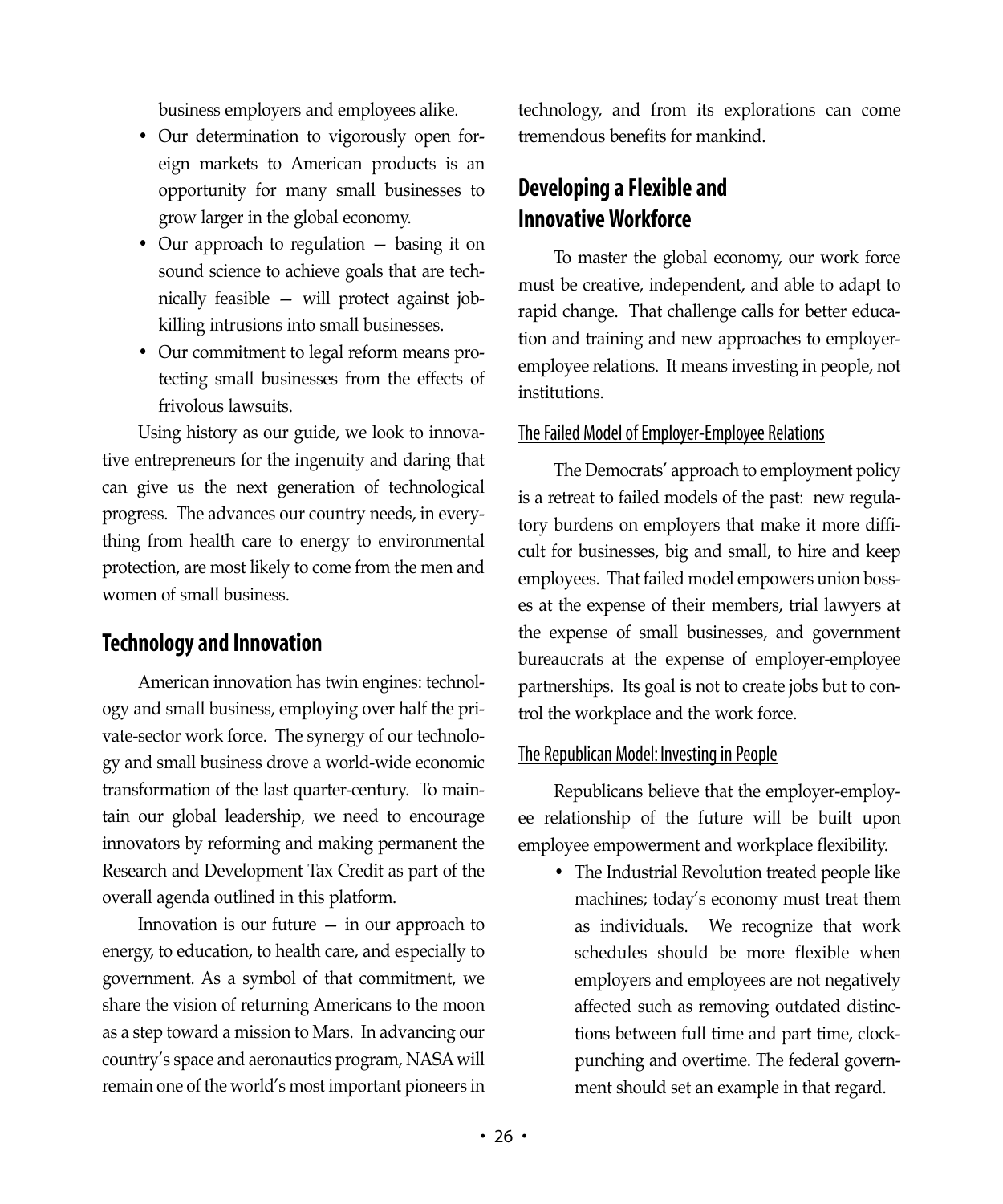of workers, especially those with children, the choice of working from home will be good for families, profitable for business, and energy efficient. • All workers should

• The workplace must catch up with the way Americans live now. For increasing numbers

- have portability in their pension plans and their health insurance, giving them greater job mobility, financial independence, and security.
- Global competitiveness will increasingly require an entrepreneurial cul-

ture of cooperation and team work. Making the best talent part of our team is the rationale for the H-1B visa program, which needs updating to reflect our need for more leaders in science and technology while we take the necessary steps to create more of them in our own school systems. By complementing the U.S. work force with needed specialists from abroad, we can make sure American companies and their jobs remain here at home.

Businesses and employees, working together, are best suited to addressing the challenges ahead. Empowering official Washington and the trial bar, as Democrats prefer, will only lead to more antagonistic relations.

#### Individual-Based Unemployment Insurance and Training

Government can play an important role in

addressing economic dislocations by modernizing its re-training and unemployment assistance programs. We must make these programs actually anticipate

The recent attempt by congressional Democrats to deny workers a secret ballot in union referenda is an assault, not only against a fundamental principle of labor law, but even more against the dignity and honor of the American work force.

 $\Rightarrow$ 

dislocations so that affected workers can get new skills quickly and return to the workforce. We advocate a seamless approach to helping employees stay on the job and advance through education. Workers should be able to direct a portion of their unemployment insurance into a taxfree Lost Earnings Buffer Account that could be used for retraining or relocation. With financial incentives to return to work as soon as possible, this approach will also require

strengthening community colleges and making them more accessible through Flexible Training Accounts.

#### **Protecting Union Workers**

We affirm both the right of individuals to voluntarily participate in labor organizations and bargain collectively and the right of states to enact Right-to-Work laws. But the nation's labor laws, to a large extent formed out of conflicts several generations ago, should be modernized to make it easier for employers and employees to plan, execute, and profit together. To protect workers from misuse of their funds, we will conscientiously enforce federal law requiring financial reporting and transparency by labor unions. We advocate paycheck protection laws to guard the integrity of the political process and the security of workers' earnings.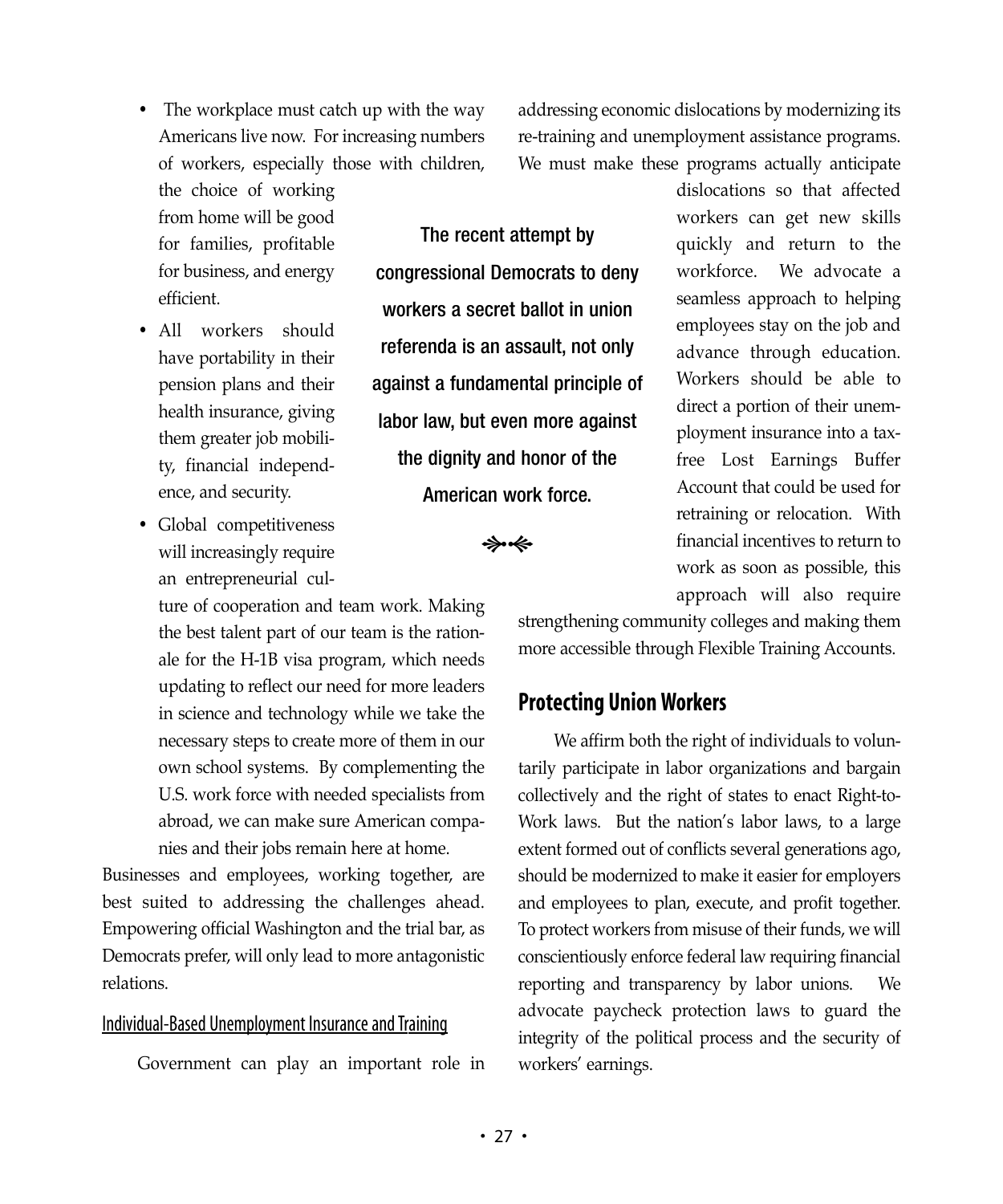#### Stopping the Assault on the Secret Ballot

The recent attempt by congressional Democrats to deny workers a secret ballot in union referenda is an assault, not only against a fundamental principle of labor law, but even more against the dignity and honor of the American work force. We oppose "card check" legislation, which deprives workers of their privacy and their right to vote, because it exposes workers to intimidation by union organizers.

# **Rebuilding Homeownership**

Homeownership remains key to creating an opportunity society. We support timely and carefully targeted aid to those hurt by the housing crisis so that affected individuals can have a chance to trade a burdensome mortgage for a manageable loan that reflects their home's market value. At the same time, government action must not implicitly encourage anyone to borrow more than they can afford to repay. We support energetic federal investigation and, where appropriate, prosecution of criminal wrongdoing in the mortgage industry and investment sector. We do not support government bailouts of private institutions. Government interference in the markets exacerbates problems in the marketplace and causes the free market to take longer to correct itself. We believe in the free market as the best tool to sustained prosperity and opportunity for all. We encourage potential buyers to work in concert with the lending community to educate themselves about the responsibilities of purchasing a home, condo, or land.

Republican policy aims to make owning a home more accessible through enforcement of open housing laws, voucher programs, urban homesteading and  $-$  what is most important  $-$  a strong economy

with low interest rates. Because affordable housing is in the national interest, any simplified tax system should continue to encourage homeownership, recognizing the tremendous social value that the home mortgage interest deduction has had for decades. In addition, sound housing policy should recognize the needs of renters so that apartments and multi-family homes remain important components of the housing stock.

# **Reforming the Civil Justice System to Improve Competitiveness**

The rule of law demands that injured parties have access to the forums to vindicate their rights, but the rule of law does not mean the rule of lawyers  $-$  especially trial lawyers who manipulate the system to enrich themselves rather than protecting consumers, workers, or taxpayers. While no one should be denied access to the courts, the rule of lawyers threatens our global competitiveness, denies Americans access to the quality of justice they deserve, and puts every small business one lawsuit away from bankruptcy.

The Republican approach to eliminate frivolous lawsuits has advanced in Congress through efforts like the Class Action Fairness Act and in many states through the adoption of medical liability reforms, which we will continue to pursue on the federal and state level. But because their Democratic donees currently control Congress, the trial lawyers are on the offensive. They are trying to undermine federal health and safety regulations by allowing trial lawyers at the state level to preempt the reasoned judgments of independent experts. They seek to weaken lower-cost dispute resolution alternatives such as mediation and arbitration in order to put more cases into court. In bill after bill, their congres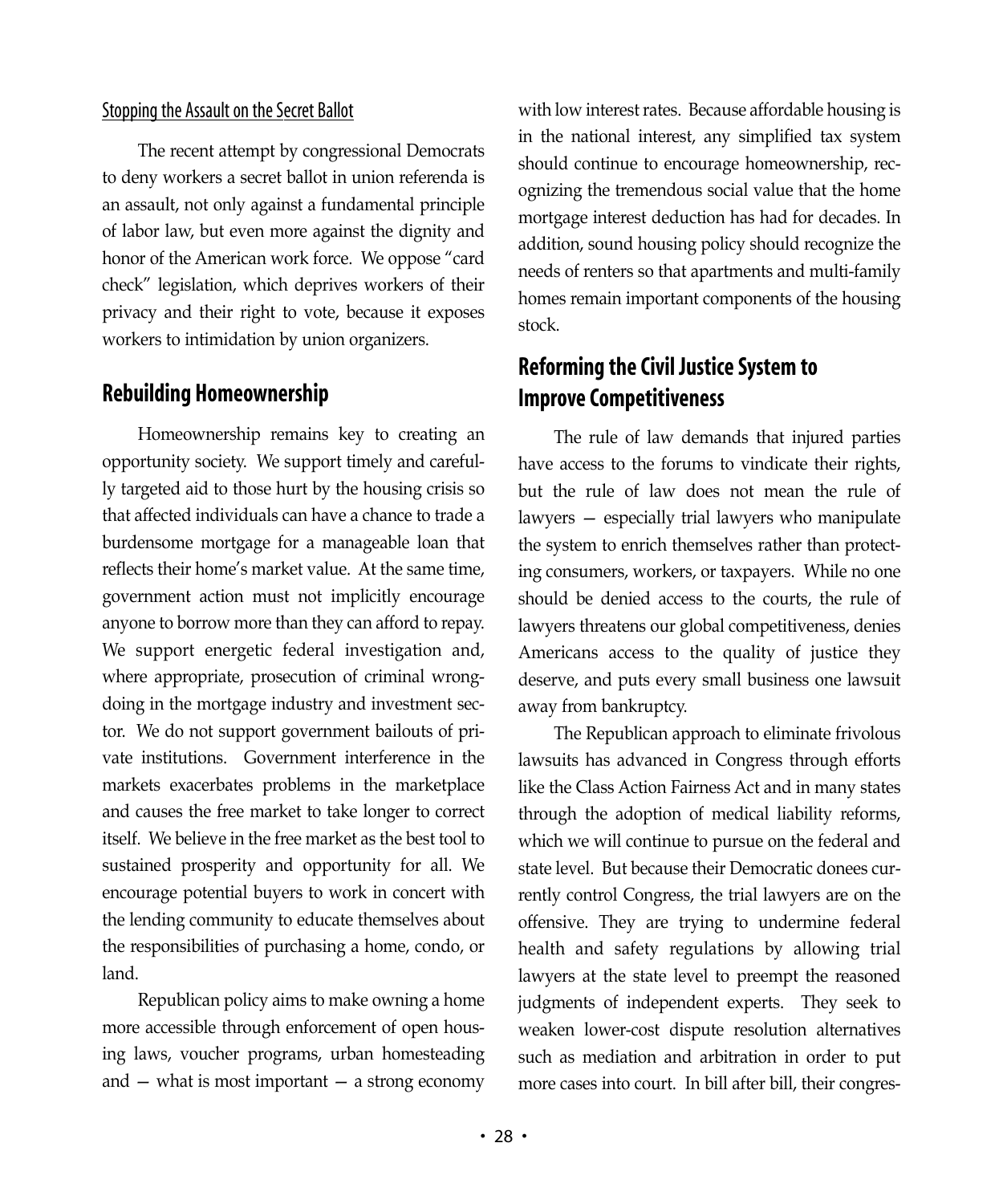sional allies insert new private causes of action  $-\frac{1}{2}$ trial lawyer ear-marks  $-$  designed to drag more Americans into court.

Our repeated warnings about the corruption at the heart of the trial bar have been vindicated by high-profile criminal convictions and prison terms for some of the nation's leading class action and personal injury trial lawyers. All plaintiffs, especially those who must hire personal injury lawyers on a contingency basis, should be protected against abuse by their attorneys, and the attorney-client privilege should be defended as a bulwark in the defense of liberty.

# **Free and Fair Trade**

Greater international trade, aggressively advanced on a truly level playing field, will mean more American jobs, higher wages, and a better standard of living. It is also a matter of national security and an instrument to promote democracy and civil society in developing nations.

With 95 percent of the world's customers outside our borders, we need to be at the table when trade rules are written to make sure that free trade is indeed a two-way street. We encourage multilateral, regional, and bilateral agreements to reduce trade barriers that limit market access for U.S. products, commodities and services. To achieve that goal, Congress should reinstate the trade promotion authority every president should have in dealing with foreign governments. Trade agreements that have already been signed and are pending before Congress should be debated and voted on immediately.

An aggressive trade strategy is especially important with regard to agriculture. Our farm economy produces for the world; its prosperity depends,

more than ever before, on open markets. U.S. agricultural exports will top \$100 billion this year. We will contest any restrictions upon our farm products within the World Trade Organization and will work to make the WTO's decision-making process more receptive to the arguments of American producers.

We pledge stronger action to protect intellectual property rights against pirating and will aggressively oppose the direct and indirect subsidies by which some governments tilt the world playing field against American producers. To protect American consumers, we call for greater vigilance and more resources to guard against the importation of tainted food, poisonous products, and dangerous toys.

Additionally, we recognize the need to support our growth in trade through appropriate development and support of our ports in order to ensure safe, efficient and timely handling of all goods.

# **Supporting our Agricultural Communities**

Farming communities have been hard hit this year by flood and violent weather, as well as the escalation of fuel costs. Especially under those circumstances, federal agricultural aid should go to those who need it most as part of a sensible economic safety-net for farmers. We advocate the creation of Farm Savings Accounts to help growers manage risks brought on by turbulence in global markets and nature itself. Mindful that 98 percent of the 2 million farms in this country are owned by individuals or family farming partnerships, we affirm our fight against the death tax.

Those who live on and work the land are our finest environmental stewards. They understand, better than most, the need for safe water, clean air, and conservation of open space. We oppose attempts to hamper agricultural production with heavy-hand-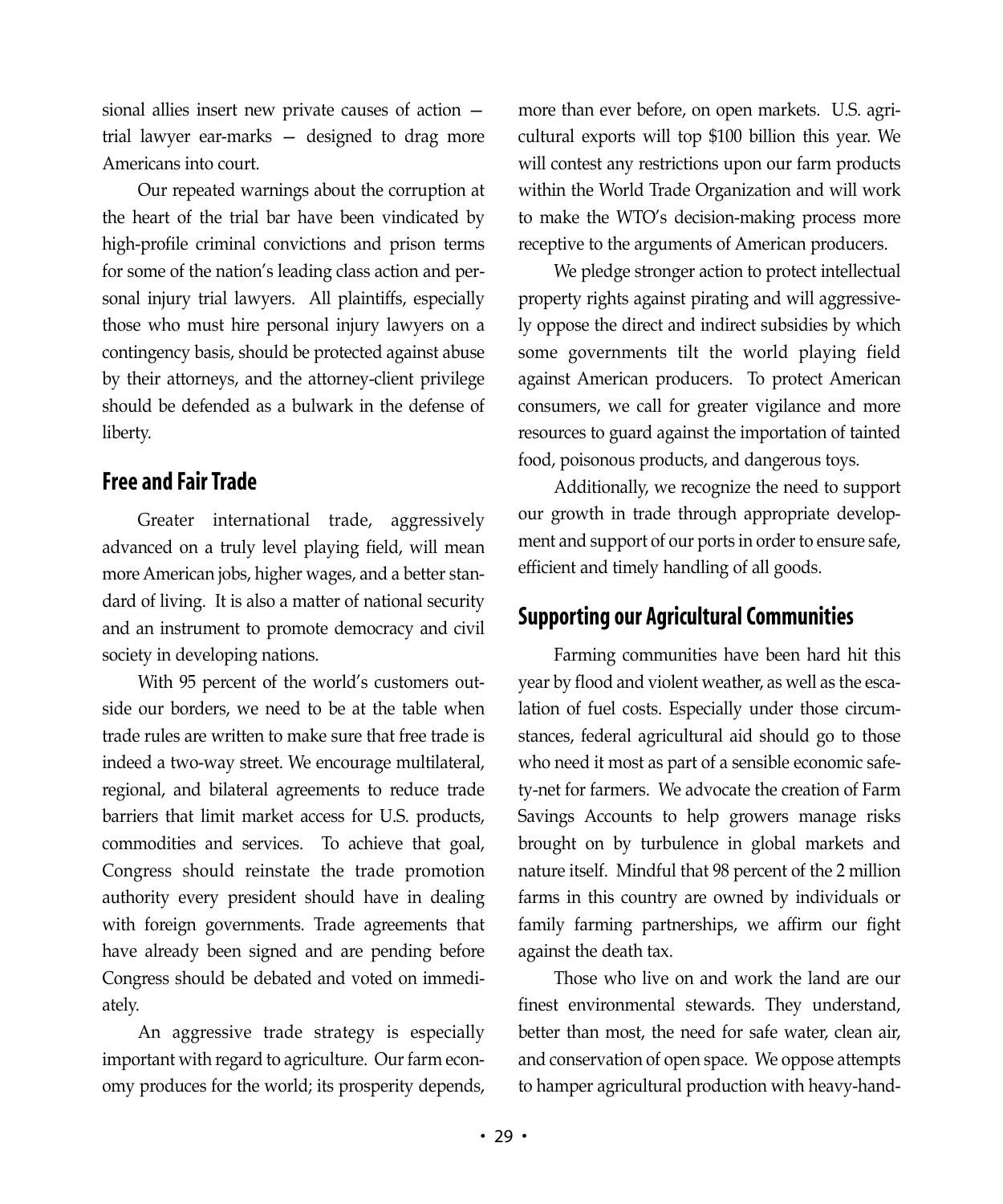ed mandates, including any expansion of the Clean Water Act to regulate ditches, culverts, converted cropland, and farm and stock ponds. We reaffirm traditional state supremacy over water allocations and will continue to make available renewable rangeland under sound environmental conditions. We support greater investment in conservation incentive programs to help rural communities improve and sustain environmental quality. Agricultural policy should be formulated by giving careful consideration to the

expert opinions of those most knowledgeable on the topic - the farmers and ranchers.

To meet surging global demand for food and biofuel, farmers must have the technology to grow higher yields using fewer inputs. The USDA must remain the international leader in agricultural research to ensure that America and the world will never have to choose between food and fuel. The U.S. government should end mandates for ethanol and let the free market work.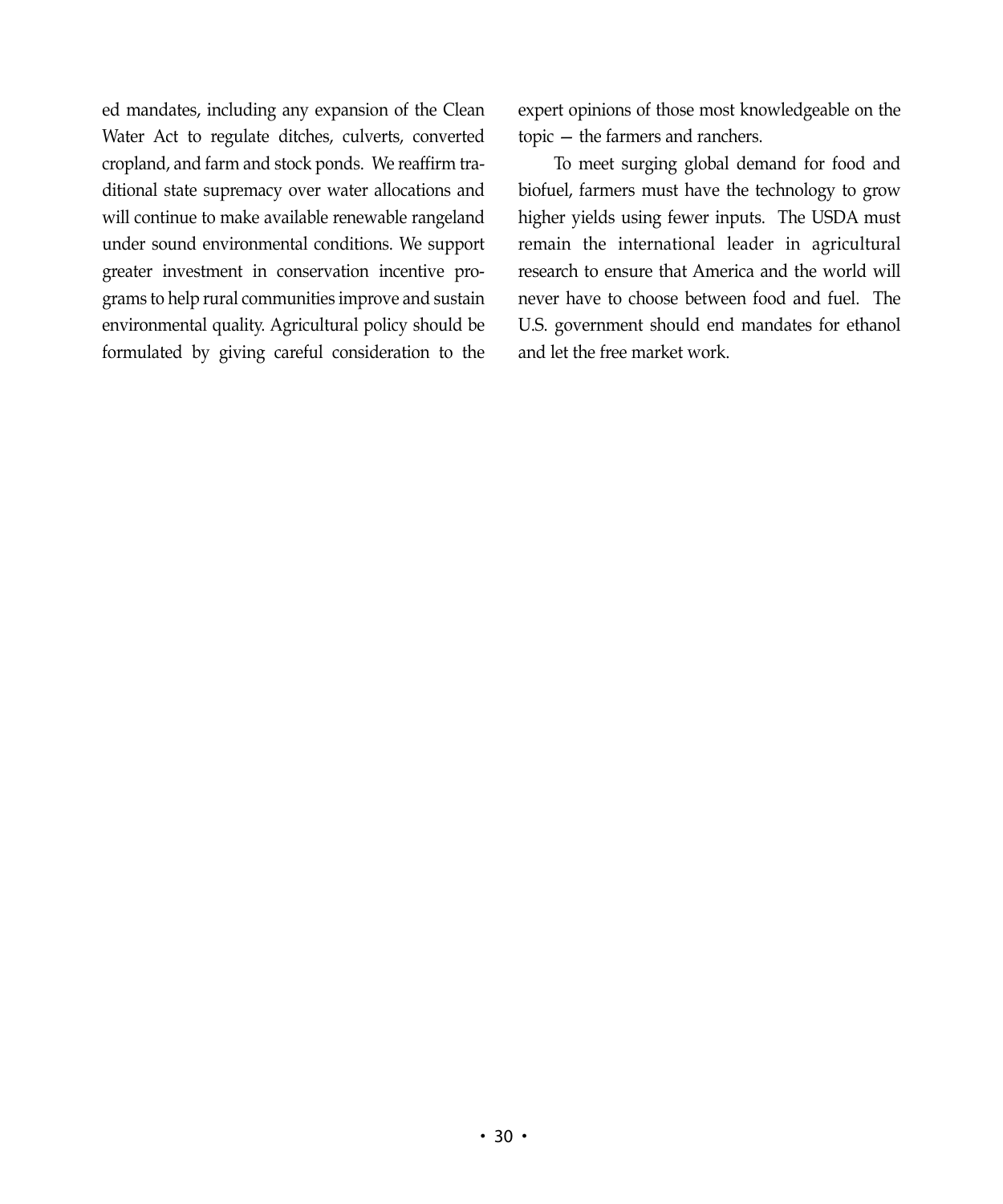# Energy Independence and Security

All Americans are acutely aware of the energy crisis our nation faces. Energy costs are spiraling upward, food prices continue to rise, and as a result, our entire economy suffers. This winter, families will spend for heat what they could have saved for college, and small businesses will spend for fuel what could have covered employee health insurance.

Our current dependence on foreign fossil fuels threatens both our national

security and our economy and could also force drastic changes in the way we live. The ongoing transfer of Americans' wealth to OPEC - roughly \$700 billion a year - helps underwrite terrorists' operations and creates little incentive for repressive regimes to accept democracy, whether in the Middle East or Latin America.

In the long run, American production should move to zeroemission sources, and our nation's fossil fuel resources are the bridge to that emissions-free future.

\*\*

energy sources that are diverse, reliable, and cleaner. We can strengthen our national security, create a pathway to growing prosperity, and preserve our environment. The American people will rise to this challenge.

# **Growing Our Energy Supply**

We must aggressively increase our nation's energy supply, in an environmentally responsible way,

> and do so through a comprehensive strategy that meets both short and long term needs. No amount of wishing or hoping can suspend the laws of supply and demand. Leading economists agree that any actions that will increase future energy supplies will lead to lower energy prices today. Increasing our production of American made energy

and reducing our excessive reliance on foreign oil will:

- Bring down the high cost of gasoline and diesel fuel.
- Create more jobs for American workers.
- Enhance our national security.

In the long run, American production should move to zero-emission sources, and our nation's fossil fuel resources are the bridge to that emissions-free future.

It didn't have to be this way, and it must not stay this way. Our nation must have a robust energy supply because energy drives prosperity and increases opportunity for every American. We reject the idea that America cannot overcome its energy challenges  $-$  or that high gasoline prices are okay, as long as they are phased in gradually. We reject halfmeasures and believe "No, we can't" is not a viable energy policy.

Together we can build a future around domestic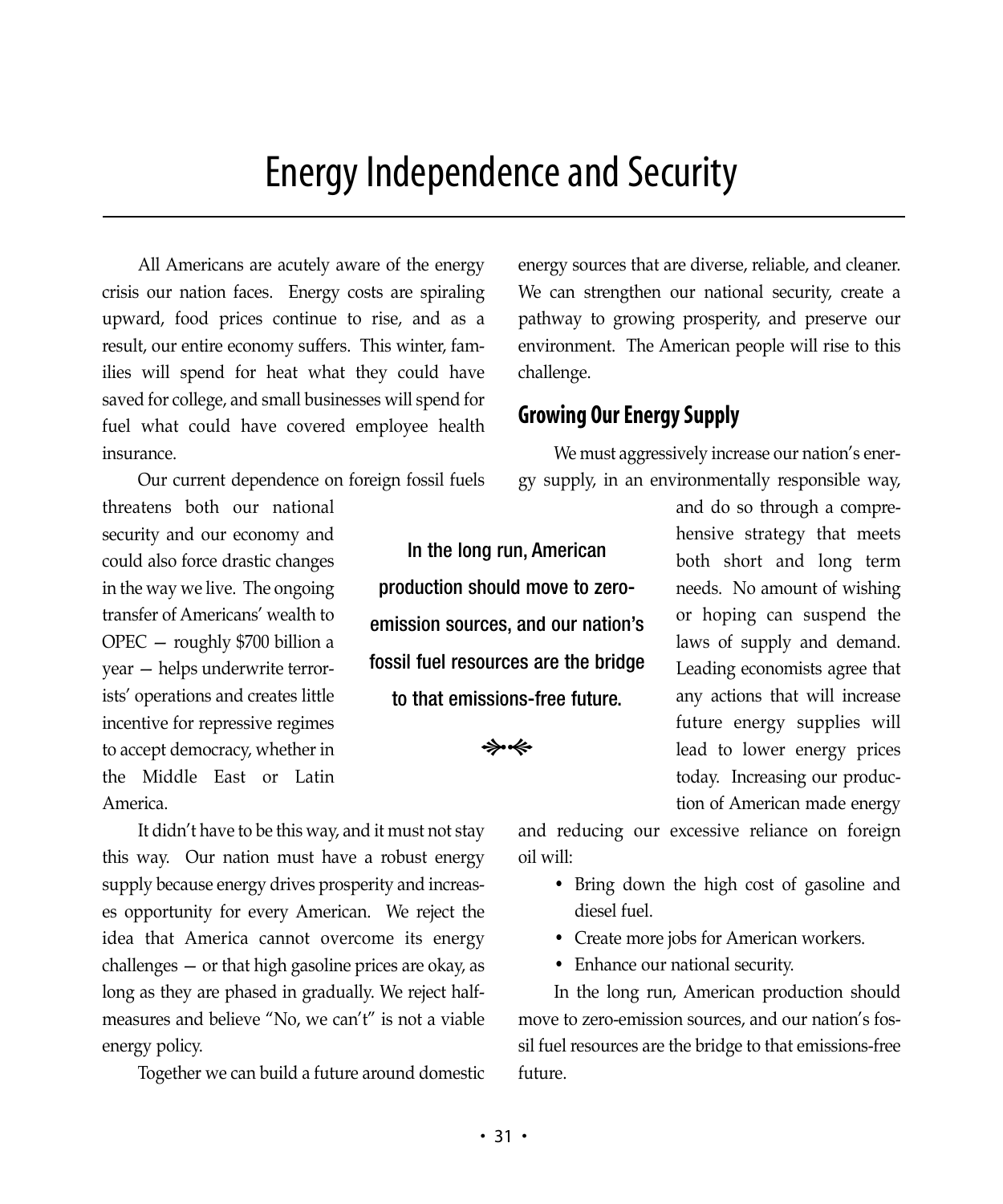#### Growing American Energy Production

If we are to have the resources we need to achieve energy independence, we simply must draw more American oil from American soil. We support accelerated exploration, drilling and development in America, from new oilfields off the nation's coasts to onshore fields such as those in Montana, North Dakota, and Alaska. The Green River Basin in Colorado, Utah, and Wyoming offers recoverable shale oil that is ready for development, and most of it is on federal lands.

To deliver that energy to American consumers, we will expand our refining capacity. Because of environmental extremism and regulatory blockades in Washington, not a single new refinery has been built in this country in 30 years. We will encourage refinery construction and modernization and, with sensitivity to environmental concerns, an expedited permitting process.

Any legislation to increase domestic exploration, drilling and production must minimize any protracted legal challenges that could unreasonably delay or even preclude actual production. We oppose any efforts that would permanently block access to the coastal plain of the Arctic National Wildlife Refuge.

#### Nuclear Power:the Earth's Clean Future

Nuclear energy is the most reliable zero-carbonemissions source of energy that we have. Unwarranted fear mongering with no relationship to current technologies and safeguards has prevented us from starting construction of a single nuclear power plant in 31 years. Meanwhile, the U.S. Navy has for decades relied upon nuclear-powered vessels, and other nations have harnessed nuclear power to pro-

vide a major portion of their energy consumption. There is no reason why the United States cannot catch up and do the same. Confident in the promise offered by science and technology, Republicans will pursue dramatic increases in the use of all forms of safe, affordable, reliable  $-$  and clean  $-$  nuclear power.

As new plants are constructed using the highest safety and operation standards, the nation's industrial and manufacturing base will be rejuvenated. The labor force will expand, with nearly 15,000 high quality jobs created for every new nuclear plant built  $$ and those workers will lead the nation away from its dependence on foreign oil.

#### Solar,Wind, Geothermal,Hydropower

Alternate power sources must enter the mainstream. The technology behind solar energy has improved significantly in recent years, and the commercial development of wind power promises major benefits both in costs and in environmental protection. Republicans support these and other alternative energy sources, including geothermal and hydropower, and anticipate technological developments that will increase their economic viability. We therefore advocate a long-term energy tax credit equally applicable to all renewable power sources.

Republicans support measures to modernize the nationís electricity grid to provide American consumers and businesses with more affordable, reliable power. We will work to unleash innovation so entrepreneurs can develop technologies for a more advanced and robust United States transmission system that meets our growing energy demands.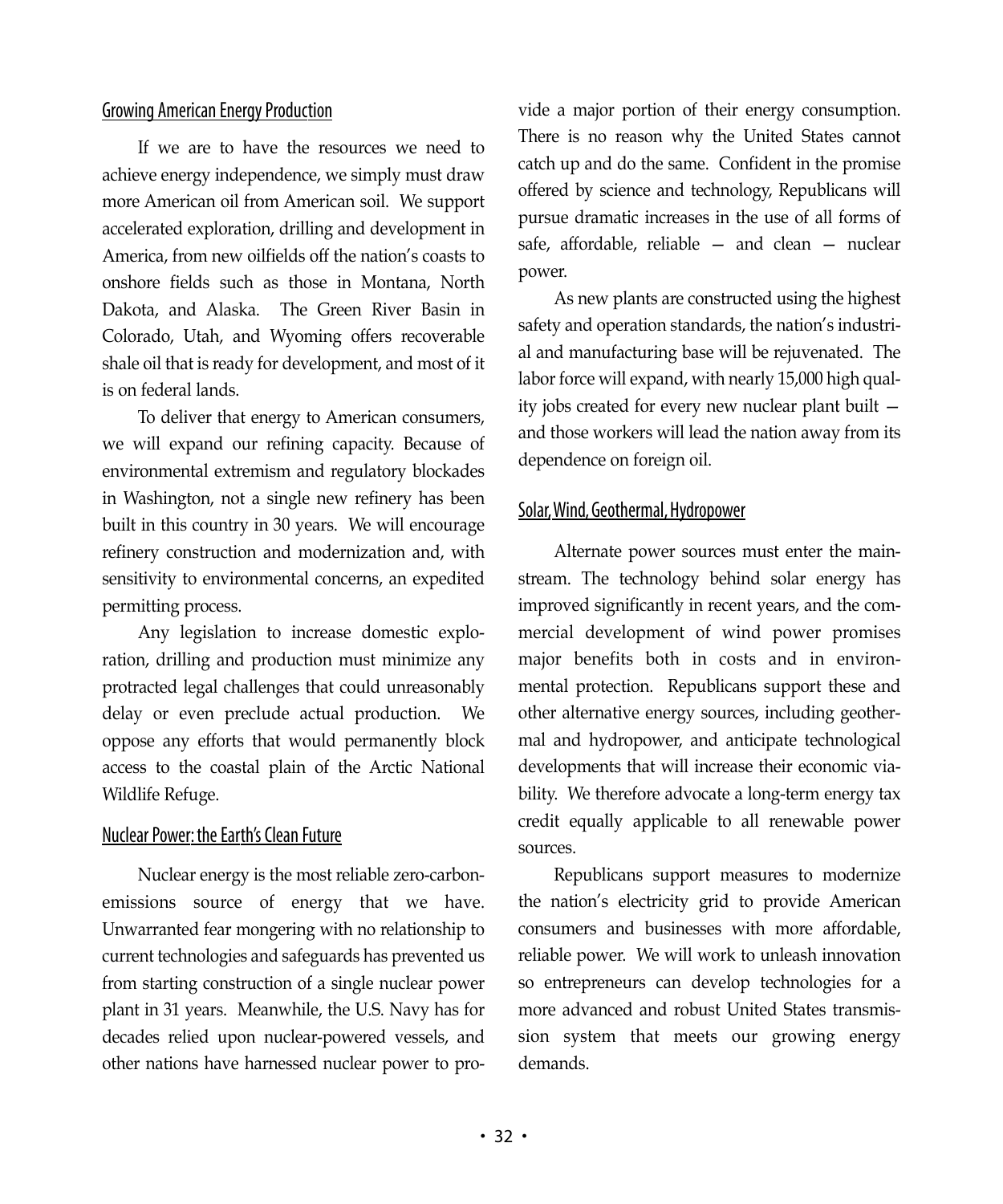#### Clean Coal

Although alternate fuels will shape our energy future, coal – America's most affordable and abundant energy resource and the source of most of our  $electricity$   $-$  remains a strategic national resource that must play a major role in energy independence. We look to innovative technology to transform Americaís coal supplies into clean fuels capable of powering motor vehicles and aircraft. We support coal-to-liquid and gasification initiatives, just as we support investment in the development and deployment of carbon capture and storage technologies, which can reduce emissions.

We firmly oppose efforts by Democrats to block the construction of new coal-fired power plants. No strategy for reducing energy costs will be viable without a commitment to continued coal production and utilization.

#### Natural Gas

Natural gas is plentiful in North America, but we can extract more and do a better job of distributing it nationwide to cook our food, heat our homes, and serve as a growing option as a transportation fuel. Both independently and in cooperation with alternative fuels, natural gas will be an essential part of any long-term energy solution. We must ensure it gets to consumers safely and quickly.

#### Energy Cooperation

We embrace the open energy cooperation and trading relationship with our neighbors Canada and Mexico, including proven oil reserves and vast, untapped Canadian hydroelectric generation.

The Republican goal is to ensure that Americans have more conservation options that will enable them to make the best choices for their families.

 $\clubsuit$ 

#### **Reducing Demand for Fossil Fuels**

While we grow our supplies, we must also  $reduce our demand - not by changing our lifestyles$ but by putting the free market to work and taking advantage of technological breakthroughs.

#### Increase Conservation through Greater Efficiency

Conservation does not mean deprivation; it means efficiency and achieving more with less. Most Americans today endeavor to conserve fossil fuels, whether in their cars or in their home heating, but we can do better. We can construct better and smarter

> buildings, use smarter thermostats and transmission grids, increase recycling, and make energy-efficient consumer purchases. Wireless communications, for example, can increase telecommuting options and cut back on business travel. The Republican goal is to ensure that Americans have more conservation options that will

enable them to make the best choices for their families.

#### New Technologies for Cars and Other Vehicles

We must continue to develop alternative fuels, such as biofuels, especially cellulosic ethanol, and hasten their technological advances to next-generation production. As America develops energy technology for the 21st century, policy makers must consider the burden that rising food prices and energy costs create for the poor and developing nations around the world. Because alternative fuels are useless if vehicles cannot use them, we must move quickly to flexible fuel vehicles; we cannot expect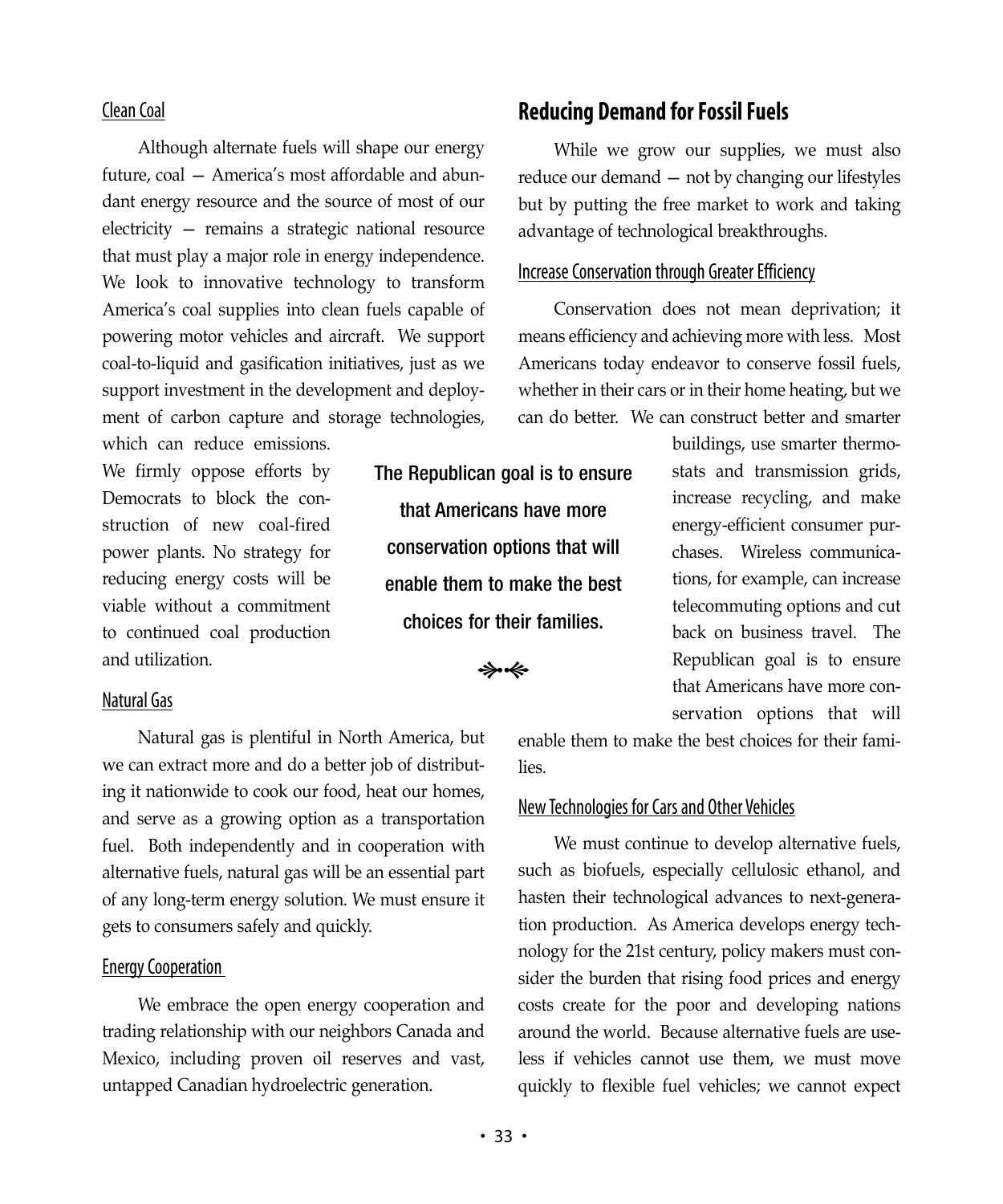necessary investments in alternative fuels if this flexibility does not become standard. We must also produce more vehicles that operate on electricity and natural gas, both to reduce demand for oil and to cut CO2 emissions.

Given that fully 97 percent of our current transportation vehicles rely on oil, we will aggressively support technological advances to reduce our petroleum dependence. For example, lightweight composites could halve the weight and double the gas mileage of cars and trucks, and together with flex-fuel and electric vehicles, could usher in a renaissance in the American auto industry.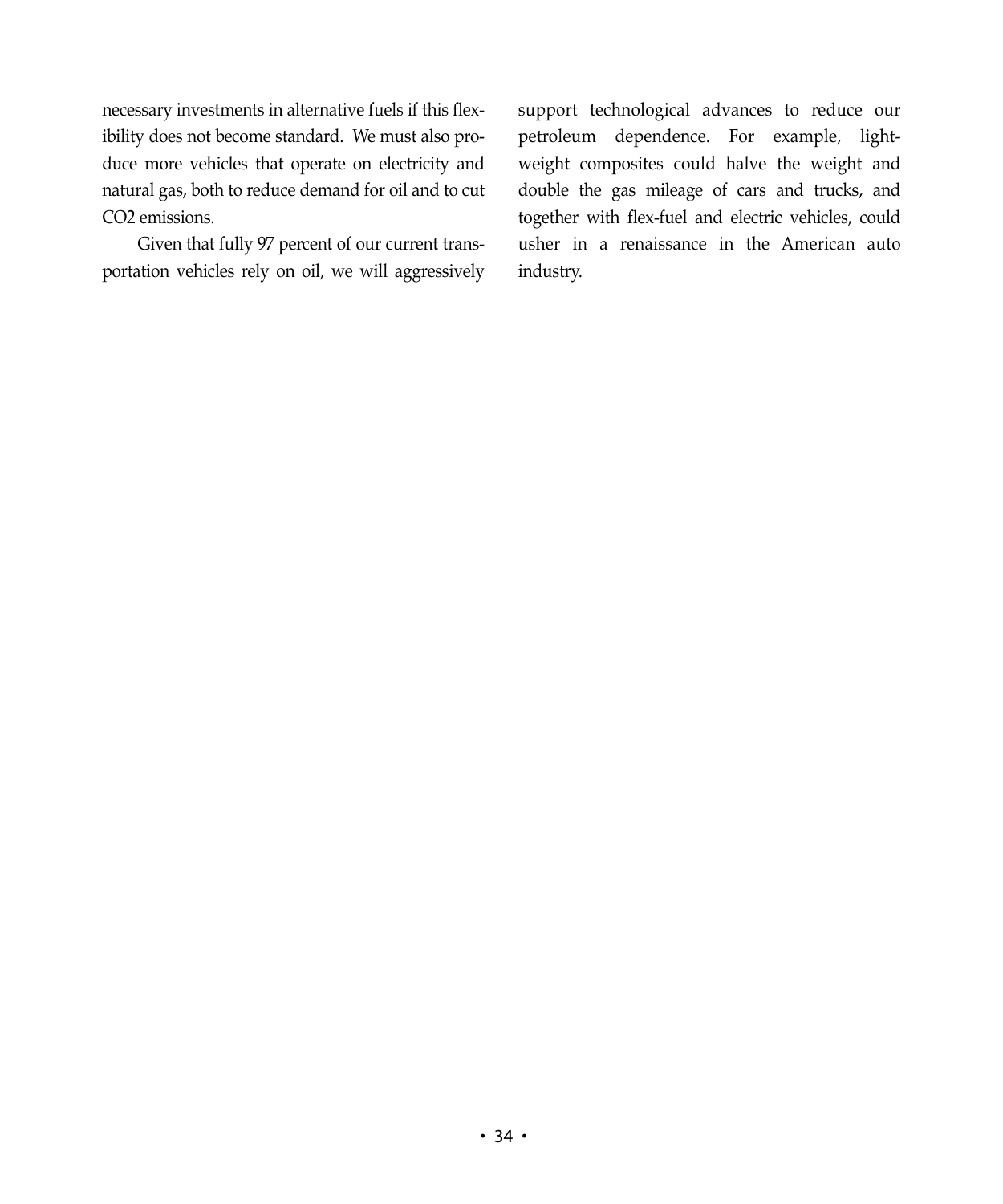# Environmental Protection

By increasing our American energy supply and decreasing the long term demand for oil, we will be well positioned to address the challenge of climate change and continue our longstanding responsibility for stewardship over the environment.

# **Addressing Climate Change Responsibly**

The same human economic activity that has brought freedom and opportunity to billions has also increased the amount of carbon in the atmosphere. While the scope and longterm consequences of this are the subject of ongoing scientific research, common sense dictates that the United States should take measured and reasonable

By balancing environmental goals with economic growth and job creation, our diverse economy has made possible the investment needed to safeguard natural resources, protect endangered species, and create healthier living conditions.

\*\*

excess greenhouse gasses in the atmosphere, increase energy efficiency, mitigate the impact of climate change where it occurs, and maximize any ancillary benefits climate change might offer for the economy.

To reduce emissions in the short run, we will rely upon the power of new technologies, as discussed above, especially zero-emission energy

> sources such as nuclear and other alternate power sources. But innovation must not be hamstrung by Washington bickering, regulatory briar patches, or obstructionist lawsuits. Empowering Washington will only lead to unintended consequences and unimagined economic and environmental pain; instead, we must unleash the power of scientific knowhow and competitive markets.

#### International Cooperation

Because the issue of climate change is global, it must become a truly global concern as well. All developed and developing economies, particularly India and China, can make significant contributions in dealing with the matter. It would be unrealistic and counterproductive to expect the U.S. to carry burdens which are more appropriately shared by all.

#### Using Cash Rewards to Encourage Innovation

Because Republicans believe that solutions to

steps today to reduce any impact on the environment. Those steps, if consistent with our global competitiveness will also be good for our national security, our energy independence, and our economy. Any policies should be global in nature, based on sound science and technology, and should not harm the economy.

#### The Solution: Technology and the Market

As part of a global climate change strategy, Republicans support technology-driven, marketbased solutions that will decrease emissions, reduce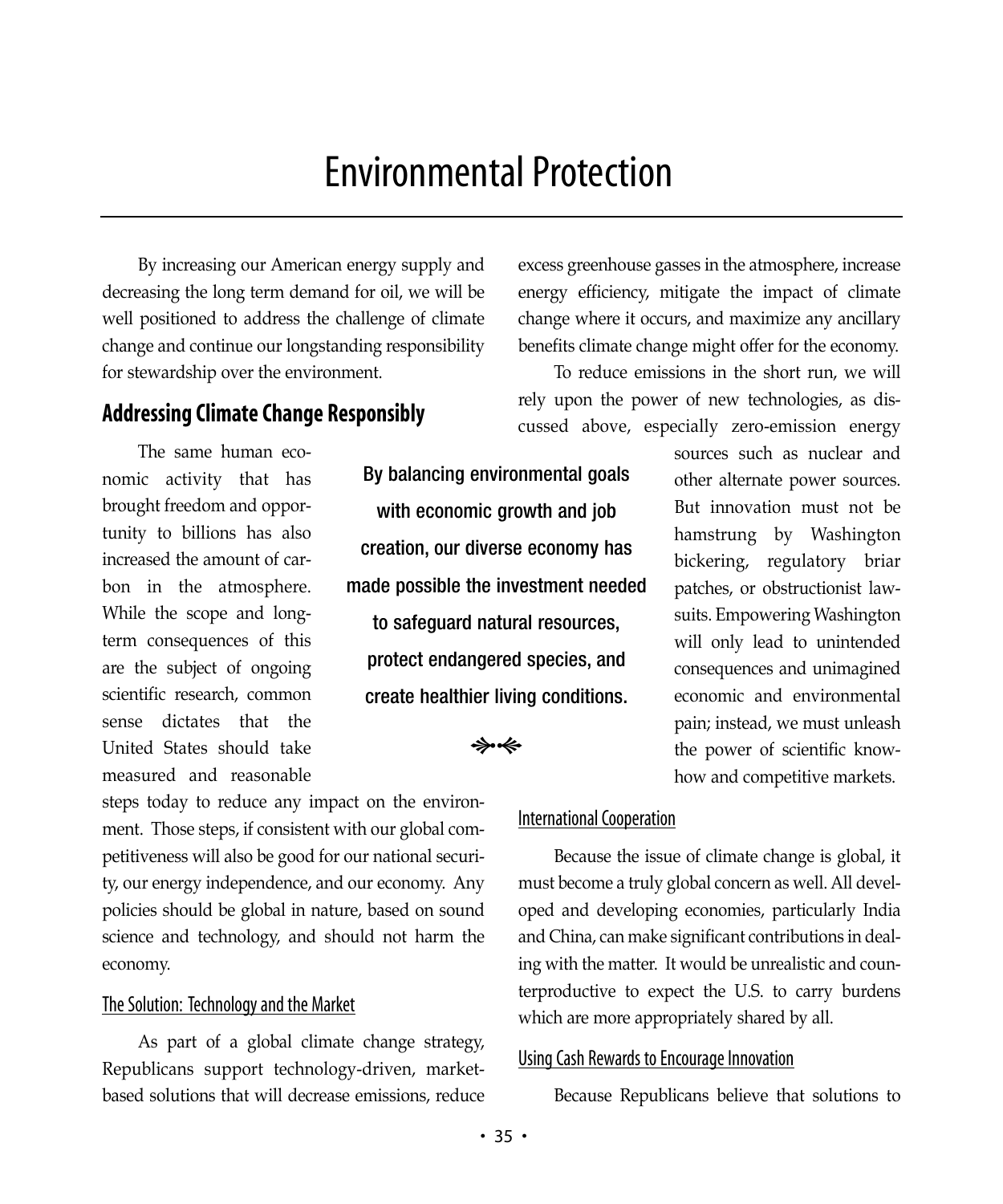the risk of global climate change will be found in the ingenuity of the American people, we propose a Climate Prize for scientists who solve the challenges of climate change. Honoraria of many millions of dollars would be a small price for technological developments that eliminate our need for gas-powered cars or abate atmospheric carbon.

#### Doing No Harm

Republicans caution against the doomsday climate change scenarios peddled by the aficionados of centralized command-and-control government. We  $can$  – and should – address the risk of climate change based on sound science without succumbing to the no-growth radicalism that treats climate questions as dogma rather than as situations to be managed responsibly.

A robust economy will be essential to dealing with the risk of climate change, and we will insist on reasonable policies that do not force Americans to sacrifice their way of life or trim their hopes and dreams for their children. This perspective serves not only the people of the United States but also the world's poorest peoples, who would suffer terribly if climate change is severe  $-$  just as they would if the world economy itself were to be crippled. We must not allow either outcome.

# **Continuing Our Stewardship over the Environment**

The Republican perspective on the environment is in keeping with our longstanding appreciation for nature and gratitude for the bounty the Almighty has bestowed upon the American people. It was Republican President Theodore Roosevelt who said, ìThe conservation of natural resources is the fundamental problem. Unless we solve that problem, it will avail us little to solve all others." We agree. Whether through family vacations, hunting or fishing trips, backpacking excursions, or weekend hikes, Americans of all backgrounds share a commitment to protecting the environment and the opportunities it offers. In addition, the public should have access to public lands for recreational activities such as hunting, hiking, and fishing.

In caring for the land and water, private ownership has been the best guarantee of conscientious stewardship, while the world's worst instances of environmental degradation have occurred under governmental control. By the same token, it is no accident that the most economically advanced countries also have the strongest environmental protections.

Our national progress toward cleaner air and water has been a major accomplishment of the American people. By balancing environmental goals with economic growth and job creation, our diverse economy has made possible the investment needed to safeguard natural resources, protect endangered species, and create healthier living conditions. State and local initiatives to clean up contaminated sites  $$ brownfields  $-$  have exceeded efforts directed by Washington. That progress can continue if grounded in sound science, long-term planning, and a multiuse approach to resources.

Government at all levels should protect private property rights by cooperating with landowners' efforts and providing incentives to protect fragile environments, endangered species, and maintain the natural beauty of America. Republican leadership has led to the rejuvenation and renewal of our National Park system. Future expansion of that system, as well as designation of National Wilderness areas or Historic Districts, should be undertaken only with the active participation and consent of relevant state and local governments and private property owners.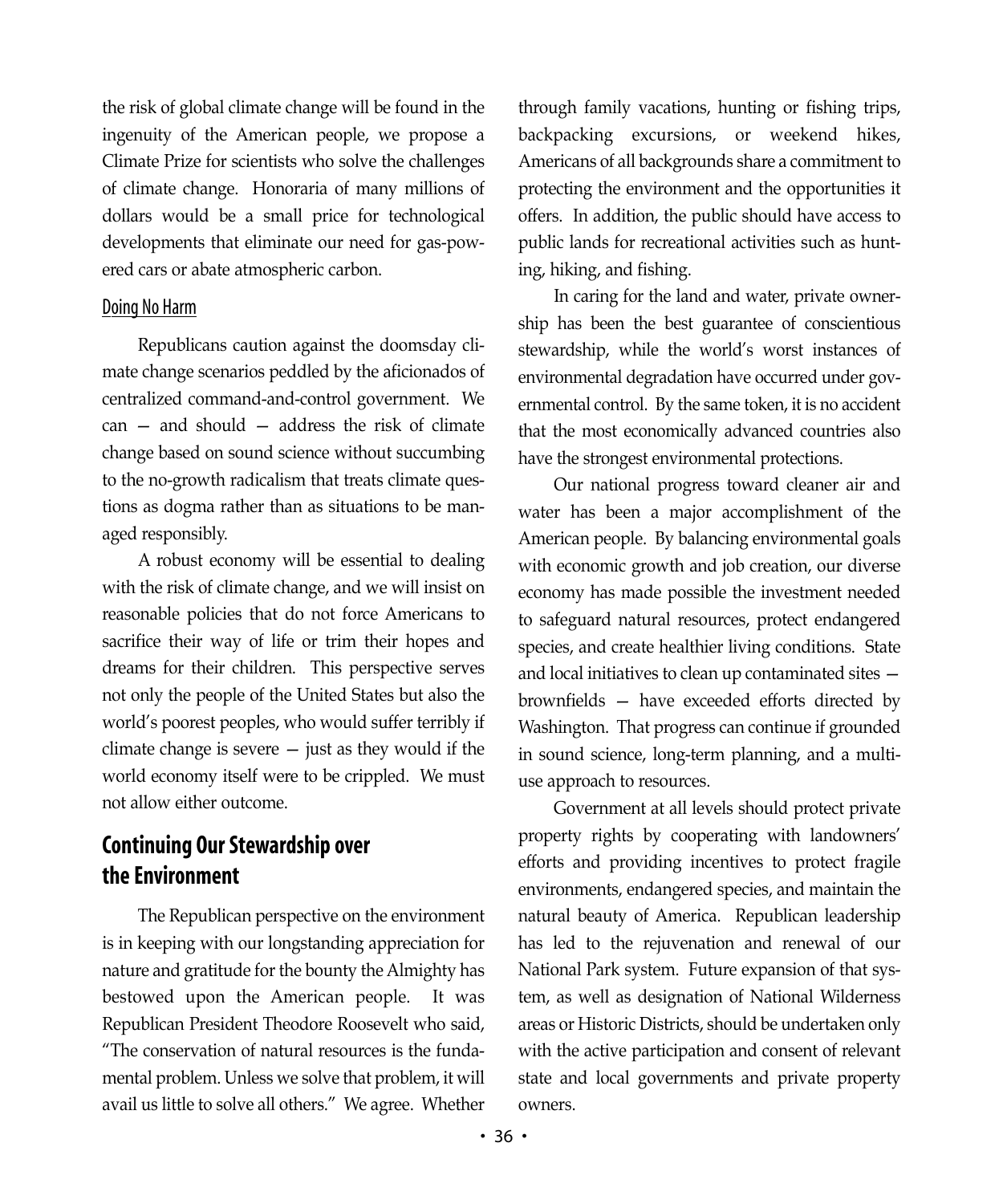# Health Care Reform: Putting Patients First

Americans have the best doctors, the best hospitals, the most innovative medical technology, and the best scientists in the world. Our challenge and opportunity is to build around them the best health care system. Republicans believe the key to real reform is to give control of the health care system to patients and their health care providers, not bureaucrats in government or business.

There are reasons why American families and businesses are dissatisfied with the current state of health care:

- Most Americans work longer and harder to pay for health care.
- Dedicated health care providers are changing careers to avoid litigation.
- The need to hold onto health insurance is driving family decisions about where to live and work.
- Many new parents worry about the loss of coverage if they choose to stay at home with their children.

It is not enough to offer only increased access to a system that costs too much and does not work for millions of Americans. The Republican goal is more ambitious: Better health care for lower cost.

\*\*

- The need  $-$  and the bills  $-$  for long-term care are challenging families and government alike.
- American businesses are becoming less com-

petitive in the global marketplace because of insurance costs.

• Some federal programs with no benefit to patients have grown exponentially, adding layers of bureaucracy between patients and their care.

It is not enough to offer only increased access to a system that costs too much and does not work for millions of Americans. The Republican goal is more ambitious: Better health care for lower cost.

### **First Principle: Do No Harm**

How do we ensure that all Americans have the peace of mind that comes from owning high-quality,

> comprehensive health coverage? The first rule of public policy is the same as with medicine: Do no harm.

> The American people rejected Democrats' attempted government takeover of health care in 1993, and they remain skeptical of politicians who would send us down that road. Republicans support the private practice of medicine and

oppose socialized medicine in the form of a government-run universal health care system. Republicans pledge that as we reform our health care system:

• We *will* protect citizens against any and all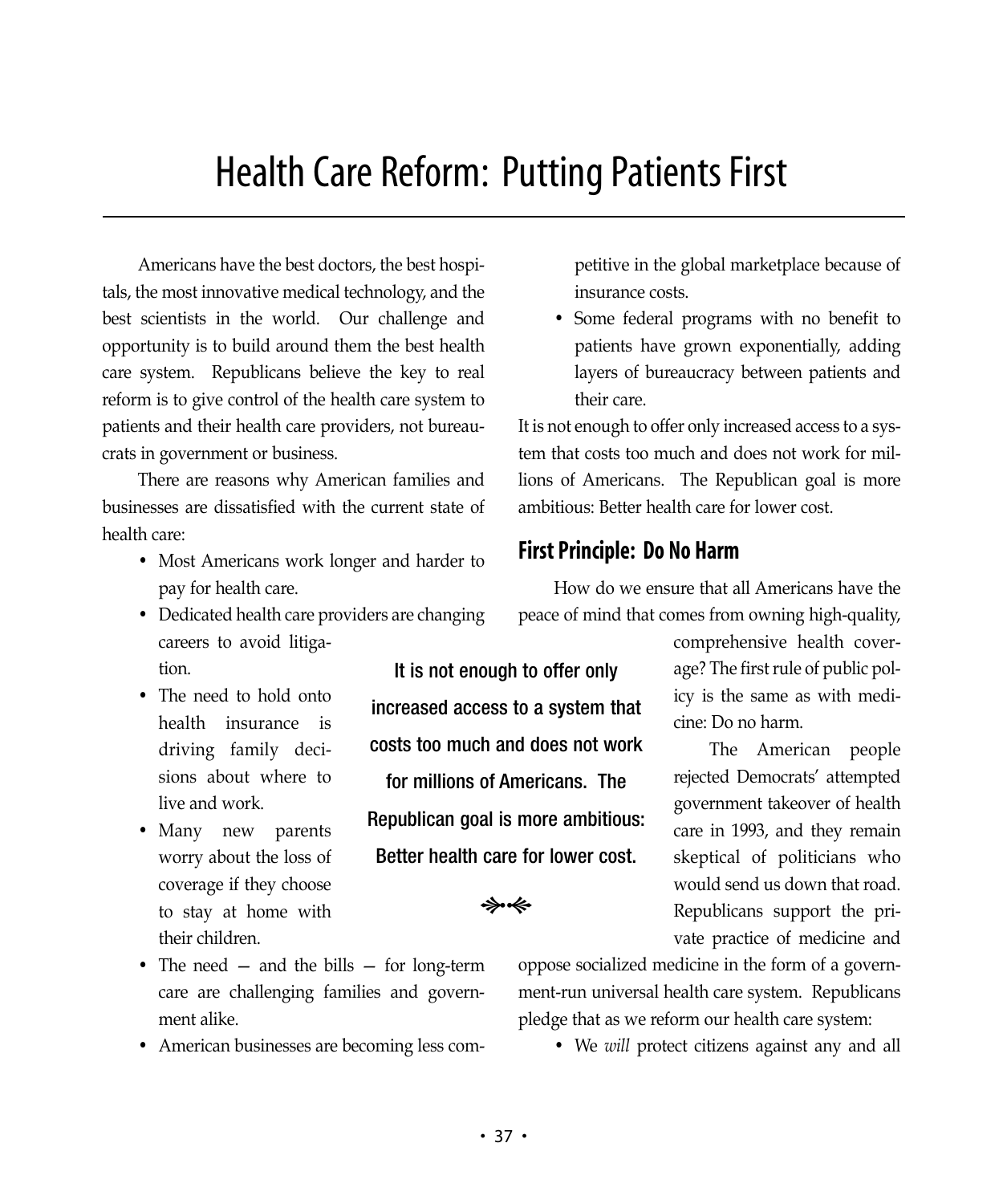risky restructuring efforts that would complicate or ration health care.

- We *will* encourage health promotion and disease prevention.
- We *will* facilitate cooperation, not confrontation, among patients, providers, payers, and all stakeholders in the health care system.
- ï We *will not* put government between patients and their health care providers.
- ï We *will not* put the system on a path that empowers Washington bureaucrats at the expense of patients.
- ï We *will not* raise taxes instead of reducing health care costs.
- We *will not* replace the current system with the staggering inefficiency, maddening irrationality, and uncontrollable costs of a government monopoly.

Radical restructuring of health care would be unwise. We want all Americans to be able to choose the best health care provider, hospital, and health coverage for their needs. We believe that real reform is about improving your access to a health care provider, your control over care, and your ability to afford that care.

We will continue to advocate for simplification of the system and the empowerment of patients. This is in stark contrast to the other party's insistence on putting Washington in charge of patient care, which has blocked any progress on meeting these goals. We offer a detailed program that will improve the quality, cost, and coverage of health care throughout the nation, and we will turn that plan into reality.

# **Patient Control and Portability**

Republicans believe all Americans should be able to obtain an affordable health care plan, including a health savings account, which meets their needs and the needs of their families.

Families and health care providers are the key to real reform, not lawyers and bureaucrats. To empower families, we must make insurance more affordable and more secure, and give employees the option of owning coverage that is not tied to their job. Patients should not have to worry about losing their insurance. Insurance companies should have to worry about losing patients' business.

The current tax system discriminates against individuals who do not receive health care from their employers, gives more generous health tax benefits to upper income employees, and fails to provide every American with the ability to purchase an affordable health care plan. Republicans propose to correct inequities in the current tax code that drive up the number of uninsured and to level the playing field so that individuals who choose a health insurance plan in the individual market face no tax penalty. All Americans should receive the same tax benefit as those who are insured through work, whether through a tax credit or other means.

Individuals with pre-existing conditions must be protected; we will help these individuals by building on the experiences of innovative states rather than by creating a new unmanageable federal entitlement. We strongly urge that managed care organizations use the practice patterns and medical treatment guidelines from the state in which the patient lives when making medical coverage decisions.

Because the family is our basic unit of society, we fully support parental rights to consent to medical treatment for their children including mental health treatment, drug treatment, alcohol treatment, and treatment involving pregnancy, contraceptives and abortion.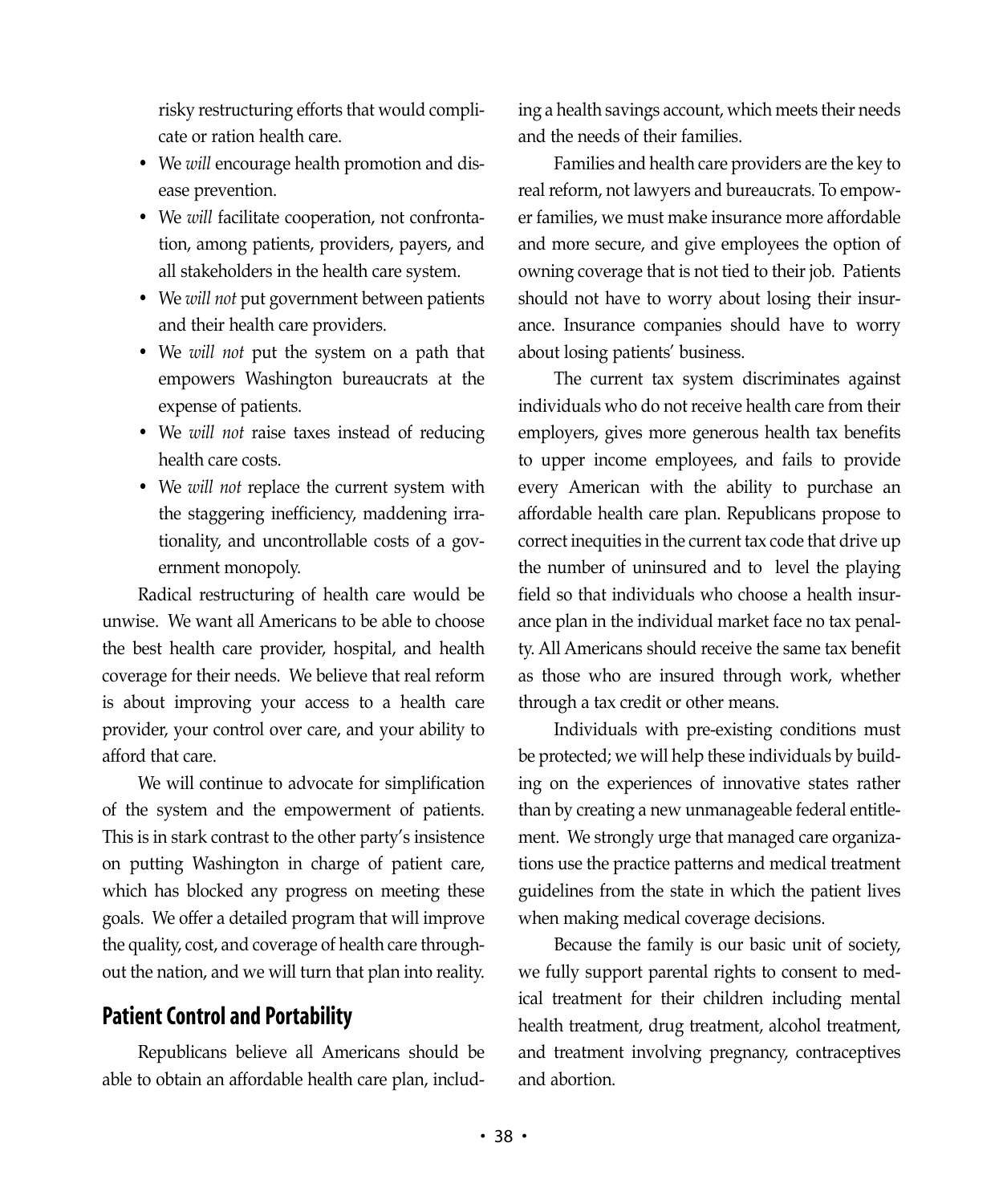# **Improving Quality of Care and Lowering Costs**

While delivering control of health coverage to families and individuals, Republicans will also advance a variety of targeted reforms to improve the quality of care, lower costs, and help Americans  $$ men, women, and children – live longer and healthier lives.

#### Prevent Disease and End the "Sick Care"System

Chronic diseases  $-$  in many cases, preventable conditions – are driving health care costs, consuming three of every four health care dollars. We can reduce demand for medical care by fostering personal responsibility within a culture of wellness, while increasing access to preventive services, including improved nutrition and breakthrough medications that keep people healthy and out of the hospital. To reduce the incidence of diabetes, cancer, heart disease, and stroke, we call for a national grassroots campaign against obesity, especially among children. We call for continuation of efforts to decrease use of tobacco, especially among the young.

A culture of wellness needs to include the treatment of mental health conditions. We believe all Americans should have access to affordable, quality health care, including individuals struggling with mental illness. For this reason, we believe it is important that mental health care be treated equally with physical health care.

#### Empower Individuals to Make the Best Health Care Choices.

Clear information about health care empowers patients. It lets consumers make better decisions about where to spend their health care dollars, thereby fostering competition and lowering costs. Patients must have information to make sound decisions about their health care providers, hospitals, and insurance companies.

#### Use Health Information Technology to Save Lives

Advances in medical technology are revolutionizing medicine. Information technology is key to early detection and treatment of chronic disease as well as fetal care and health care in rural areas  $$ especially where our growing wireless communications network is available. The simple step of modernizing recordkeeping will mean faster, more accurate treatment, fewer medical errors, and lower costs. Closing the health care information gap can reduce both under-utilization (the diabetic who forgets to refill an insulin prescription) and over-utilization (the patient who endures repetitive tests because providers have not shared test results).

#### Protect Good Health Care Providers from Frivolous Lawsuits

Every patient must have access to legal remedies for malpractice, but meritless lawsuits drive up insurance rates to outrageous levels and ultimately drive up the number of uninsured. Frivolous lawsuits also drive up the cost of health care as health care providers are forced to practice defensive medicine, such as ordering unnecessary tests. Many leave their practices rather than deal with the current system. This emergency demands medical liability reform.

#### Reward Good Health Care Providers for Delivering Real Results

Patients deserve access to health care providers they trust who will personalize and coordinate their care to ensure they receive the right treatment with the right health care provider at the right time. Providers should be paid for keeping people well, not for the number of tests they run or procedures they perform. The current cookie-cutter system of reimbursement needs restructuring from the view of the patient, not the accountant or Washington bureaucrat.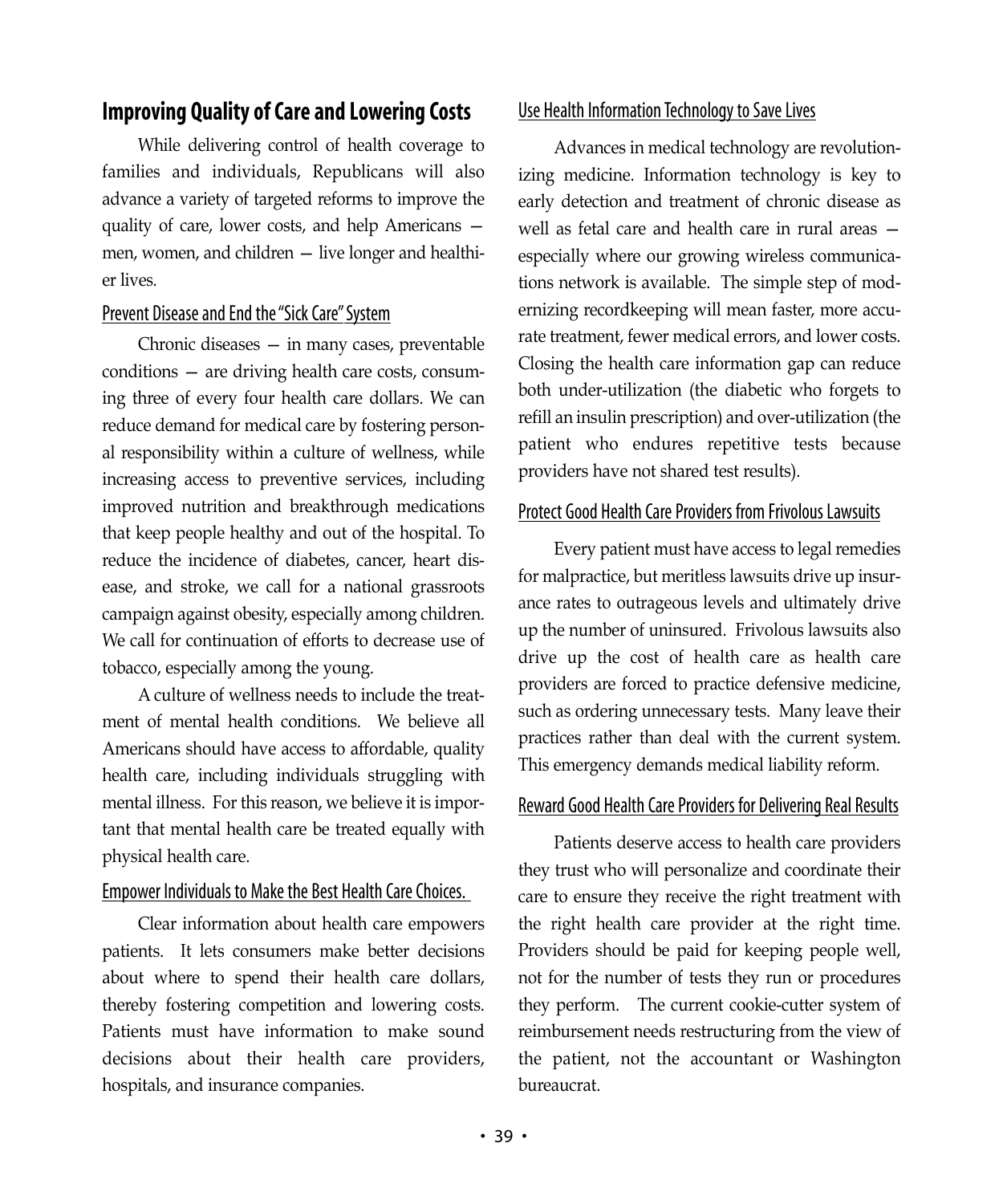#### Drive Costs Down With Interstate Competition

A state-regulated national market for health insurance means more competition, more choice, and lower costs. Families – as well as fraternal societies, churches and community groups, and small employers – should be able to purchase policies across state lines. The best practices and lowest prices should be available in every state. We call upon state legislators to carefully consider the cost of medical mandates, and we salute those Republican governors who are leading the way in demonstrating ways to provide affordable health care options.

#### Modernize Long-Term Care Options for All

The financial burdens and emotional challenges of ensuring adequate care for elderly family members affect every American, especially with today's aging population. We must develop new ways to support individuals, not just institutions, so that older Americans can have a real choice whether to stay in their homes. This is true not only with regard to Medicaid, where we spend \$100 billion annually on long-term care, but also for those who do not qualify for that assistance.

#### Encourage Primary Care as a Specialty

We believe in the importance of primary care specialties and supporting the physician's role in the evaluation and management of disease. We also encourage practice in rural and underserved areas of America.

# **Funding Medical Research**

We support federal investment in basic and applied biomedical research. This commitment will maintain Americaís global competitiveness, advance

innovative science that can lead to medical breakthroughs, and turn the tide against diseases affecting millions of Americans  $-$  diseases that account for the majority of our health care costs. The United States leads in this research, as evidenced by our growing biotechnology industry, but foreign competition is increasing. One way government can help preserve the promise of American innovation is to ensure that our intellectual property laws remain robust.

Federal research dollars should be spent as though lives are at stake  $-$  because, in fact, they are. Research protocols must consider the special needs of formerly neglected groups if we are to make significant progress against breast and prostate cancer, diabetes, and other killers.

Taxpayer-funded medical research must be based on sound science, with a focus on both prevention and treatment, and in accordance with the humane ethics of the Hippocratic Oath. In that regard, we call for a major expansion of support for the stem-cell research that now shows amazing promise and offers the greatest hope for scores of diseases  $-$  with adult stem cells, umbilical cord blood, and cells reprogrammed into pluripotent stem cells – without the destruction of embryonic human life. We call for a ban on human cloning and a ban on the creation of or experimentation on human embryos for research purposes.

We believe medicines and treatments should be designed to prolong and enhance life, not destroy it. Therefore, federal funds should not be used for drugs that cause the destruction of human life. Furthermore, the Drug Enforcement Administration ban on use of controlled substances for physicianassisted suicide should be restored.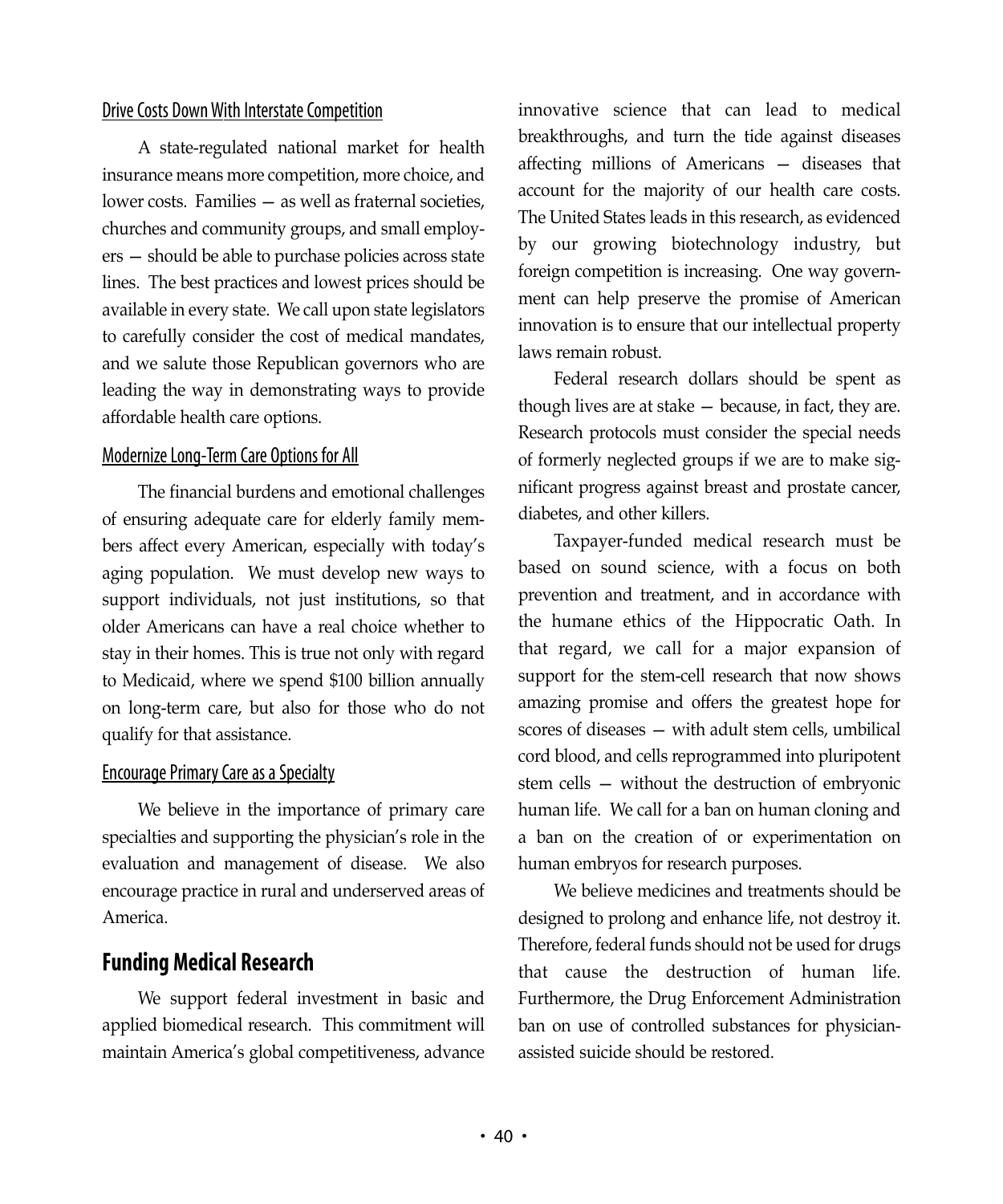### **Protecting Rights of Conscience**

The health care profession can be both a profession and a calling. No health care professional  $$ doctor, nurse, or pharmacist  $-$  or organization should ever be required to perform, provide for, or refer for a health care service against their conscience for any reason. This is especially true of the religious organizations which deliver a major portion of Americaís health care, a service rooted in the charity of faith communities.

#### **Medicare**

We support the provision of quality and accessi-

ble health care options for our nationís seniors and disabled individuals and recognize that in order to meet this goal we must confront the special challenges posed by the growth of Medicare costs. Its projected growth is out of control and threatens to squeeze out other programs, while funding constraints lead to restricted access to treatment for many seniors. There are solutions. Medicare can be

We want all Americans to be able to choose the best health care provider, hospital, and health coverage for their needs. We believe that real reform is about improving your access to a health care provider, your control over care, and your ability to afford that care.

 $\clubsuit$ 

and the benefits of competition must be delivered to the patients themselves if Medicare is to provide quality health care. And Medicare patients must be free to add their own funds, if they choose, to any government benefits, to be assured of unrationed care.

Finally, because it is isolated from the free market forces that encourage innovation, competition, affordability, and expansion of options, Medicare is especially susceptible to fraud and abuse. The program loses tens of billions of dollars annually in erroneous and fraudulent payments. We are determined to root out the fraud and eliminate this assault on the taxpayer.

### **Medicaid**

Our Medicaid obligations will consume \$5 trillion over the next ten years. Medicaid now accounts for 20-25 percent of state budgets and threatens to overwhelm state governments for the indefinite future. We can do better while spending less. A first step is to give Medicaid recipients more health care options. Several states have

a leader for the rest of our health care system by encouraging treatment of the whole patient. Specifically, we should compensate doctors who coordinate care, especially for those with multiple chronic conditions, and eliminate waste and inefficiency. Medicare patients must have more control of their care and choice regarding their doctors, allowed beneficiaries to buy regular health insurance with their Medicaid dollars. This removes the Medicaid "stamp" from people's foreheads, provides beneficiaries with better access to doctors, and saves taxpayersí money. We must ensure that taxpayer money is focused on caring for U.S. citizens and other individuals in our country legally.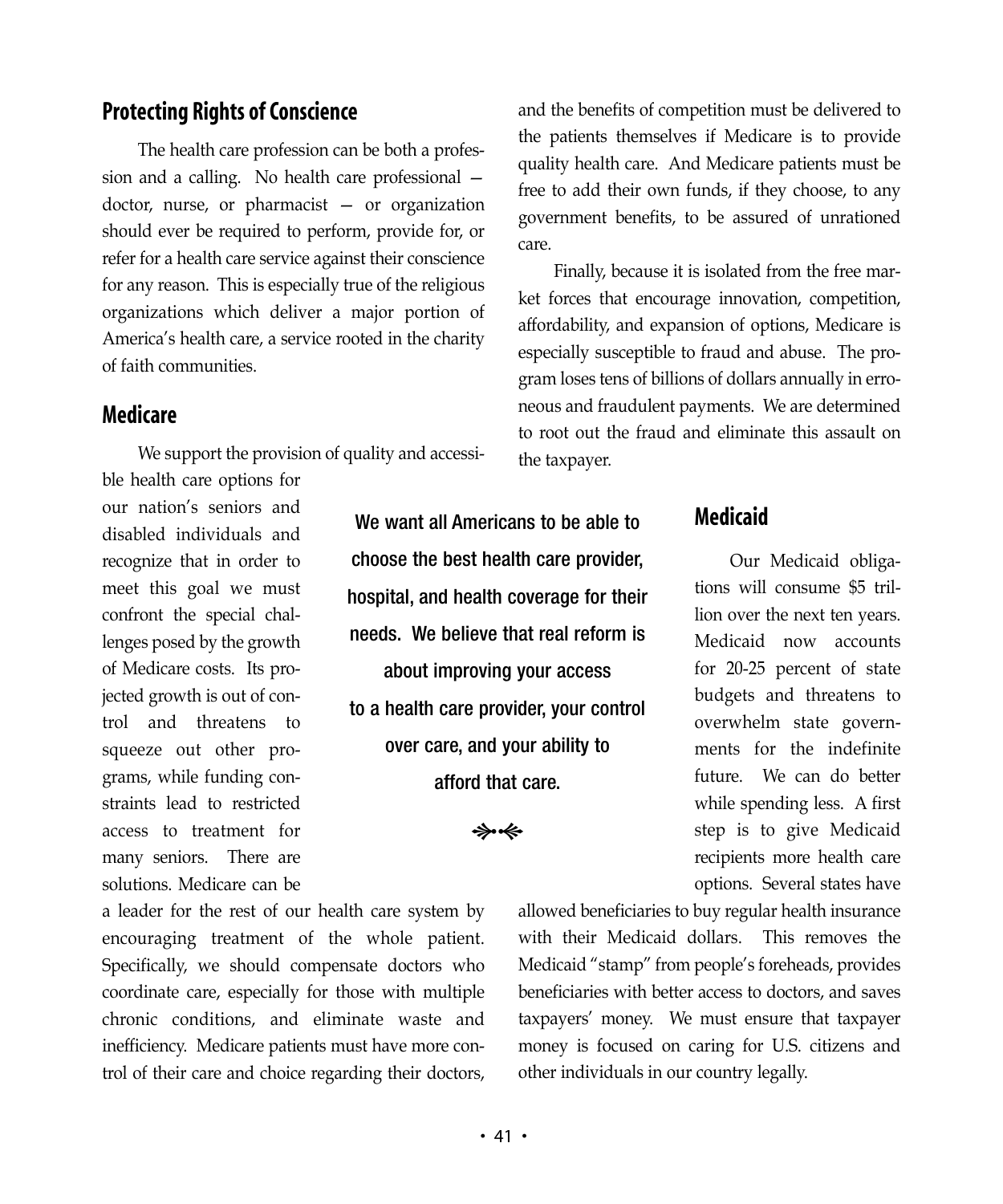# **Building a Health Care System for Future Emergencies**

To protect the American people from the threats we face in the century ahead, we must develop and stockpile medicines and vaccines so we can deliver them where urgently needed. Our health care infrastructure must have the surge capacity to handle large numbers of patients in times of crisis, whether it is a repeat of Hurricane Katrina, a flu pandemic, or a bioterror attack on multiple cities. Republicans will ensure that this infrastructure, including the needed communications capacity, is closely integrated into our homeland security needs.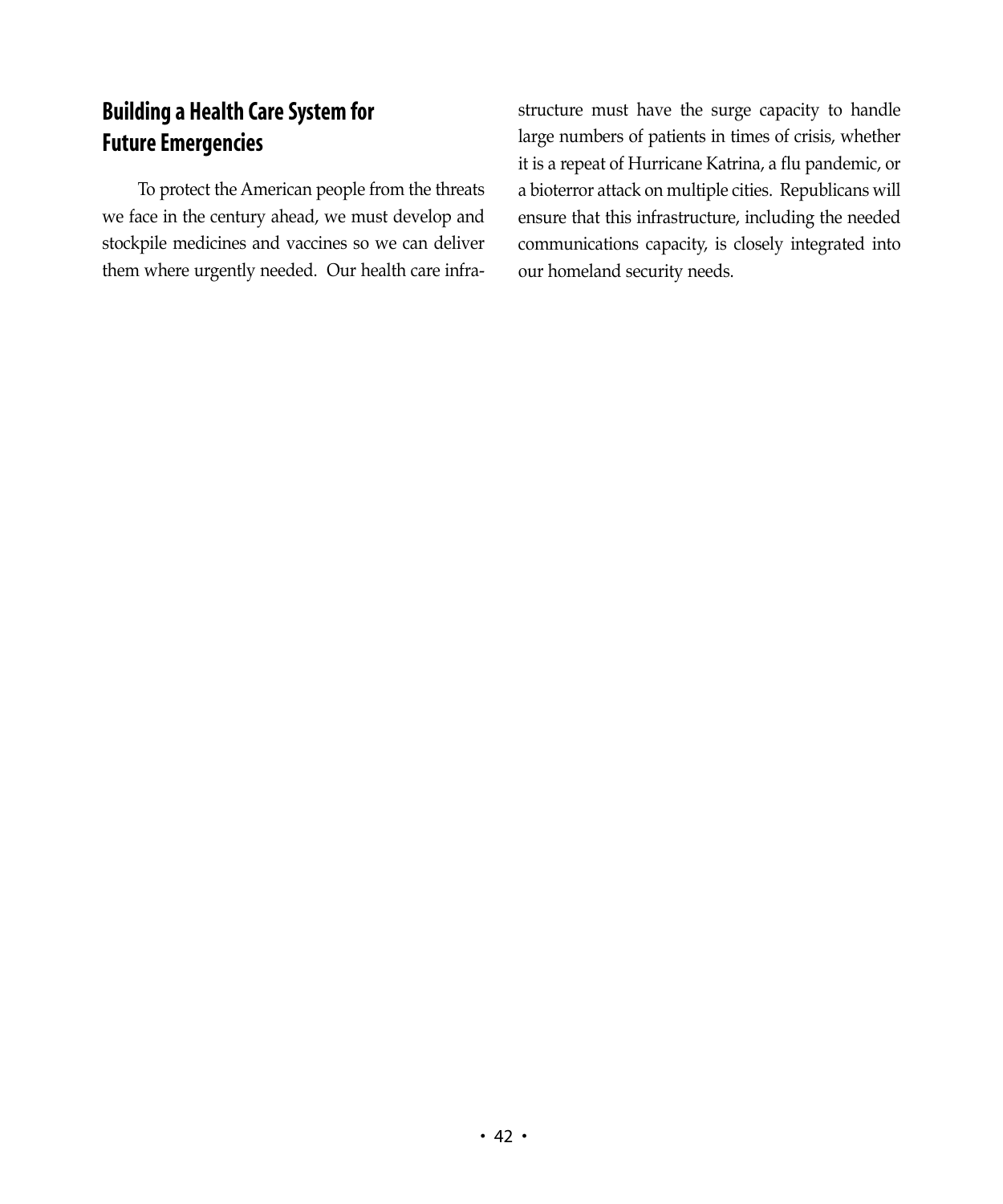# Education Means a More Competitive America

Education is a parental right, a state and local responsibility, and a national strategic interest.

Maintaining Americaís preeminence requires a world-class system of education, with high standards, in which all students can reach their potential. That requires considerable improvement over our current 70 percent high school graduation rate and six-year graduation rate of only 57 percent for colleges.

Education is essential to competitiveness, but it is more than just training for the work force of the future. It is through education that we ensure the transmission of a culture, a set of values we hold in common. It has prepared generations for responsible citizenship in a free society, and it must continue to do so. Our

Education is essential to competitiveness, but it is more than just training for the work force of the future. It is through education that we ensure the transmission of a culture, a set of values we hold in common.

 $\rightarrow$ 

party is committed to restoring the civic mission of schools envisioned by the founders of the American public school system. Civic education, both in the classroom and through service learning, should be a cornerstone of American public education and should be central to future school reform efforts.

# **Principles for Elementary and Secondary Education**

All children should have access to an excellent education that empowers them to secure their own freedom and contribute to the betterment of our society. We reaffirm the principles that have been the foundation of the nation's educational progress toward that goal: accountability for student academic achievement; periodic testing on the fundamentals of learning, especially math and reading, history and geography; transparency, so parents and the general public know which schools best serve their students;

> and flexibility and freedom to innovate so schools and districts can best meet the needs of their students.

> We advocate policies and methods that are proven and effective: building on the basics, especially phonics; ending social promotion; merit pay for good teachers; classroom discipline; parental involvement; and strong leadership by principals.

We reject a one-size-fits-all approach and support parental options, including home schooling, and local innovations such as schools or classes for boys only or for girls only and alternative and innovative school schedules. We recognize and appreciate the importance of innovative education environments, particularly homeschooling, for stimulating academic achievement. We oppose over-reaching judicial decisions which deny children access to such environments. We support state efforts to build coordination between elementary and secondary education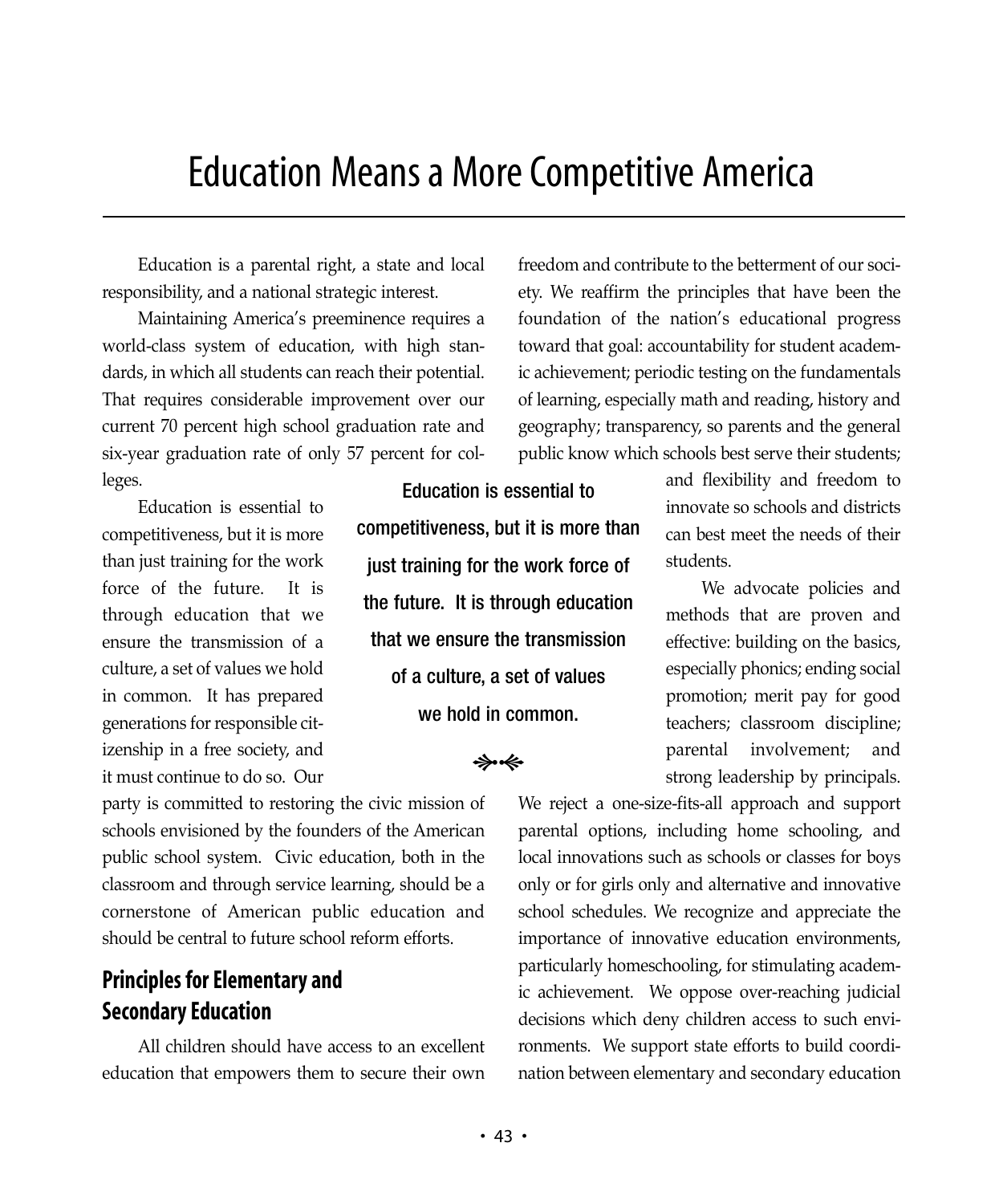and higher education such as K-16 councils and dual credit programs.

To ensure that all students will have access to the mainstream of American life, we support the English First approach and oppose divisive programs that limit students' future potential. All students must be literate in English, our common language, to participate in the promise of America.

#### Early Childhood Education

The family is the most powerful influence on a child's ability to succeed. As such, parents are our children's first and foremost teachers. We support family literacy, which improves the literacy, language, and life skills of both parents and children along with the continued improvement of early childhood programs, such as Head Start, from lowincome families. We reaffirm our support for the child care tax credit that helps parents choose the care best for their family.

#### Giving Students the Best Teachers

For students to meet world class standards, they must have access to world class teachers, whether in person or through virtual public schools that can bring high-quality instruction into the classroom. School districts must have the authority to recruit, reward, and retain the best and brightest teachers, and principals must have the authority to select and assign teachers without regard to collective bargaining agreements. Because qualified teachers are often not available through traditional routes, we support local efforts to create an adjunct teacher corps of experts from higher education, business, and the military to fill in when needed.

Teachers must be protected against frivolous litigation and should be able to take reasonable actions to maintain discipline and order in the classroom. We encourage the private-public partnerships and mentoring that can make classroom time more meaningful to students by integrating it with learning beyond school walls. These efforts are crucial to lowering the drop-out rate and helping at-risk students realize their potential.

We encourage state efforts to ensure that personnel who interact with children pass thorough background checks and are held to the highest standards of conduct.

Partnerships between schools and businesses can be especially important in STEM subjects: science, technology, engineering and math. The need to improve secondary education in those fields can be measured by the number of remedial courses now offered at the college level. Our countryís reliance upon foreign talent in those areas begins with insufficient emphasis upon them in the high school years. We applaud those who are changing that situation by giving young people real-world experience in the private sector and by providing students with rigorous technical and academic courses that give students the skills and knowledge necessary to be productive members in a competitive American workforce.

#### Asserting Family Rights in Schooling

Parents should be able to decide the learning environment that is best for their child. We support choice in education for all families, especially those with children trapped in dangerous and failing schools, whether through charter schools, vouchers or tax credits for attending faith-based or other nonpublic schools, or the option of home schooling. We call for the vigilant enforcement of laws designed to protect family rights and privacy in education. We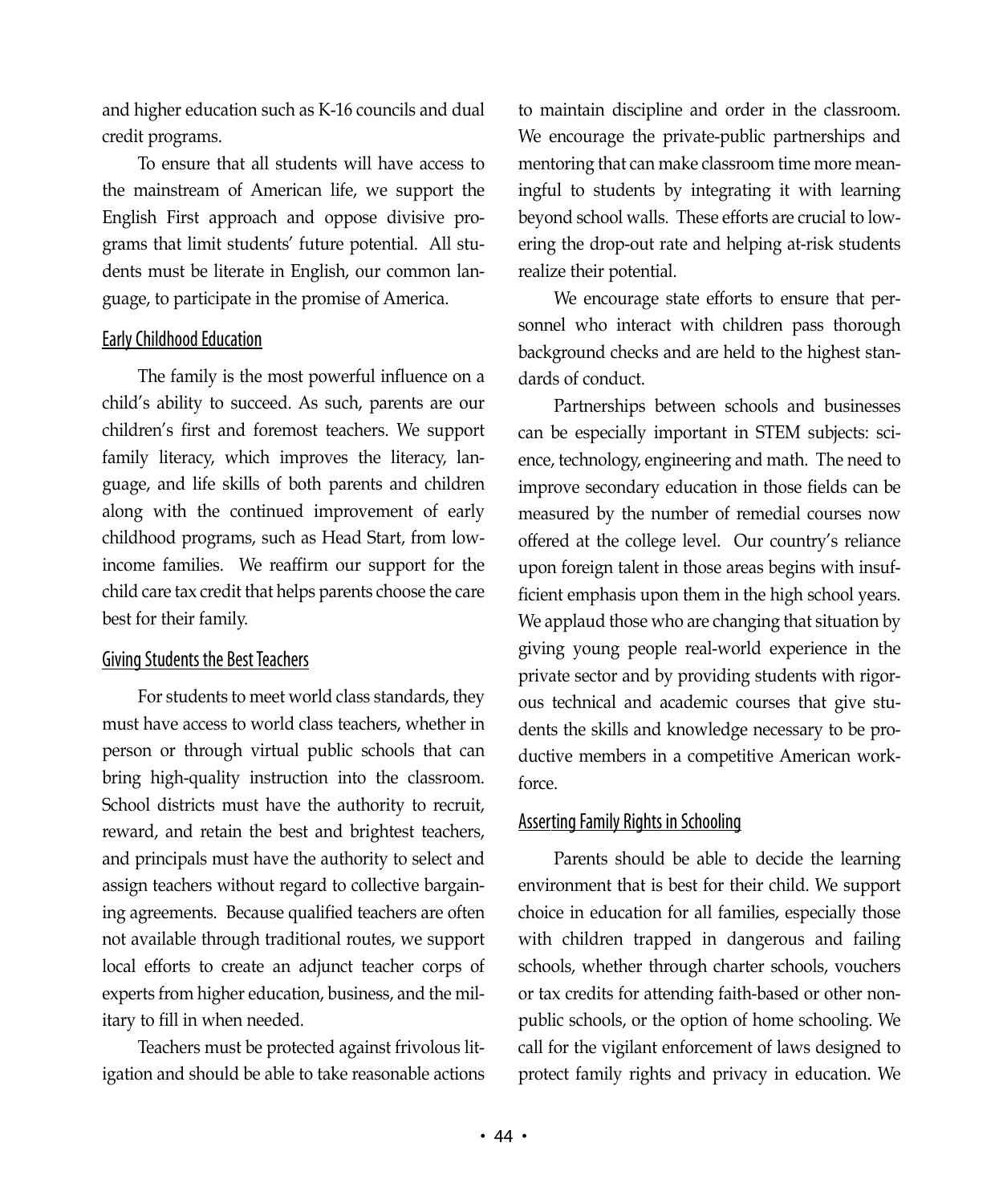will energetically assert the right of students to engage in voluntary prayer in schools and to have equal access to school facilities for religious purposes. We renew our call for replacing "family planning" programs for teens with increased funding for abstinence education, which teaches abstinence until marriage as the responsible and expected standard of behavior. Abstinence from sexual activity is the only protection that is 100 percent effective against out-ofwedlock pregnancies and sexually transmitted diseases, including HIV/AIDS when transmitted sexually. We oppose school-based clinics that provide referrals, counseling, and related services for abortion and contraception. Schools should not ask children to answer offensive or intrusive personal nonacademic questionnaires without parental consent. It is not the role of the teacher or school administration to recommend or require the use of psychotropic medications that must be prescribed by a physician.

### Reviewing the Federal Role in Primary and Secondary Education

Although the Constitution assigns the federal government no role in local education, Washington's authority over the nation's schools has increased dramatically. In less than a decade, annual federal funding has shot up 41 percent to almost \$25 billion, while the regulatory burden on state and local governments has risen by about  $6.7$  million hours  $-$  and added  $$141$  million in costs  $-$  during that time. We call for a review of Department of Education programs and administration to identify and eliminate ineffective programs, to respect the role of states, and to better meet state needs.

To get our schools back to the basics of learning, we support initiatives to block-grant more Department of Education funding to the states, with

requirements for state-level standards, assessments, and public reporting to ensure transparency. Local educators must be free to end ineffective programs and reallocate resources where they are most needed.

#### Maintaining our Commitment to IDEA

Because a federal mandate on the states must include the promised federal funding, we will fulfill the promise of the Individuals with Disabilities Education Act to cover 40 percent of the costs incurred because of that legislation. We urge preventive efforts in early childhood, especially assistance in gaining pre-reading skills, to help many youngsters move beyond the need for IDEA's protections.

# **Higher Education**

Our country's system of higher education  $$ public and private, secular and religious, large and small institutions  $-$  is unique for its excellence, its diversity, and its accessibility. Learning is a safeguard of liberty. Post-secondary education not only increases the earnings of individuals but advances economic development. Our colleges and universities drive much of the research that keeps America competitive. We must ensure that our higher education system meet the needs of the 21st century student and economy and remain innovative and accessible.

#### Meeting College Costs

Students and their parents face formidable challenges in planning for college as costs continue to outpace inflation. Higher education seems immune from market controls and the law of supply and demand. We commend those institutions which are directing a greater proportion of their endowment revenues toward tuition relief.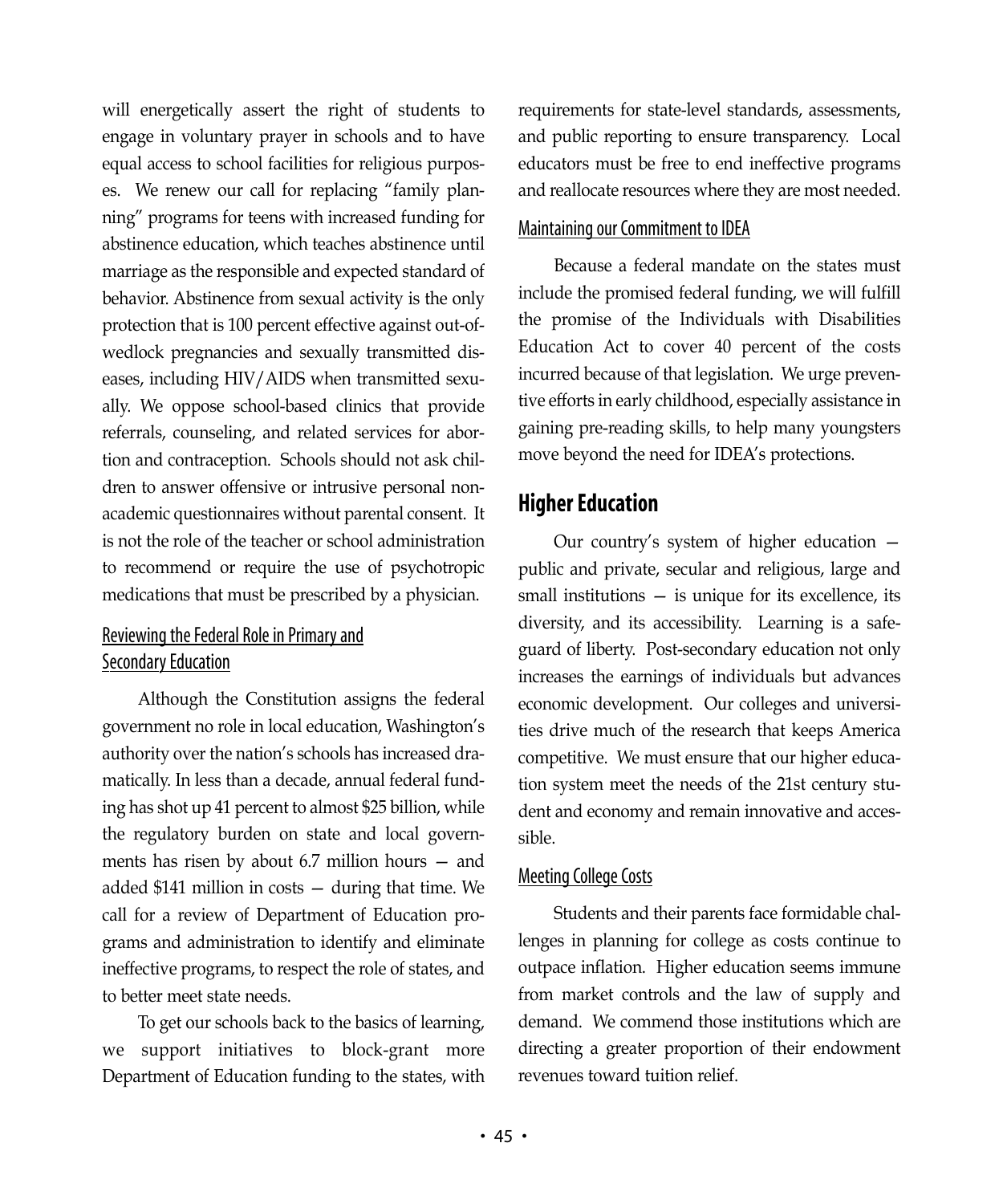The Republican vision for expanding access to higher education has led to two major advances, Education Savings Accounts and Section 529 accounts, by which millions of families now save for college. While federal student loans and grants have opened doors to learning for untold numbers of lowand middle-income students, the overall financial aid system, with its daunting forms and confused rationales, is nothing less than Byzantine. It must be simplified. We call for a presidential commission to undertake that task and to review the role of government regulations and policies in the tuition spiral. We affirm our support for the public-private partnership that now offers students and their families a vibrant marketplace in selecting their student loan provider.

#### Innovation Will Lead to Lifelong Learning

The challenge to American higher education is to make sure students can access education in whatever forms they want. As mobility increases in all aspects of American life, student mobility, from school to school and from campus to campus, will require new approaches to admissions, evaluations, and credentialing. Distance learning propelled by an expanding telecommunications sector and especially broadband, is certain to grow in importance  $$ whether through public or private institutions  $-$  and federal law should not discriminate against the latter. Lifelong learning will continue to transform the demographics of higher education, bringing older students and real-world experience to campus.

#### Community Colleges Continue to Play a Crucial Role

Community colleges are central to the future of

higher education, especially as they build bridges between the world of work and the classroom. Many of our returning veterans find community colleges to be welcoming environments where they can develop specific skills for use in the civilian workforce. As the first responders to economic development and retraining of workers, these schools fulfill our national commitment of an affordable and readily accessible education for all.

#### Special Challenges in Higher Education

Free speech on college campuses is to be celebrated, but there should be no place in academia for anti-Semitism or racism of any kind. We oppose the hiring, firing, tenure, and promotion practices at universities that discriminate on the basis of political or ideological belief. When federal taxes are used to support such practices, it is inexcusable. We affirm the right of students and faculty to express their views in the face of the leftist dogmatism that dominates many institutions. To preserve the integrity and independence of the nation's colleges, we will continue to ensure alternatives to ideological accrediting systems.

Because some of the nation's leading universities create or tolerate a hostile atmosphere toward the ROTC, we will rigorously enforce the provision of law, unanimously upheld by the Supreme Court, which denies those institutions federal research grants unless their military students have the full rights and privileges of other students. That must include the right to engage in ROTC activities on their own campus, rather than being segregated elsewhere.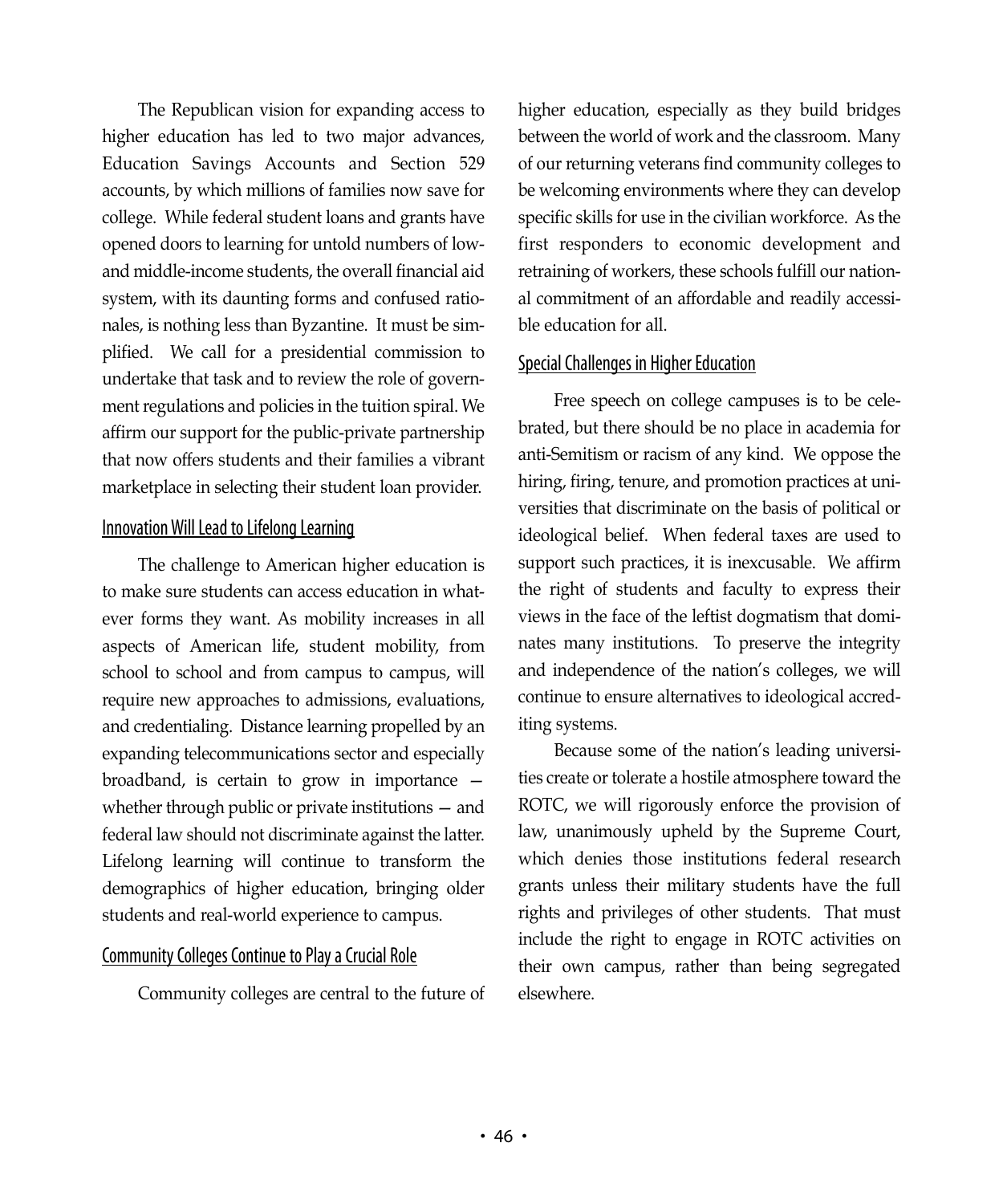# Protecting Our Families

Republicans remain the party of vigorous action against crime and the party that empowers the lawabiding by protecting their right to keep and bear arms for self-protection. Our national experience over the past twenty years has shown that vigilance, tough yet fair prosecutors, meaningful sentences, protection of victims' rights, and limits on judicial discretion protect the innocent by keeping criminals off the streets.

# **Stopping Online Child Predators and Ending Child Pornography**

The Internet must be made safe for children. That's why Republicans have led efforts to increase the funding necessary to track down and jail online predators through the Adam Walsh Act. We commit to do whatever it takes, using all the tools of innovative technology, to thwart those who would prey upon our children. We call on service providers to exercise due

The two most effective forces in reducing crime and other social ills are strong families and caring communities. Both reinforce constructive conduct and ethical standards by setting examples and providing safe havens from dangerous and destructive behaviors.

 $\rightarrowtail$ 

traffic in it  $-$  must be punished to the maximum extent of the law. Because it is an international problem, the Executive branch must carry the fight overseas to where the molesters perpetrate their evil. Congress should expand the range of companies required to report the existence of child pornography, and we congratulate the social networking sites that agree to bar known sex offenders from participation.

### **Internet Gambling**

Millions of Americans suffer from problem or pathological gambling that can destroy families. We

> support the law prohibiting gambling over the Internet.

# **Ridding the Nation of Criminal Street Gangs**

Gang violence is a growing problem, not only in urban areas but in many suburbs and rural communities. It has escalated with the rise of gangs composed largely of illegal aliens, most of whose victims are law-abiding members of immigrant communi-

care to ensure that the Internet cannot become a safe haven for criminals.

Child pornography is a hideous form of child abuse. Those who produce it  $-$  and those who ties. We call for stronger enforcement and determined prosecution of gang conspiracies. Illegal allien gang members must be removed from the United States immediately upon arrest or after the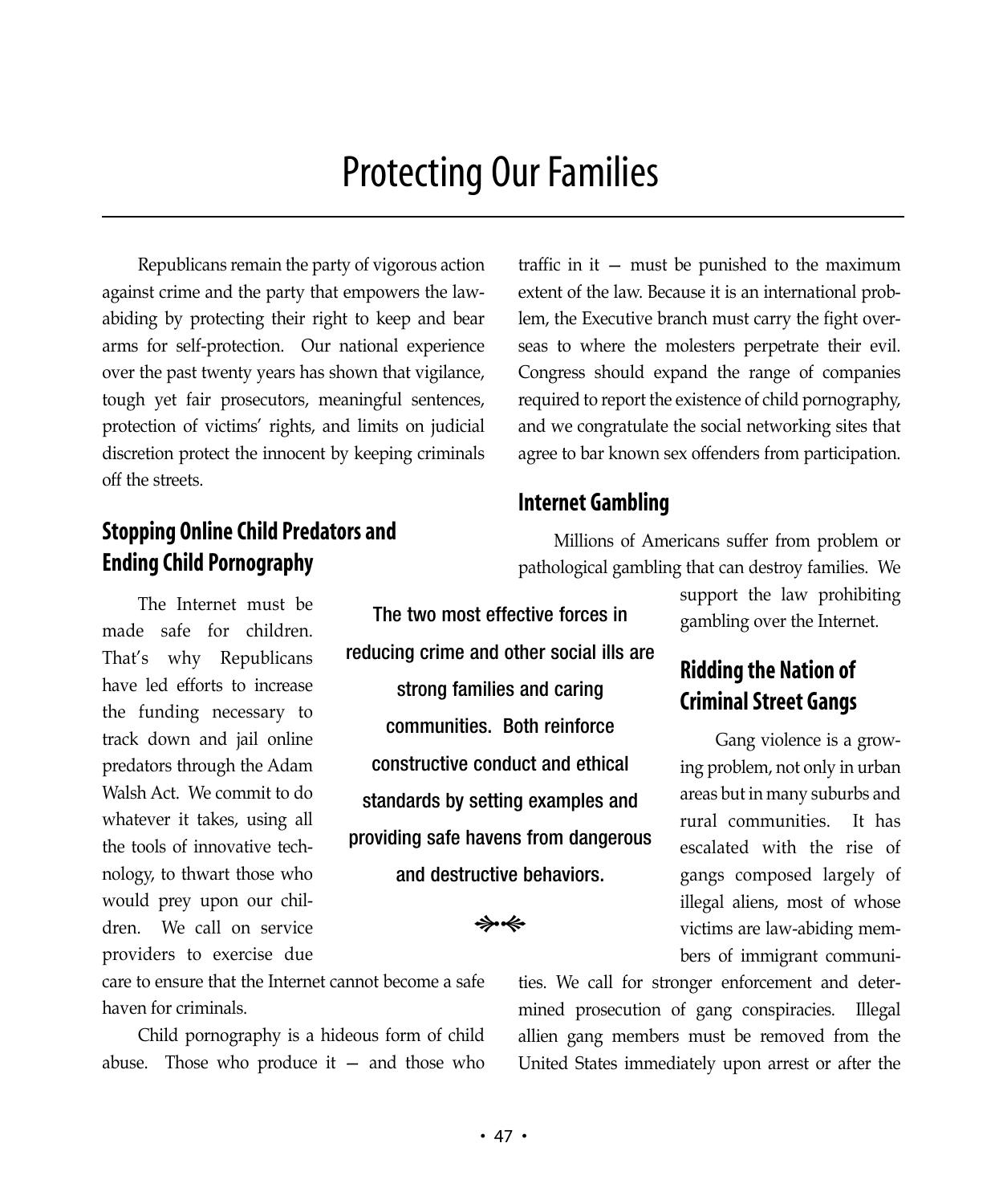completion of any sentence imposed. Aliens convicted of crimes that render them removable from the United States must be removed as soon as possible after the completion of their sentences through the immediate transfer of their custody to Immigration and Customs Enforcement.

# **Locking Up Criminals**

Criminals behind bars cannot harm the general public. To that end:

- We support mandatory sentencing provisions for gang conspiracy crimes, violent or sexual offenses against children, rape, and assaults resulting in serious bodily injury.
- ï Gang rape, child rape, and rape committed in the course of another felony deserve, at the least, mandatory life imprisonment.
- ï We oppose the granting of parole to dangerous or repeat felons.
- Courts must have the option of imposing the death penalty in capital murder cases and other instances of heinous crime, while federal review of those sentences should be streamlined to focus on claims of innocence and to prevent delaying tactics by defense attorneys.
- We encourage the use of advanced technology to monitor nonviolent criminals.

# **Reforming Prisons and Serving Families**

Public authorities at all levels must cooperate to regain control of the nation's correctional institutions. It is unacceptable that prison officers should live in fear of the inmates they guard. Similarly, persons jailed for whatever cause should be protected against cruel or degrading treatment by other inmates. We cannot allow correctional facilities to become ethnic or racial battlegrounds.

Breaking the cycle of crime begins with the children of those who are incarcerated. Deprived of a parent through no fault of their own, these youngsters should be a special concern of our schools, social services, and religious institutions. Government at all levels should work with faithbased institutions that have proven track records in diverting young and first offenders from criminal careers through Second Chance and similar programs. Individuals, including juveniles, who are repeat offenders or who commit serious crimes need to be prosecuted and punished.

# **Protecting Law Enforcement Officers**

In solidarity with those who protect us, we call for mandatory prison time for all assaults involving bodily injury to law enforcement officers. Reviews of death sentences imposed for murdering a police officer should be expedited, and a retrial of the penalty phase of the killer's trial should be allowed in the absence of a unanimous verdict. We support the right of off-duty and retired officers to carry firearms. Criminals should be barred from seeking monetary damages for injuries they incur while committing a crime.

#### **Improving Law Enforcement**

In recent years, many federal resources for law enforcement have been shifted to the fight against terror. To compensate for that loss of manpower  $-\frac{1}{2}$ and with the significant increase in cybercrime, identity theft, and human trafficking  $-$  several thousand new FBI agents, U.S. marshals, immigration officers, and Border Patrol agents are needed.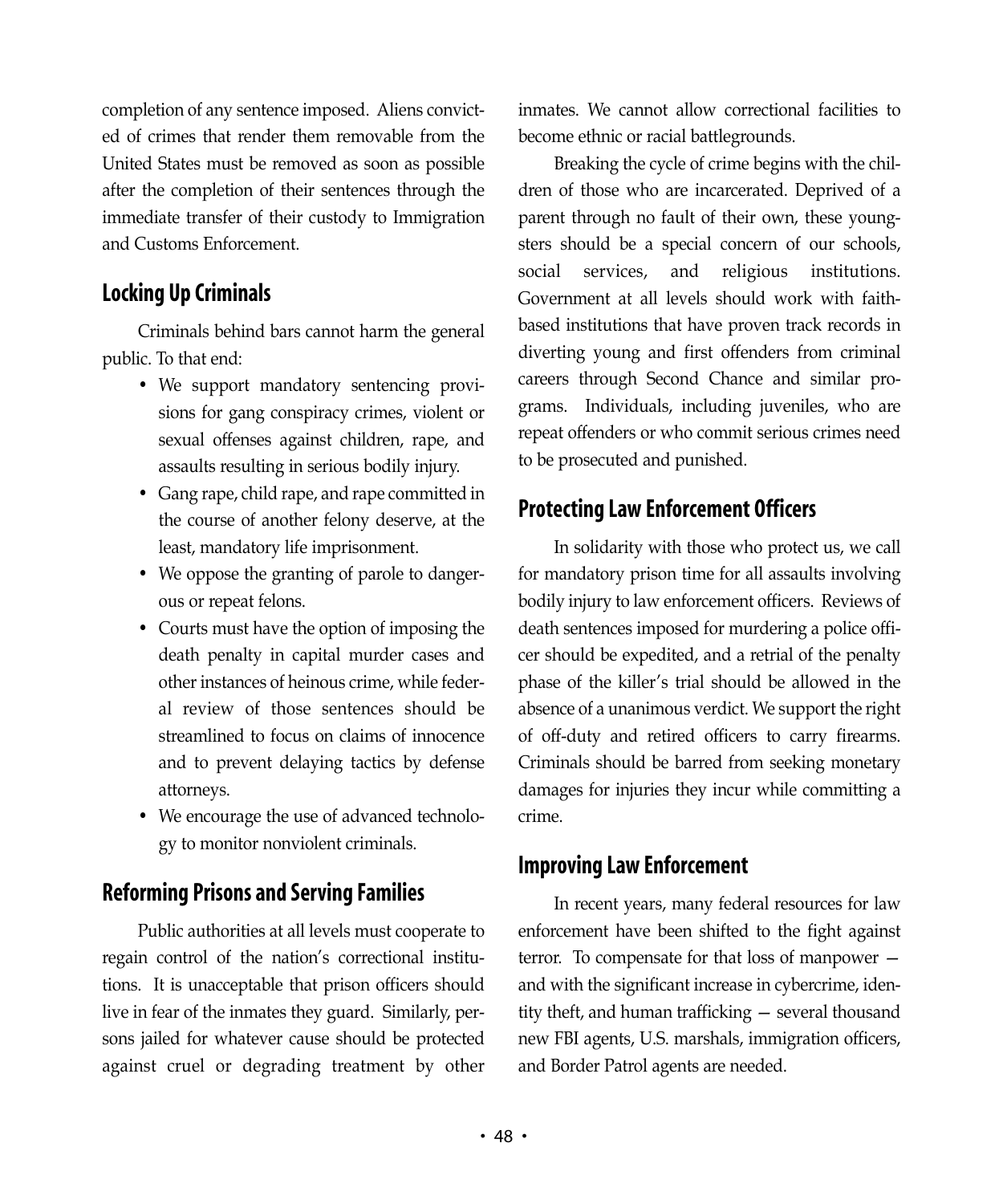# **Continuing the Fight against Illegal Drugs**

The human toll of drug addiction and abuse hits all segments of American society. It is an international problem as well, with most of the narcotics in this country coming from beyond our borders. We will continue the fight against producers, traffickers, and distributors of illegal substances through the collaboration of state, federal, and local law enforcement. We support the work of those who help individuals struggling with addiction, and we support strengthening drug education and prevention programs to avoid addiction. We endorse state and local initiatives, such as Drug Courts, that are trying new approaches to curbing drug abuse and diverting first-time offenders to rehabilitation.

### **Protecting the Victims of Crime**

Twenty-six years ago, President Reagan's Task Force on Victims of Crime, calling the neglect of

crime victims a "national disgrace," proposed a constitutional amendment to secure their formal rights. Today, that disgrace persists in courtrooms across the nation. Innocent victims - battered women, abused children, the loved ones of the murdered  $-$  still may not be told when their case is being heard.

They can be excluded from the courtroom even when the defendant and his friends may be present. They have no right to a speedy trial, and a judge or parole board has no obligation to consider their personal safety in making release decisions. In short, the innocent have far fewer rights than the accused. We call

on Congress to correct this imbalance by sending to the states for ratification a constitutional amendment to protect the rights of crime victims. In addition, crime victims should be assured of access to legal and social services, and the Crime Victims Fund established under President Reagan should be used solely for that purpose.

#### **Securing Our Civil Liberties**

Because our Constitution is based on the principles of individual liberty and limited government, we must always ensure that law enforcement respects the civil and constitutional rights of the people. While we wage war on terrorism in foreign lands, it is sometimes necessary for intelligence agencies and law enforcement officials to pursue terrorist threats at home. However, no expansion of governmental powers should occur at the expense of our constitutional liberties.

The innocent have far fewer rights than the accused. We call on Congress to correct this imbalance by sending to the states for ratification a constitutional amendment to protect the rights of crime victims.

 $\rightarrow$ 

# **Renewing Neighborhoods, Building Communities**

The two most effective forces in reducing crime and other social ills are strong families and caring communities. Both reinforce constructive conduct and ethical standards by setting exam-

ples and providing safe havens from dangerous and destructive behaviors. Given the weight of social science evidence concerning the crucial role played by the traditional family in setting a child's future course, we urge a thoughtful review of governmental policies and programs to ensure that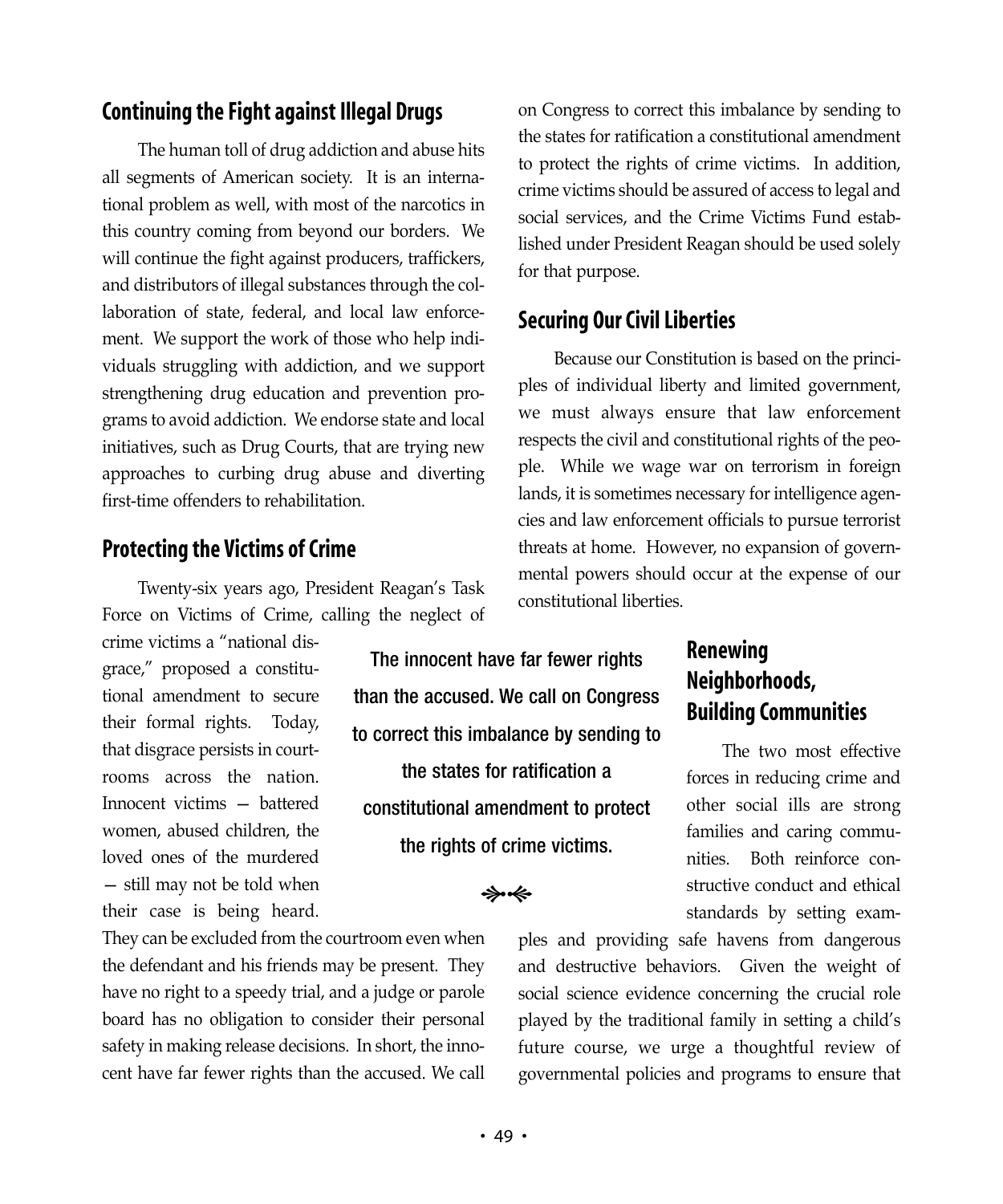they do not undermine that institution.

Decentralized decision-making in the place of official controls empowers individuals and groups to tackle social problems in partnership with government. Bureaucracy is no longer a credible approach to helping those in need. This is especially true in light of alternatives such as faith-based organizations, which tend to have a greater degree of success than others in dealing with problems such as substance abuse and domestic violence. To accomplish their missions, those groups must be able to rely upon people who share their faith; their hiring must not be subjected to government regulation and mandates.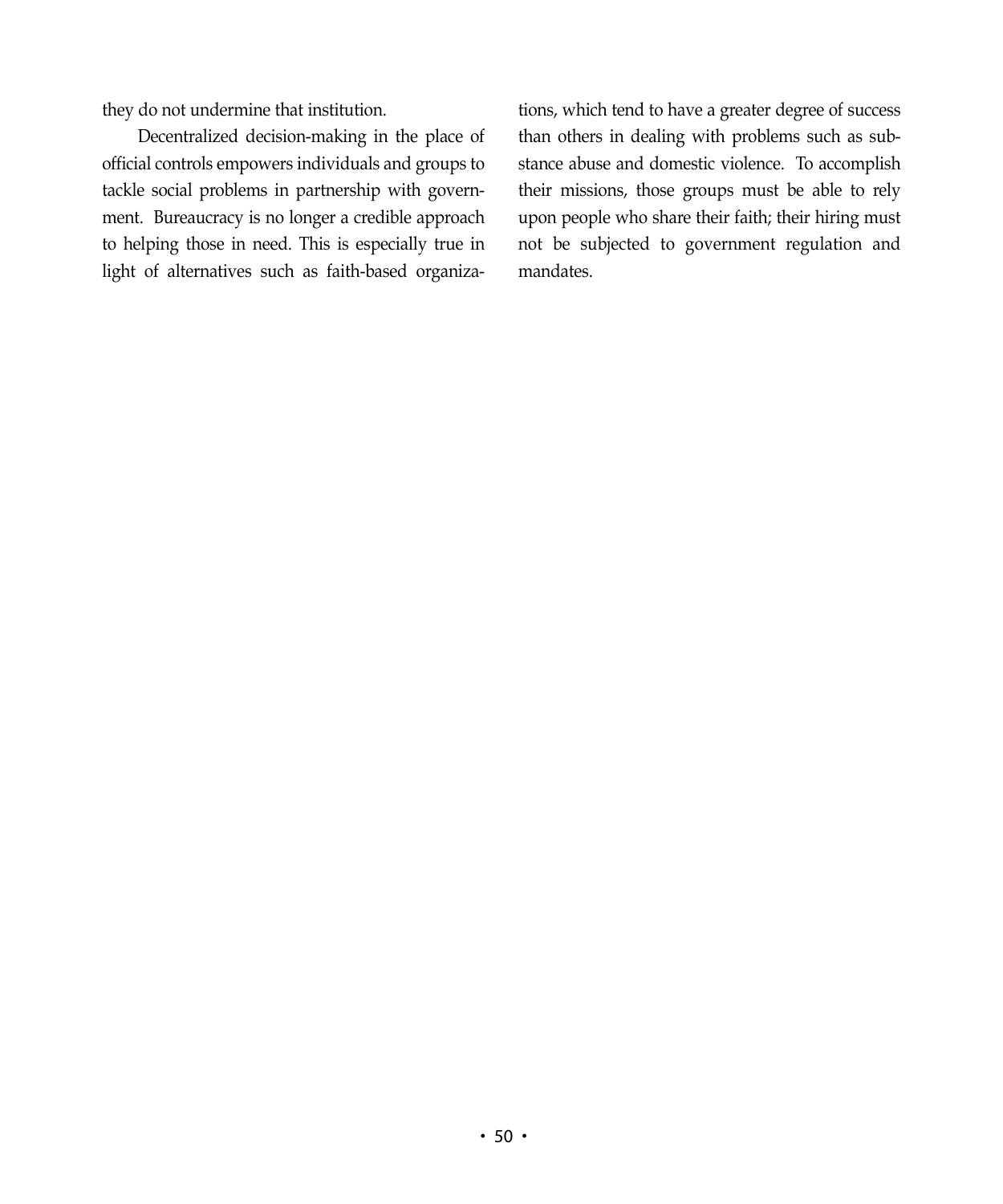# Preserving Our Values

From its founding, America has been an idea as much as a political or geographic entity. It has meant, for untold millions around the world, a set of ideals that speak to the highest aspirations of humanity. From its own beginning, the Republican Party has boldly asserted those ideals, as we now do again, to affirm the rights of the people under the rule of law.

# **Upholding the Constitutional Right to Keep and Bear Arms**

We uphold the right of individual Americans to own firearms, a right which antedated the Constitution and was solemnly confirmed by the Second Amendment. We applaud the Supreme Court's decision in *Heller* affirming that right, and we assert the individual responsibility to safely use and store firearms. We call on the next president

property, and communities.

Individual rights and the responsibilities that go with them — are the foundation of a free society. From the time of Lincoln, equality of individuals has been a cornerstone of the Republican Party.

 $\clubsuit$ 

# to appoint judges who will similarly respect the Constitution. Gun ownership is responsible citizenship, enabling Americans to defend themselves, their

We call for education in constitutional rights in schools, and we support the option of firearms training in federal programs serving senior citizens and women. We urge immediate action to review the automatic denial of gun ownership to returning

members of the Armed Forces who have suffered trauma during service to their country. We condemn frivolous lawsuits against firearms manufacturers, which are transparent attempts to deprive citizens of their rights. We oppose federal licensing of law-abiding gun owners and national gun registration as violations of the Second Amendment. We recognize that gun control only affects and penalizes law-abiding citizens, and that such proposals are ineffective at reducing violent crime.

# **Ensuring Equal Treatment for All**

Individual rights  $-$  and the responsibilities that go with them  $-$  are the foundation of a free society. From the time of Lincoln, equality of individuals has been a cornerstone of the Republican Party. Our commitment to equal opportunity extends from

landmark school-choice legislation for the students of Washington D.C. to historic appointments at the highest levels of government. We consider discrimination based on sex, race, age, religion, creed, disability, or national origin to be immoral, and we will strongly enforce anti-discrimination statutes. We ask all to join us in rejecting the forces of hatred and bigotry and in denouncing all who practice or promote racism, anti-Semitism, ethnic prejudice, or religious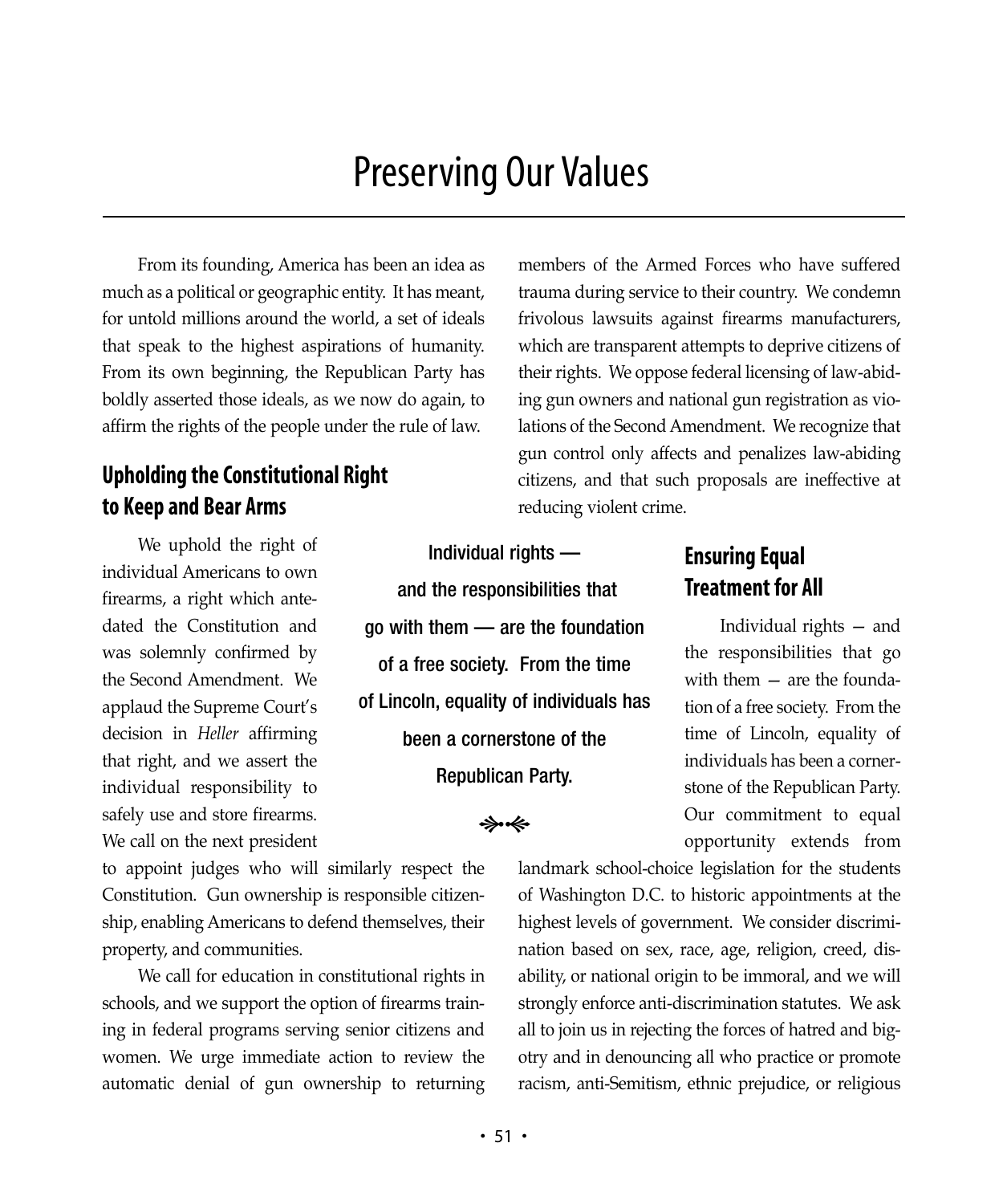intolerance. As a matter of principle, Republicans oppose any attempts to create race-based governments within the United States, as well as any domestic governments not bound by the Constitution or the Bill of Rights.

Precisely because we oppose discrimination, we reject preferences, quotas, and set-asides, whether in education or in corporate boardrooms. The government should not make contracts on this basis, and neither should corporations. We support efforts to help low-income individuals get a fair shot based on their potential and merit, and we affirm the commonsense approach of the Chief Justice of the United States: that the way to stop discriminating on the basis of race is to stop discriminating.

# **Protecting Our National Symbols**

The symbol of our unity, to which we all pledge allegiance, is the flag. By whatever legislative method is most feasible, Old Glory should be given legal protection against desecration. We condemn decisions by activist judges to deny children the opportunity to say the Pledge of Allegiance in public school.

# **Freedom of Speech and of the Press**

We support freedom of speech and freedom of the press and oppose attempts to violate or weaken those rights, such as reinstatement of the so-called Fairness Doctrine.

# **Maintaining The Sanctity and Dignity of Human Life**

Faithful to the first guarantee of the Declaration of Independence, we assert the inherent dignity and sanctity of all human life and affirm that the unborn child has a fundamental individual right to life which cannot be infringed. We support a human life amendment to the Constitution, and we endorse legislation to make clear that the Fourteenth Amendment's protections apply to unborn children. We oppose using public revenues to promote or perform abortion and will not fund organizations which advocate it. We support the appointment of judges who respect traditional family values and the sanctity and dignity of innocent human life.

We have made progress. The Supreme Court has upheld prohibitions against the barbaric practice of partial-birth abortion. States are now permitted to extend health-care coverage to children before birth. And the Born Alive Infants Protection Act has become law; this law ensures that infants who are born alive during an abortion receive all treatment and care that is provided to all newborn infants and are not neglected and left to die. We must protect girls from exploitation and statutory rape through a parental notification requirement. We all have a moral obligation to assist, not to penalize, women struggling with the challenges of an unplanned pregnancy. At its core, abortion is a fundamental assault on the sanctity of innocent human life. Women deserve better than abortion. Every effort should be made to work with women considering abortion to enable and empower them to choose life. We salute those who provide them alternatives, including pregnancy care centers, and we take pride in the tremendous increase in adoptions that has followed Republican legislative initiatives.

Respect for life requires efforts to include persons with disabilities in education, employment, the justice system, and civic participation. In keeping with that commitment, we oppose the nonconsensual withholding of care or treatment from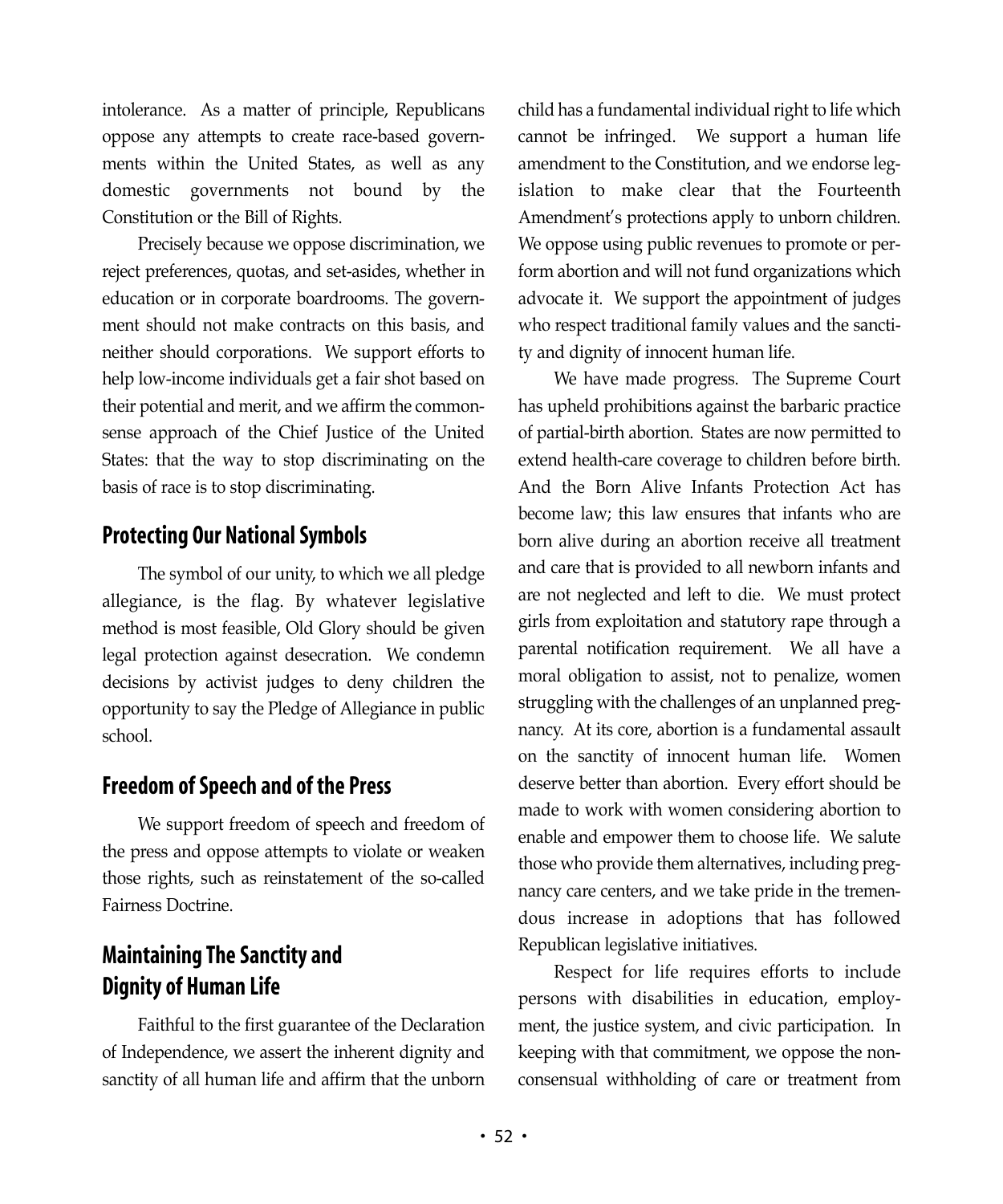people with disabilities, as well as the elderly and infirm, just as we oppose euthanasia and assisted suicide, which endanger especially those on the margins of society. Because government should set a positive standard in hiring and contracting for the services of persons with disabilities, we need to update the statutory authority for the AbilityOne program, the main avenue by which those productive members of our society can offer high quality services at the best possible value.

#### **Preserving Traditional Marriage**

Because our children's future is best preserved within the traditional understanding of marriage, we call for a constitutional amendment that fully pro-

tects marriage as a union of a man and a woman, so that judges cannot make other arrangements equivalent to it. In the absence of a national amendment, we support the right of the people of the various states to affirm traditional marriage through state initiatives.

Republicans recognize

the importance of having in the home a father and a mother who are married. The two-parent family still provides the best environment of stability, discipline, responsibility, and character. Children in homes without fathers are more likely to commit a crime, drop out of school, become violent, become teen parents, use illegal drugs, become mired in poverty, or have emotional or behavioral problems. We support the courageous efforts of single-parent families to provide a stable home for their children. Children are our nationís most precious resource. We also

salute and support the efforts of foster and adoptive families.

Republicans have been at the forefront of protecting traditional marriage laws, both in the states and in Congress. A Republican Congress enacted the Defense of Marriage Act, affirming the right of states not to recognize same-sex "marriages" licensed in other states. Unbelievably, the Democratic Party has now pledged to repeal the Defense of Marriage Act, which would subject every state to the redefinition of marriage by a judge without ever allowing the people to vote on the matter. We also urge Congress to use its Article III, Section 2 power to prevent activist federal judges from imposing upon the rest of the nation the judicial activism in Massachusetts and

> California. We also encourage states to review their marriage and divorce laws in order to strengthen marriage.

> As the family is our basic unit of society, we oppose initiatives to erode parental rights.

# **Safeguarding Religious Liberties**

Our Constitution guarantees the free exercise of religion and forbids any religious test for public office, and it likewise prohibits the establishment of a state-sponsored creed. The balance between those two ideals has been distorted by judicial rulings which attempt to drive faith out of the public arena. The public display of the Ten Commandments does not violate the U.S. Constitution and accurately reflects the Judeo-Christian heritage of our country. We support the right of students to engage in stu-

 $\clubsuit$ 

At its core, abortion is a fundamental assault on the sanctity of innocent human life. Women deserve better than

abortion. Every effort should be made to work with women considering abortion to enable and empower them to choose life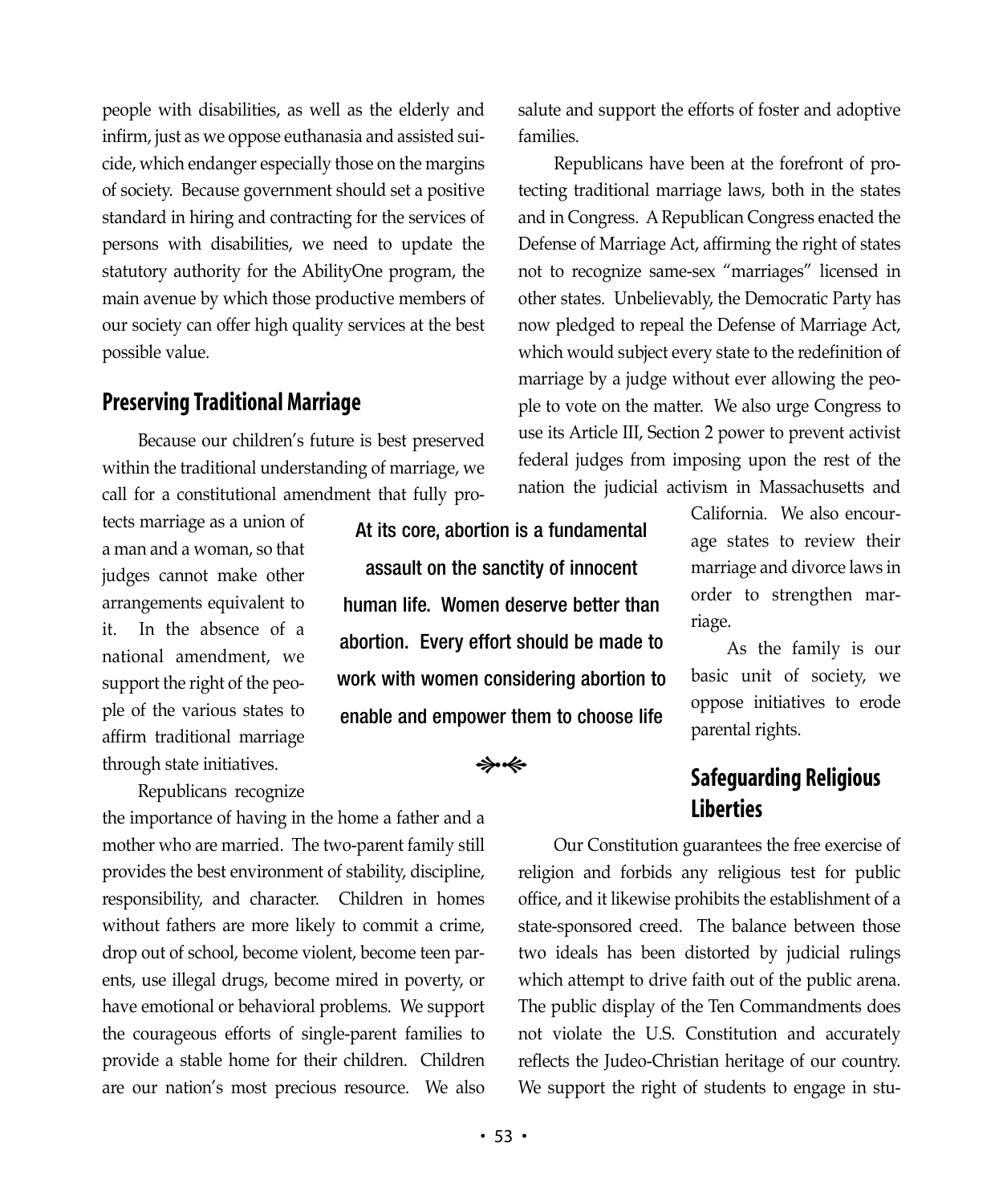dent-initiated, student-led prayer in public schools, athletic events, and graduation ceremonies, when done in conformity with constitutional standards.

We affirm every citizen's right to apply religious values to public policy and the right of faith-based organizations to participate fully in public programs without renouncing their beliefs, removing religious objects or symbols, or becoming subject to government-imposed hiring practices. Forcing religious groups to abandon their beliefs as applied to their hiring practices is religious discrimination. We support the First Amendment right of freedom of association of the Boy Scouts of America and other service organizations whose values are under assault, and we call upon the Commonwealth of Massachusetts to reverse its policy of blacklisting religious groups which decline to arrange adoptions by same-sex couples. Respectful of our nation's diversity in faith, we urge reasonable accommodation of religious beliefs in the private workplace. We deplore the increasing incidence of attacks against religious symbols, as well as incidents of anti-Semitism on college campuses.

# **Preserving Americans' Property Rights**

At the center of a free economy is the right of citizens to be secure in their property. Every person has the right to acquire, own, use, possess, enjoy, and dispose of private property. That right was undermined by the Supreme Court's *Kelo* decision, allowing local governments to seize a personís home or land, not for vital public use, but for transfer to private developers. That 5-to-4 decision highlights what is at stake in the election of the next president, who may make new appointments to the Court. We call on state legislatures to moot the *Kelo* decision by appropriate legislation, and we pledge on the federal level to pass legislation to protect against unjust federal takings.

We will enforce the Takings Clause of the Fifth Amendment to ensure just compensation whenever private property is needed to achieve a compelling public use. We urge caution in the designation of National Historic Areas, which can set the stage for widespread governmental control of citizens' lands.

# **Supporting Native American Communities**

The federal government has a special responsibility to the people in Indian country and a unique trust relationship with them, which has been insufficiently honored. The social and economic problems that plague Indian country have grown worse over the last several decades, and we must reverse that trend. Ineffective government programs deprive Indians of the services they need, and longterm failures threaten to undermine tribal sovereignty itself.

Republicans believe that economic self-sufficiency is the ultimate answer to the challenges in Indian country and that tribal communities, not Washington bureaucracies, are better situated to craft local solutions. Federal  $-$  and state  $-$  regulations that thwart job creation must be reconsidered so that tribal governments acting on Native Americansí behalf are not disadvantaged. The Democratic Party's repeated undermining of tribal sovereignty to advantage union bosses is especially egregious.

Republicans reject a one-size-fits-all approach to federal-state-tribal partnerships and will work to expand local autonomy where tribal governments seek it. Better partnerships will help us to expand opportunity, deliver top-flight education to future generations, modernize and improve the Indian Health Service to make it more responsive to local needs, and build essential infrastructure.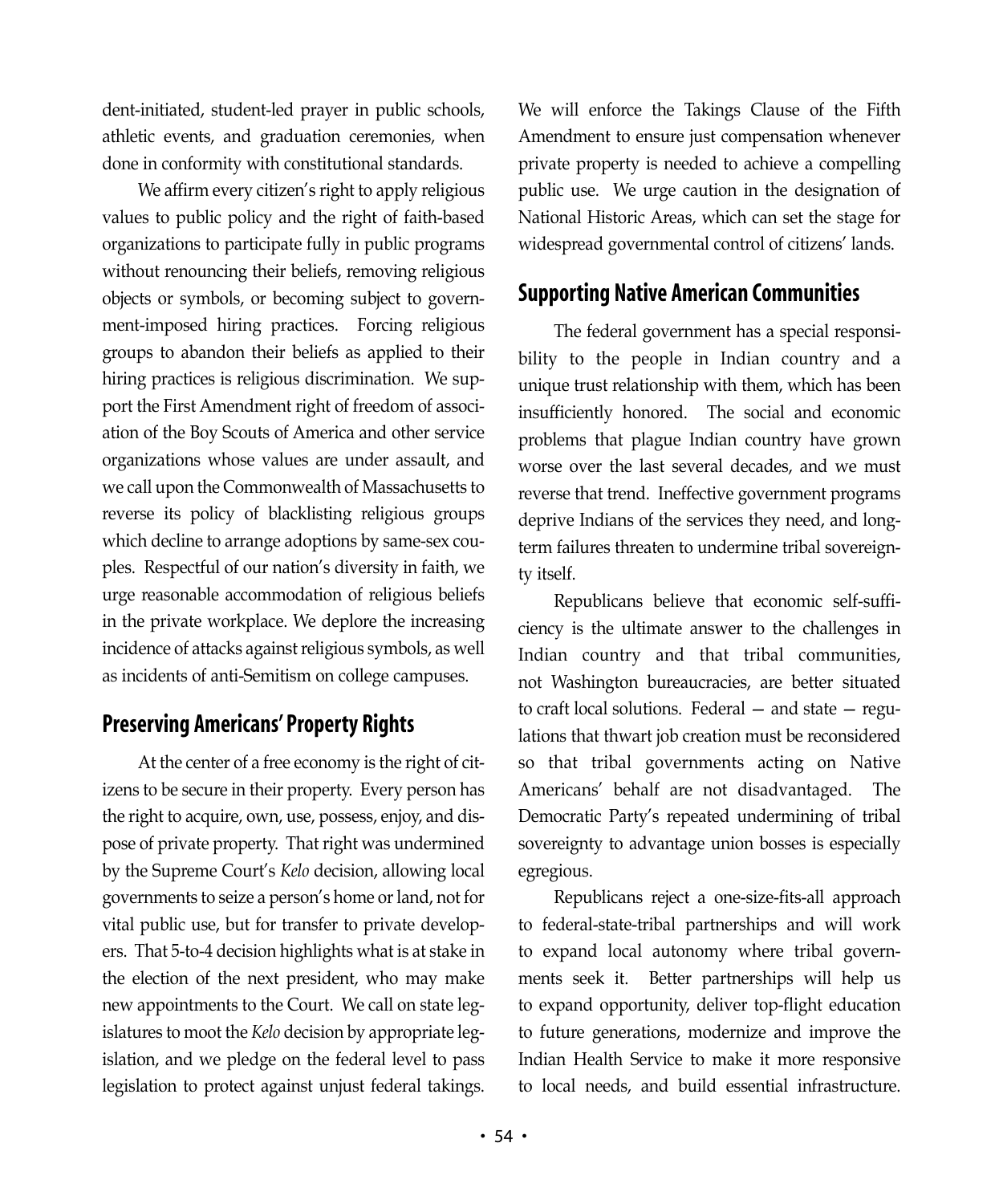Native Americans must be empowered to develop the rich natural resources on their lands without undue federal interference.

Crime in Indian country, especially against women, is a special problem demanding immediate attention. Inadequate resources and neglect have made Native Americans less safe and allowed safe havens to develop in Indian country for criminal narcotics enterprises. The government must increase funding for tribal officers and investigators, FBI agents, prosecutors, and tribal jails. The legal system must provide stability and protect property

rights. Everyone's civil rights must be safeguarded, including the right to due process and freedom of the press, with accountability for all government officials.

We support efforts to ensure equitable participation in federal programs by Native Americans, including Alaska Natives and Native Hawaiians, and to preserve their culture and languages. We honor the sacrifices of all Native Americans serving in the military today and in years past and will ensure that all veterans receive the care and respect they have earned through their service to America.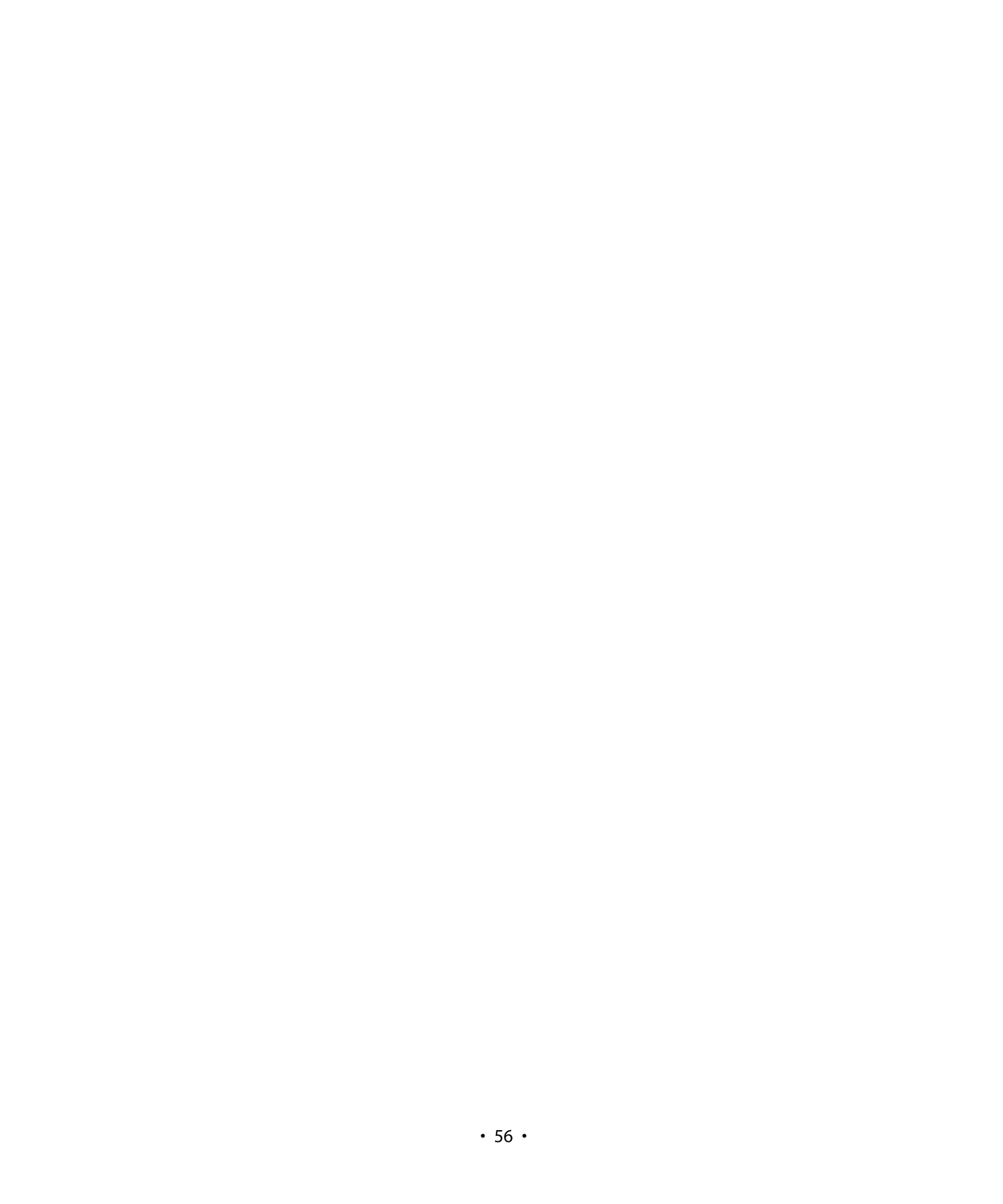# The Platform Committee

*Republican National Committee Chairman* Robert M. "Mike" Duncan

*Chairman Co-Chairman* Congressman Kevin McCarthy Senator Richard Burr

### **Subcommittee Chairmen**

*Economy Subcommittee: Expanding Opportunity to Promote Prosperity* Chairman Haley Barbour Co-Chairman Santa Mendoza Co-Chairman Anthony Sutton

*National Security Subcommittee: Defending the Nation, Securing the Peace* Chairman Heather Wilson Co-Chairman L. Scott Lingamfelter Co-Chairman Joe Nuñez

*Government Reform Subcommittee: Reforming Government to Serve the People* Chairman Mark Burkhalter Co-Chairman Priscilla Rakestraw

*Energy Subcommittee: Guaranteeing Energy Independence and a Cleaner Environment* Chairman Ann McLaughlin Korologos Co-Chairman Trey Grayson

*Crime & American Values Subcommittee: Protecting Our Families, Preserving Our Values* Chairman Jane Orie Co-Chairman Mike Fair

*Health & Education Subcommittee: Advancing a Healthier and More Competitive America.* Chairman Mary Mertz Co-Chairman Steve King

# **Honorary Vice Chairmen**

Ken Blackwell Lisa Keegan Marcello Llorente Bob Martinez Van Tran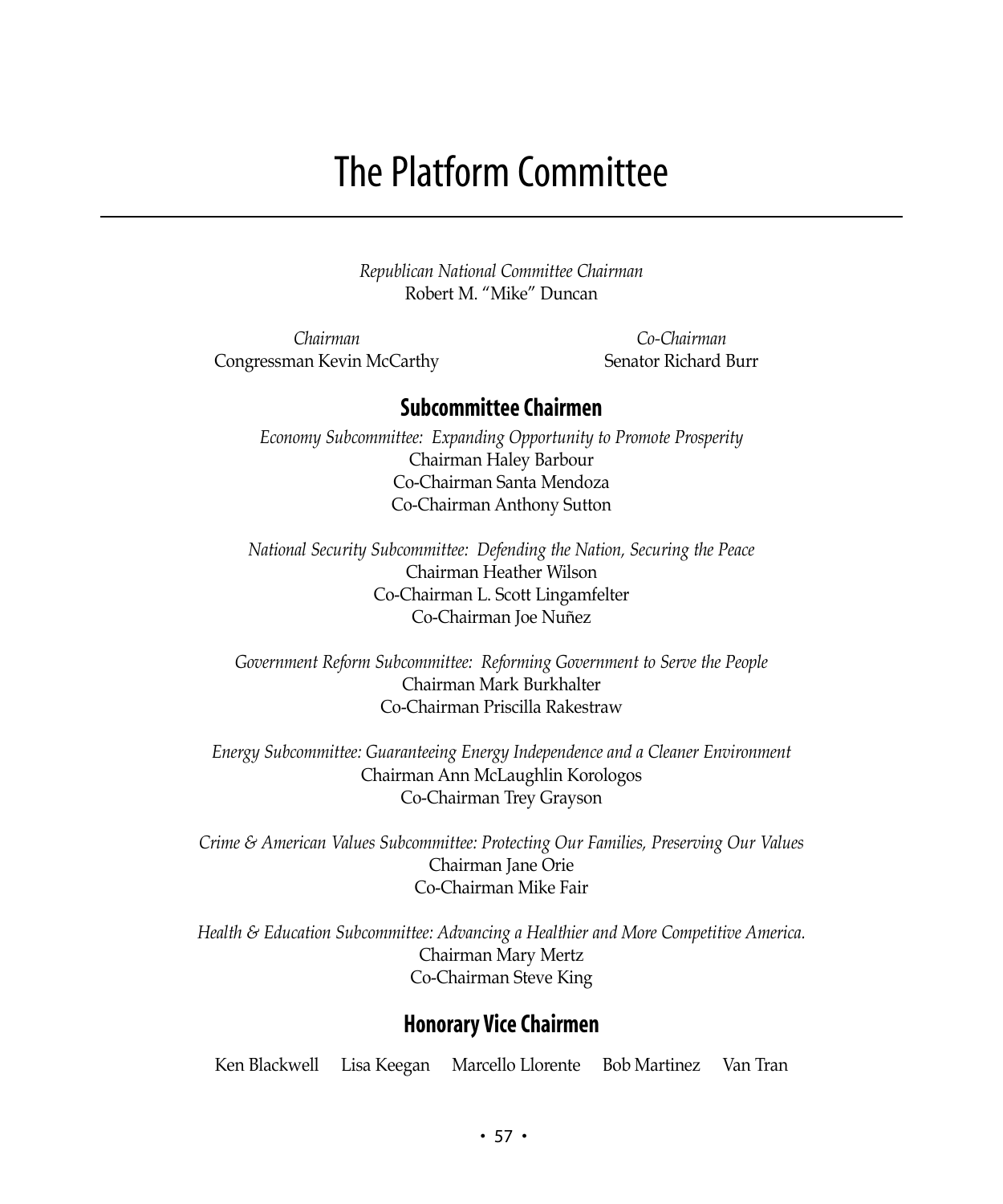# Committee Members

ALASKA David Boyle Kim Skipper

ALABAMA Robert J. Bentley Martha H. Stokes

ARKANSAS Jonathan Barnett Anne Britton

AMERICAN SAMOA Utu Abe Malae Salote Lutu Schuster

> ARIZONA Randall Pullen Shiree Verdone

CALIFORNIA Kevin McCarthy Jenifer Russo

COLORADO **Joe Nuñez** Kendal Unruh

CONNECTICUT Christopher Healy Santa Mendoza

DISTRICT OF COLUMBIA Ann McLaughlin Korologos Robert McFarlane

DELAWARE Priscilla Rakestraw Terry Strine

> FLORIDA John Falconetti Kathleen King

GEORGIA Mark Burkhalter Sue Everhart

GUAM Felix P. Camacho Maria S. Connelley

> HAWAII Adrienne King Willes Lee

IOWA David Chung Lisa Smith

IDAHO Marjorie Chadderdon Bart Davis

ILLINOIS JoAnn Osmond Richard Williamson

> INDIANA James Bopp Joyce Smith

KANSAS Sylvia Chapman Kris Kobach

> **KENTUCKY** Trey Grayson Kelly Knight

LOUISIANA Louis "Woody" Jenkins Sandra McDade

**MASSACHUSETTS** Jody Dow Isaac Mass

MARYLAND Carmen Amedori Anthony O'Donnell

MAINE Philip N. Roy, Jr. Katherine L. Watson

> MICHIGAN Glenn Clark Denise Graves

**MINNESOTA** Michele Bachmann Anthony Sutton

> MISSOURI Joy Gerstein Ron Richard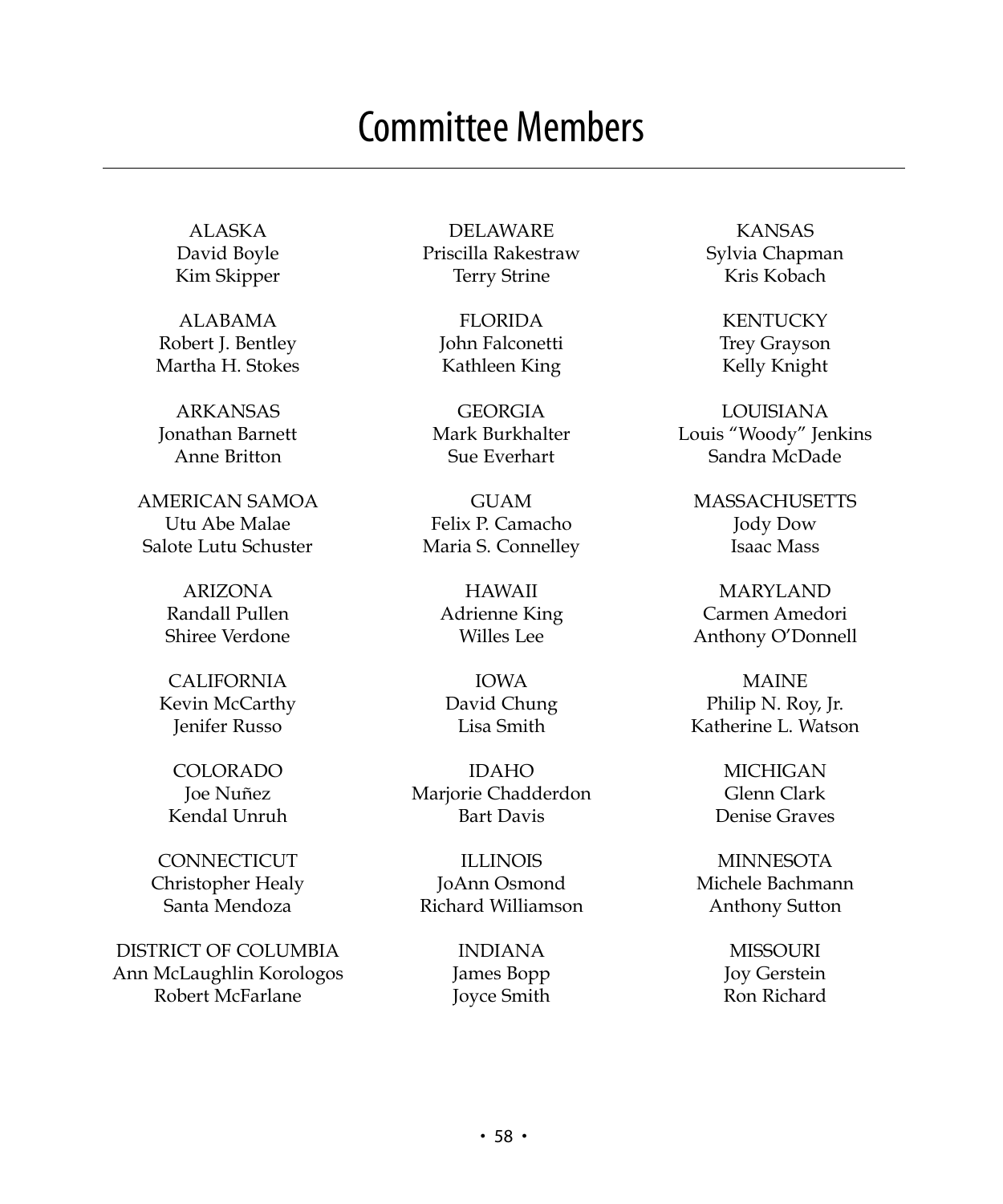NORTHERN MARIANA ISLANDS Joseph C. Reyes Ana Sablan Teregeyo

> **MISSISSIPPI** Haley Barbour Jeanne Luckey

MONTANA Susan Barbisan Conrad Burns

NORTH CAROLINA Richard Burr Mary Summa

NORTH DAKOTA Sandy Boehler Gary Emineth

NEBRASKA Pat Dorwart Mark Quandahl

NEW HAMPSHIRE Maureen Barrows James Merrill

NEW JERSEY Keith Davis Alison Littell McHose

> NEW MEXICO Heather Wilson Sam Winder

NEVADA Barbara Cegavske Ty Cobb

NEW YORK Christopher N. Cox Alana Sweeny

OHIO Mary Mertz Charles Mifsud

OKLAHOMA Bunny Chambers Lynn Windel

OREGON Donna Cain Jeff Grossman

PENNSYLVANIA James McErlane Jane Orie

PUERTO RICO Carlos Chardon Lolita Semidey

RHODE ISLAND Giovanni Cicione Susan Story

SOUTH CAROLINA Mike Fair

SOUTH DAKOTA Dianne Nelson Bill Peterson

**TENNESSEE** Margaret Lambert Robert Schwartz

**TEXAS** Cathie Adams Kelly Shackelford

UTAH Becky Lockhart Mark Madsen

VIRGINIA L. Scott Lingamfelter Kathy Hayden Terry

VIRGIN ISLANDS April Newland Herbert Schoenbohm

> VERMONT Jay Shepard

WASHINGTON Ann Adams Jason Bontrager

WISCONSIN Jennie Frederick Steve King

WYOMING Randi Craig Mike Eathorne